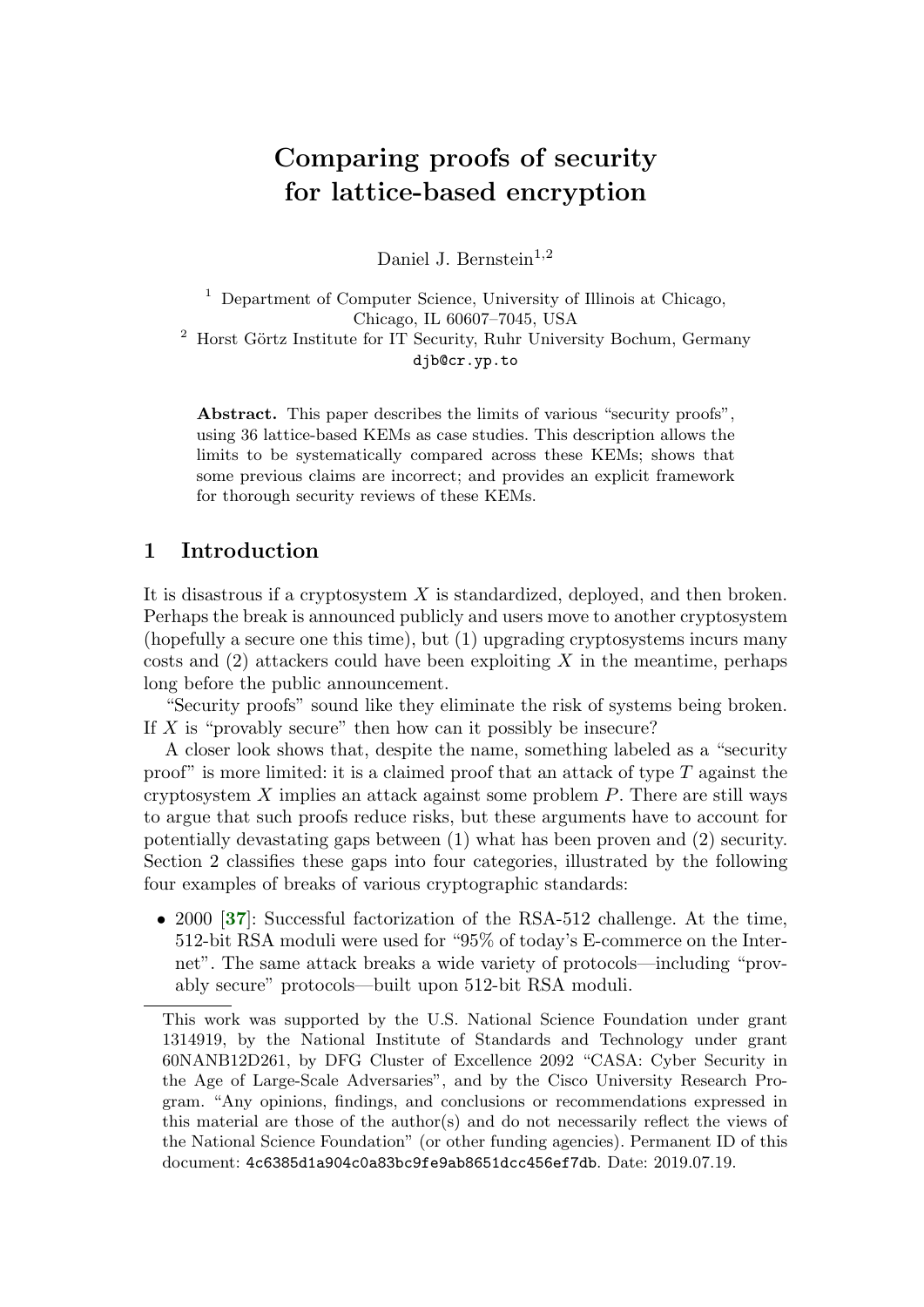| system     | parameter set ROM ROM2 |      |      | fail         | conj dist             |           | $\, P \,$ |
|------------|------------------------|------|------|--------------|-----------------------|-----------|-----------|
| frodo      | 640                    | risk | risk | $-138$       | safe                  | risk risk |           |
| frodo      | 976                    | risk | risk | $-199$       | safe                  | risk risk |           |
| frodo      | 1344                   | risk | risk | 252          | safe                  | risk risk |           |
| kyber      | 512                    | risk | risk | $-178$       | $\operatorname{safe}$ | risk risk |           |
| kyber      | 768                    | risk | risk | $-164$       | safe                  | risk risk |           |
| kyber      | 1024                   | risk | risk | $-174$       | safe                  | risk risk |           |
| lac        | 128                    | risk | risk | $-133$       | risk                  | risk risk |           |
| lac        | 192                    | risk | risk | 142          | risk                  | risk risk |           |
| lac        | 256                    | risk | risk | $-138$       | risk                  | risk risk |           |
| newhope    | 512                    | risk | risk | $-213$ risk? |                       | risk risk |           |
| newhope    | 1024                   | risk | risk | $-216$ risk? |                       | risk risk |           |
| ntru       | hps2048509             | risk | safe | $-\infty$    | safe                  | saferisk  |           |
| ntru       | hps2048677             | risk | safe | $-\infty$    | safe                  | saferisk  |           |
| ntru       | hps4096821             | risk | safe | $-\infty$    | safe                  | safe risk |           |
| ntru       | hrss701                | risk | safe | $-\infty$    | safe                  | saferisk  |           |
| ntrulpr    | 653                    | risk | risk | $-\infty$    | safe                  | risk risk |           |
| ntrulpr    | 761                    | risk | risk | $-\infty$    | safe                  | risk risk |           |
| ntrulpr    | 857                    | risk | risk | $-\infty$    | safe                  | risk risk |           |
| round5n1   | 1                      | risk | risk | $-146$       | risk                  | risk risk |           |
| round5n1   | 3                      | risk | risk | $-144$       | risk                  | risk risk |           |
| round5n1   | 5                      | risk | risk | $-144$       | risk                  | risk risk |           |
| round5nd   | 1.0d                   | risk | risk | $-155$       | risk                  | risk risk |           |
| round5nd   | 3.0d                   | risk | risk | $-147$       | risk                  | risk risk |           |
| round5nd   | 5.0d                   | risk | risk | $-143$       | risk                  | risk risk |           |
| round5nd   | 1.5d                   | risk | risk | $-142$       | risk                  | risk risk |           |
| round5nd   | 3.5d                   | risk | risk | $-256$       | risk                  | risk risk |           |
| round5nd   | 5.5d                   | risk | risk | 227          | risk                  | risk risk |           |
| saber      | light                  | risk | risk |              | $-120$ risk?          | risk risk |           |
| saber      | main                   | risk | risk |              | $136$ risk?           | riskrisk  |           |
| saber      | fire                   | risk | risk | $-165$ risk? |                       | risk risk |           |
| sntrup     | 653                    | risk | safe | $-\infty$    | safe                  | safe risk |           |
| sntrup     | 761                    | risk | safe | $-\infty$    | safe                  | safe risk |           |
| sntrup     | 857                    | risk | safe | $-\infty$    | safe                  | saferisk  |           |
| threebears | baby                   | risk | risk | $-156$       | risk                  | risk risk |           |
| threebears | mama                   | risk | risk | $-206$       | risk                  | risk risk |           |
| threebears | papa                   | risk | risk | 256          | risk                  |           | risk risk |

Table 1.1. Security risks that are not eliminated by "security proofs" for the target KEMs, even assuming that the proofs are correct. "ROM", "ROM2", "fail", "conj", "dist", and "P" are risks; see text for definitions. Red entry ("risk"): Security risk is not eliminated for this KEM. Black entry ("safe"): Security risk is eliminated for this KEM.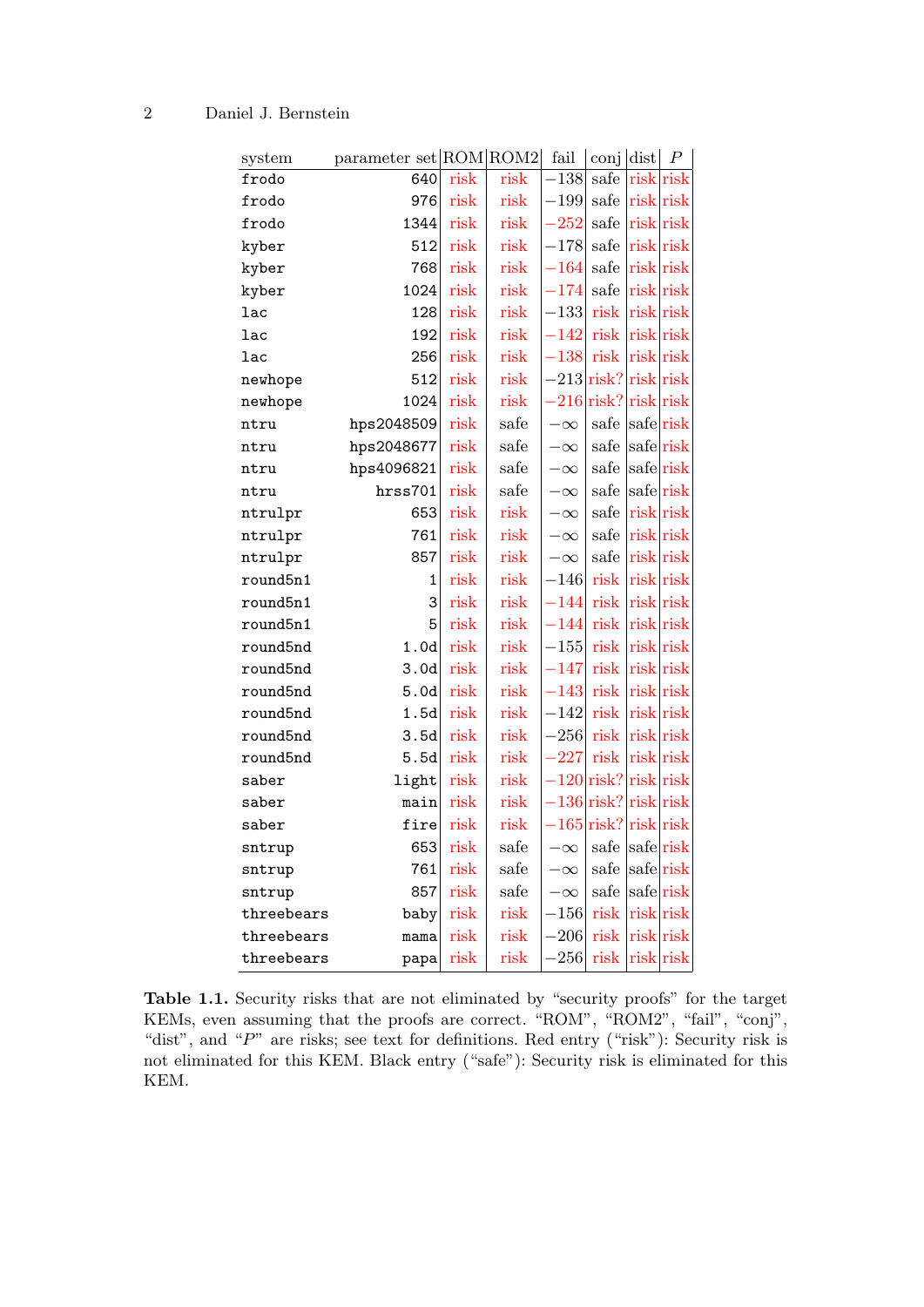- <span id="page-2-0"></span>• 2016 [[31](#page-34-0)]: A successful break of "provably secure" Triple-DES-CBC. At the time, Triple-DES-CBC was used for "roughly 1–2% of HTTPS connections between mainstream browsers and web servers".
- <span id="page-2-1"></span>• 2018 [[53](#page-36-0)]: A successful break of "provably secure" AES-OCB2. The AES-OCB2 "security proof" was published at Asiacrypt 2004, and AES-OCB2 was standardized by ISO, although deployment of AES-OCB2 was limited by patent issues.
- <span id="page-2-2"></span>• 2019 [[69](#page-37-0)]: A successful break of various "provably secure" signature systems using SHA-1.

As these examples illustrate, "security proofs" do not eliminate all risks. This fact is important for the evaluation of "provably secure" systems that are not (yet?) known to be broken: the details of the risk analysis depend on, inter alia, the attack type  $T$  considered by the proofs, and the underlying problem  $P$ assumed to be secure. This dependence also means that some pairs  $(P, T)$  could be more effective than others in reducing risks.

1.2. A plan for security reviews of 36 target KEMs, and a metric for comparing proofs. The purpose of this paper is to make clear which pairs  $(P, T)$  are achieved by known proof strategies for a selected list of target KEMs X defined below. The detailed list of pairs  $(P, T)$  is the centerpiece of the following three-step plan for thoroughly evaluating risks that the target KEMs do not reach their claimed security levels:

- Security reviewer  $\#1$ : Is each X in fact fully proven to reach its claimed security level against attacks of type  $T$ , assuming the hardness of  $P$ ?
- Security reviewer  $#2$ : To what extent have attacks against P been studied? How confident are we that  $P$  is as hard as the proof assumes?
- Security reviewer  $#3$ : To what extent have attacks outside T been studied? How confident are we that these cannot do better than attacks of type T?

These three reviews can be carried out in parallel, although errors discovered in review #1 can force changes in the scope of the other two reviews.

The total cost of a thorough security review—including all three steps shown above—is the primary metric used in this paper to compare proofs of security. The underlying theory here is that security problems are generally more likely to remain undetected in systems where thorough security reviews are more complicated. More complicated reviews mean more opportunities for error, especially when constraints on community resources limit the time available for review. See Appendix B for further comments on this metric, and Appendix C for other ways to evaluate proofs.

One should not think that this paper constitutes a security review. Describing full details of the known attacks and of the remaining attack surface would require a much longer document. I have reviewed the relevant proofs in enough detail to confidently point out various errors in proofs and in previous claims regarding the list of pairs  $(P, T)$ , but this does not mean that I vouch for the correctness of the remaining proofs; further review could reveal proof errors that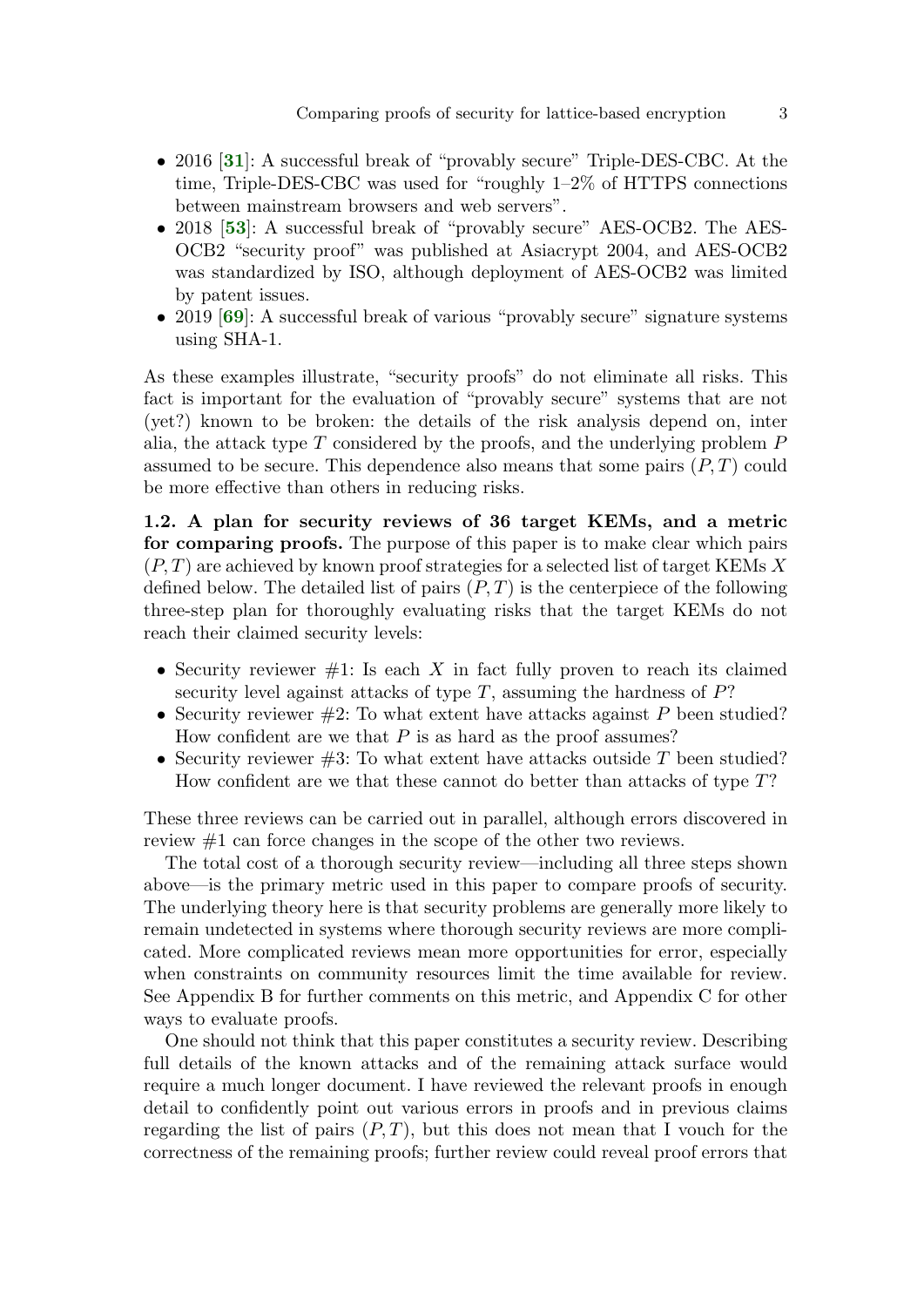force the list to be revised. I could have made mistakes as part of analyzing the submissions, and further mistakes as part of unifying notation for the list of pairs  $(P, T)$ . I plan to issue online updates of this paper as appropriate.

<span id="page-3-8"></span><span id="page-3-7"></span><span id="page-3-6"></span><span id="page-3-5"></span><span id="page-3-4"></span><span id="page-3-3"></span><span id="page-3-2"></span><span id="page-3-1"></span><span id="page-3-0"></span>1.3. The target KEMs, and a table of security risks. I selected target KEMs by the following procedure. Take the lattice-based KEM families in round 2 of NIST's Post-Quantum Cryptography Standardization Project: these are, in alphabetical order, Frodo  $[6]$  $[6]$  $[6]$ , Kyber  $[14]$  $[14]$  $[14]$ , LAC  $[71]$  $[71]$  $[71]$ , NewHope  $[4]$  $[4]$  $[4]$ , NTRU  $[39]$  $[39]$  $[39]$ , NTRU Prime [[27](#page-34-1)], Round5 [[15](#page-33-1)], and Saber [[44](#page-35-2)]. Also include ThreeBears [[51](#page-36-1)], which is sometimes counted as a lattice proposal. Then list, within each KEM family, all parameter sets identified in the submissions as aiming for IND-CCA2 security.<sup>3</sup> These are, by definition, the target KEMs.

Some of the submissions also provide options that aim merely for IND-CPA security. However, I have not seen any publicly verifiable examples of applications where the extra cost of IND-CCA2 security is a significant part of the end user's total costs. I am focusing on IND-CCA2 security as the most important goal of the proofs and the obvious target for comparison.

Even though the KEMs aim for IND-CCA2 security, the proofs advertised for these KEMs are limited to QROM IND-CCA2 attacks, or further limited to ROM IND-CCA2 attacks. QROM IND-CCA2 proofs have been rapidly improving over the past two years, and it seems more productive to expend QROM efforts on further proof improvements than on analyzing the current status, so I have decided to focus on the narrower class of ROM IND-CCA2 attacks here.<sup>4</sup>

Table 1.1 lists security risks that are not eliminated by the known "security proofs" for these KEMs. The "ROM", "ROM2", "fail", "conj", "dist", and "P" risks are defined in Sections 4, 4, 5, 5, 6, and 8 respectively. Giving a complete list of the pairs  $(T, P)$  requires defining the underlying problems P; this is done in Section 8.

1.4. Previous work. This is a systematization-of-knowledge paper that draws heavily upon previous work, including hundreds of pages of KEM submission documents and related papers. I do not claim any novelty for the specific proof techniques mentioned in this paper.

It is generally difficult for readers of the previous literature to see all the gaps in what has been proven regarding the target KEMs. Notes regarding the gaps for any particular KEM are organized haphazardly, often not highlighted, often buried under other material, and sometimes obscured by errors in the content. KEMs also vary in notation and terminology for describing proofs, adding further difficulties in comparing the details across KEMs.

 $\overline{3}$  Round5 defines KEMs that aim for IND-CCA2 security, but my understanding is that (for some reason) these are defined only as internal building blocks for PKEs, not as KEMs provided to users. As far as I can tell, the PKE wrapper is orthogonal to the question of how solidly proofs guarantee IND-CCA2 security for the KEMs.

<sup>4</sup> However, I do have a few preliminary QROM footnotes.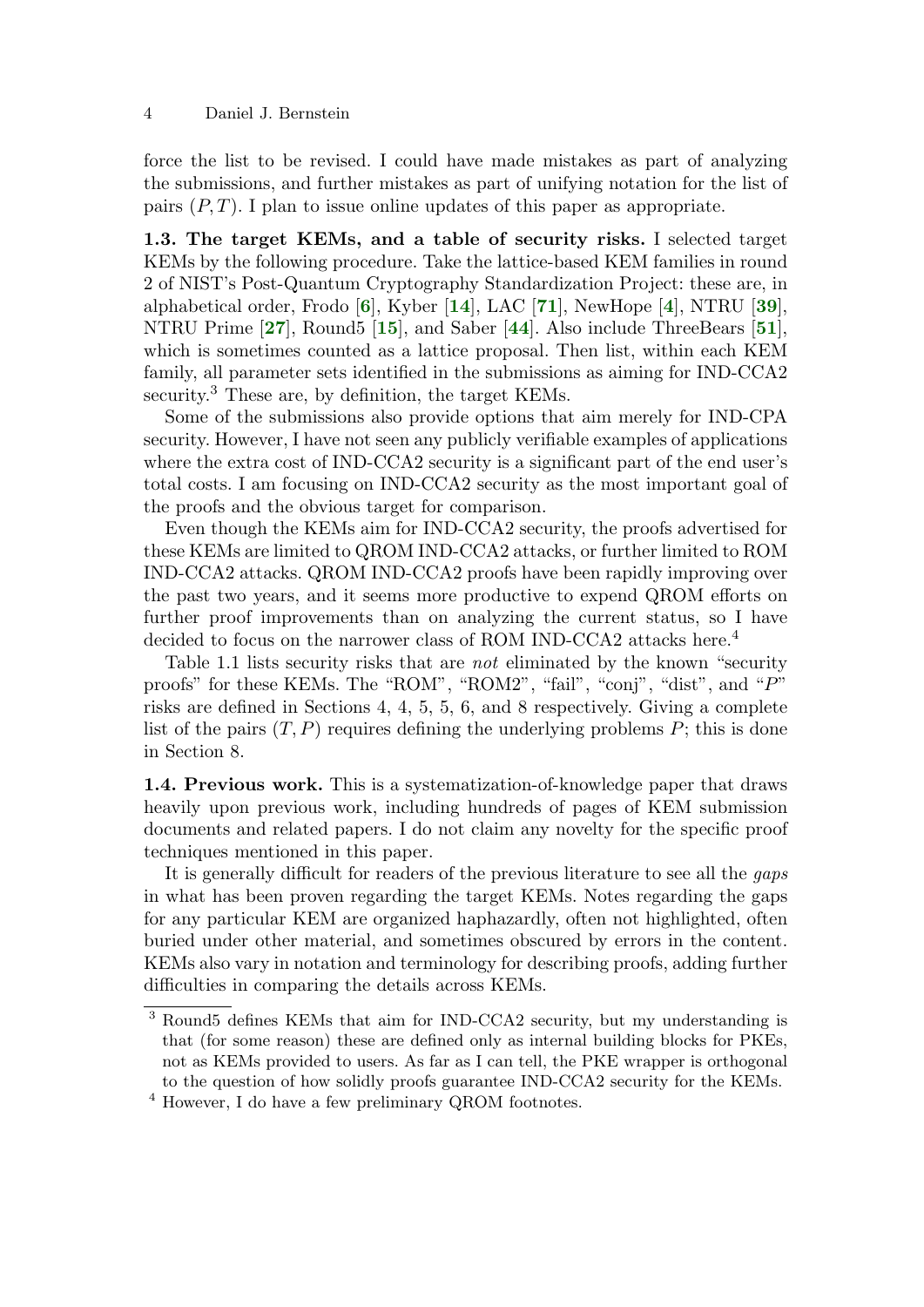<span id="page-4-1"></span><span id="page-4-0"></span>For example, the Frodo submission<sup>5</sup> lists a chain of proofs "supporting the security of FrodoKEM". This chain begins with [[6](#page-32-0), Theorem 5.1]. The theorem statement occupies 8 lines, plus 24 lines via [[6](#page-32-0), Definition 2.19], which has various details not shared with other submissions (even though at first glance the theorem statement sounds much more general than Frodo). Someone trying to check the proof finds nothing beyond a very short outline. Someone trying to figure out the underlying problem  $P$ —the problem assumed to reach a particular security level—is told that the problem is to break OW-Passive ("OW-CPA") security of a PKE. This sounds clear enough modulo details of the PKE, but, as far as I can tell, this is not what has actually been proven; there is a hidden risk of IND-CPA attacks being much faster than OW-Passive attacks. See Section 6.

"Security proofs" indisputably have an impact upon the critical processes of designing, evaluating, comparing, and selecting cryptosystems. The cryptographic literature frequently claims that these proofs reduce risks for particular cryptosystems. Design rationales and comparisons frequently refer to these claims. However, the community generally does not require these claims to meet basic scientific standards of clarity, falsifiability, justification, reproducibility, etc. Here are two examples from lattice-based cryptography:

- <span id="page-4-3"></span><span id="page-4-2"></span>• Peikert claimed in 2017 [[86](#page-38-0)] that Ring-LWE is "at least as hard to break" as NTRU; see also [[85](#page-38-1), page 33] ("Ring-LWE is at least as hard as NTRU"). This claim communicates two levels of incorrect information to the reader:
	- "NTRU" normally refers to various cryptosystems. The typical reader thinks that Peikert is comparing these cryptosystems to an alternative often called "Ring-LWE cryptosystems". However, Table 1.1 shows that every "Ring-LWE" cryptosystem under consideration by NIST actually carries risks that are eliminated by some NTRU cryptosystems.
	- From context one can deduce that Peikert is actually focusing on an underlying problem sometimes called "the NTRU problem", and comparing this to the "Ring-LWE" problems underlying the "Ring-LWE" cryptosystems, while ignoring other cryptosystem risks. However, this focus still does not justify Peikert's claim: these "Ring-LWE" problems carry risks that are avoided by the "NTRU" problem. See Section 7.3.
- <span id="page-4-5"></span><span id="page-4-4"></span>• Stehlé claimed in 2019 that "NTRU LPRime does not enjoy a security proof that is analogous to that of the LPR scheme". Peikert [[87](#page-38-2)] claimed that it was "clear" that Stehlé was referring to "the average-case Ring-LWE problem" (i.e., the proof is required to start from the assumption that certain "Ring-LWE" parameters are hard to break). However, Peikert's interpretation of Stehlé's claim categorically excludes all of the pure rounding KEMs (e.g., firesaber), contradicting another claim by Stehlé  $[99]$  $[99]$  $[99]$  that the exclusion is "due to" details specific to NTRU LPRime. Stehle has refused to answer my clarification questions.

Of course, one can argue about the proper methodology for assigning weights to various types of proofs (and other cryptosystem features). These arguments

<sup>5</sup> I am selecting Frodo as an example here because Frodo seems to place heavier emphasis upon proofs than any other round-2 lattice-based KEM submission.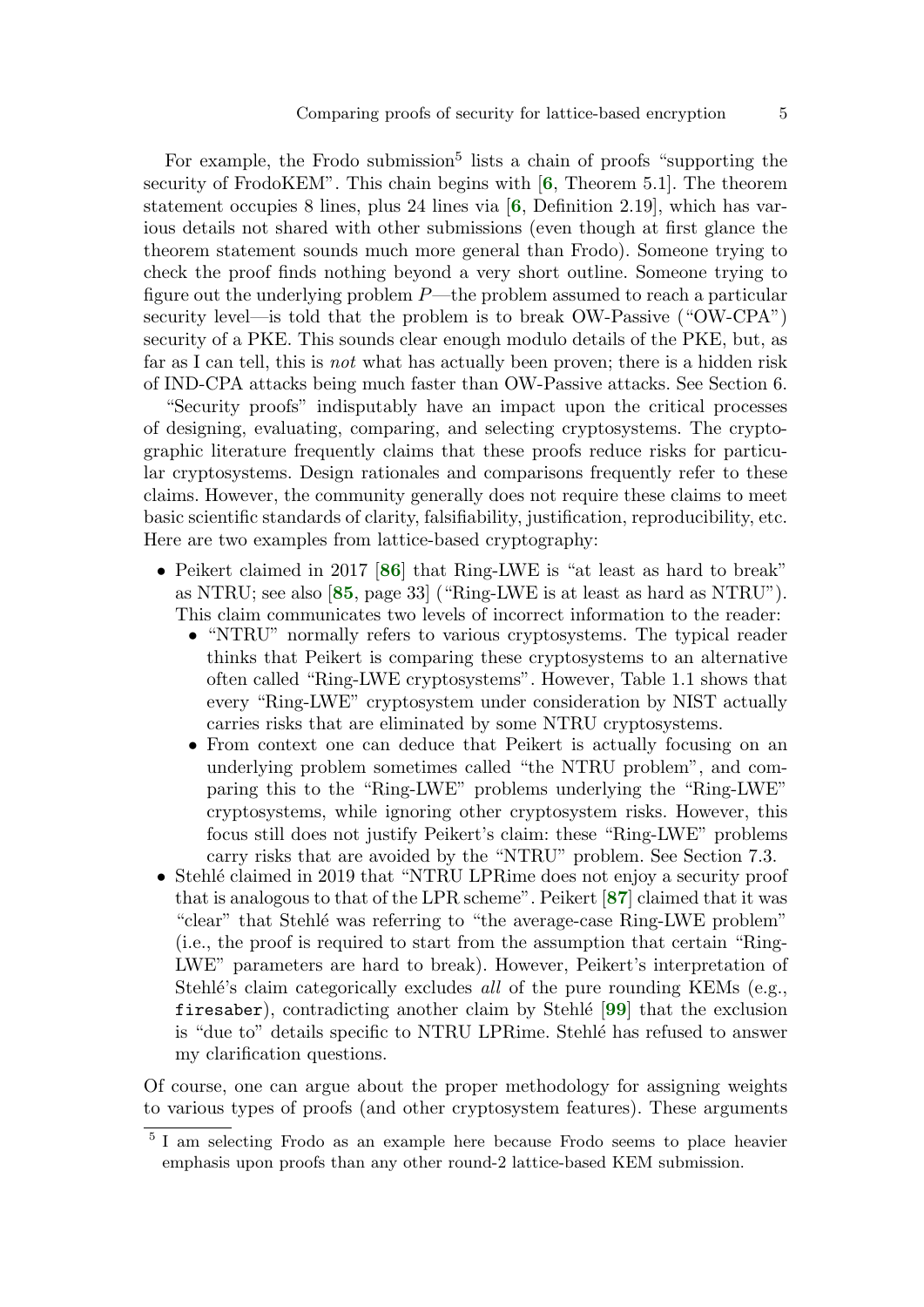should, however, begin with a clear picture of the objective facts—in particular, a clear picture of what has been proven and what has not been proven. This paper systematically collects the facts.

Cryptography is notoriously fragile: the community has seen again and again how a single isolated error can destroy security. This does not imply that security will be destroyed specifically by errors in understanding how much has been proven—and how much has not been proven—regarding lattice-based cryptography; but anecdotal evidence provides many reasons to be concerned. I think all of the following statements are reasonable extrapolations from the evidence: (1) These errors are common. (2) These errors are often severe. (3) These errors are not distributed equally across KEMs. (4) These errors are almost always in the direction of thinking that the proofs guarantee more than they actually do, rather than less. (5) These errors tend to reduce the decision-making impact of security features other than proofs—features that again are not distributed equally across KEMs. (6) Errors in understanding what has been proven can easily lead to selection of an unnecessarily risky KEM.

# 2 Classification of risks in "provably secure" cryptosystems

<span id="page-5-0"></span>Proofs of security give an iron-clad guarantee—relative to the definition and assumptions—that no attacker will succeed; this is much better than taking an unprincipled or heuristic approach to the problem. Without a proof that no adversary with the specified resources can break some scheme, we are left only with our intuition that this is the case. Experience has shown that intuition in cryptography and computer security is disastrous. There are countless examples of unproven schemes that were broken, sometimes immediately and sometimes years after being developed.  $-Katz$  and Lindell [[60](#page-37-2)]

The standard argument for the value of "security proofs" is the claim that they "guarantee" the security of various cryptosystems. In this paper, I will ignore the ill-defined marketing ("iron-clad" vs. "unprincipled" etc.), and focus on the logical structure of the argument that these cryptosystems are secure.

Write X for the cryptosystem in question, and write  $2^{\lambda}$  (e.g.,  $2^{128}$ ) for X's target security level. Here is the general argument that X has security level at least  $2^{\lambda}$ :

- Any attack A against X must be of type T. (This is not proven—it is the "definition" of the type of attack under consideration.)
- By the theorem, this attack A implies an attack B against  $P$ . (This is the proven part—the "guarantee".)
- P reaches security level  $2^{\lambda}$ ; i.e., B costs at least  $2^{\lambda}$ . (This is also not proven it is the "assumption".)
- Ergo, A costs at least  $2^{\lambda}$ .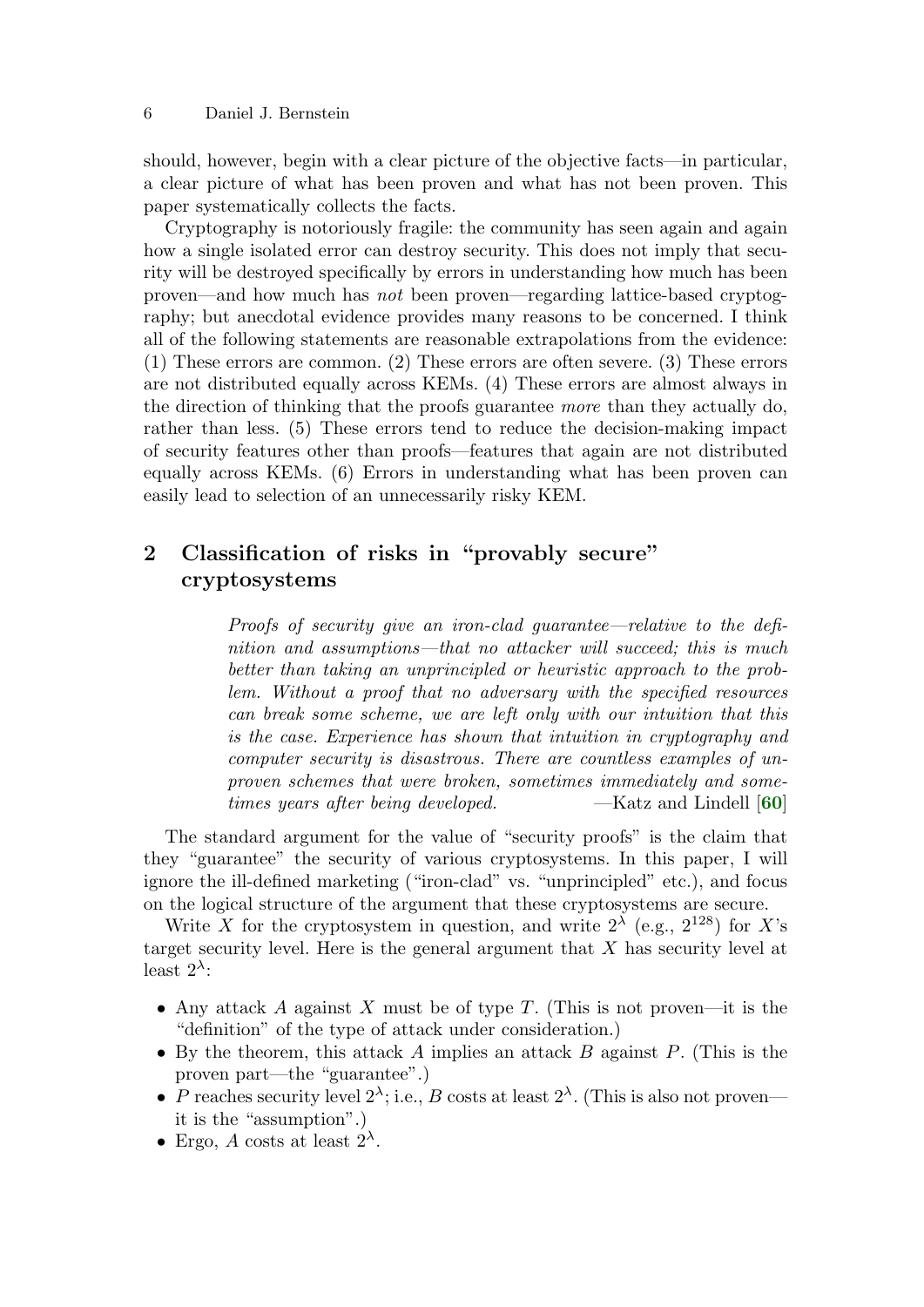There are four important ways that this type of argument can fail, corresponding to the four proof-quality measurements listed in [[26](#page-34-2), Section 6.1]:

- <span id="page-6-0"></span>• Risk  $\#1$ : Security failures in the underlying problem P. The third step in the argument fails if attacks against P actually cost below  $2^{\lambda}$ . This is what happened in the successful break of various "provably secure" protocols using 512-bit RSA moduli N: the underlying problem of inverting exponentiation modulo N does not reach the security level that users want.
- Risk  $#2$ : Looseness in the proof. A closer look shows that most "security proofs" do not say that  $B$  is as fast as  $A$ : they create  $B$  that is (say)  $2^{\ell}$  times slower than A. The fourth step in the argument then fails: the conclusion is only security  $2^{\lambda-\ell}$ , which could be much smaller than  $2^{\lambda}$ . This is what happened in the successful break of "provably secure" Triple-DES-CBC: all known Triple-DES attacks are quite expensive, and a known proof built a Triple-DES attack from any Triple-DES-CBC attack, but the proof was quantitatively too loose to rule out a fast Triple-DES-CBC attack.
- Risk  $#3$ : Attacks outside type T. The first step in the argument fails if an attacker finds a faster attack against  $X$  that is not of type  $T$ . This is what happened in the successful break of various "provably secure" signature systems using SHA-1: the proofs applied only to ROM attacks, and the successful break was a non-ROM attack.
- Risk  $#4$ : Errors in the proof. The second step in the argument fails if the proof is incorrect. This is what happened in the successful break of "provably secure" AES-OCB2.

Accounting for all of these risks produces the following argument that X has security level at least  $2^{\lambda}$ :

- Assume that there is an attack A against X that costs below  $2^{\lambda}$ .
- Assume that A is of type T. (Risk  $#3$  is that this is not true.)
- Assume that the proof is correct. (Risk  $\#4$  is that this is not true.)
- Then, by the proof, there is an attack B against P that costs below  $2^{\ell+\lambda}$ .
- Assume that P has security level at least  $2^{\ell+\lambda}$ . (Risk #1 is that P does not even reach security level  $2^{\lambda}$ , and risk  $\#2$  is that P does not reach security level  $2^{\ell+\lambda}$ .)
- This is a contradiction, so at least one of the assumptions must be wrong.

For simplicity I have been treating the security level of a cryptosystem as a single number in the above description: X has target security level  $2^{\lambda}$ , and P has target security level  $2^{\ell+\lambda}$ . Analogous comments apply to a more sophisticated notion of security level as a relation between attack cost and attack success probability. Below I will distinguish cost from probability.

As a concrete example (much simpler than the lattice examples later in this paper), there are "security proofs" for AES-CMAC, AES-EAX, AES-GCM, AES-OCB, AES-OCB2, AES-OCB3, and many other symmetric cryptosystems built from AES. These proofs leave the following risks: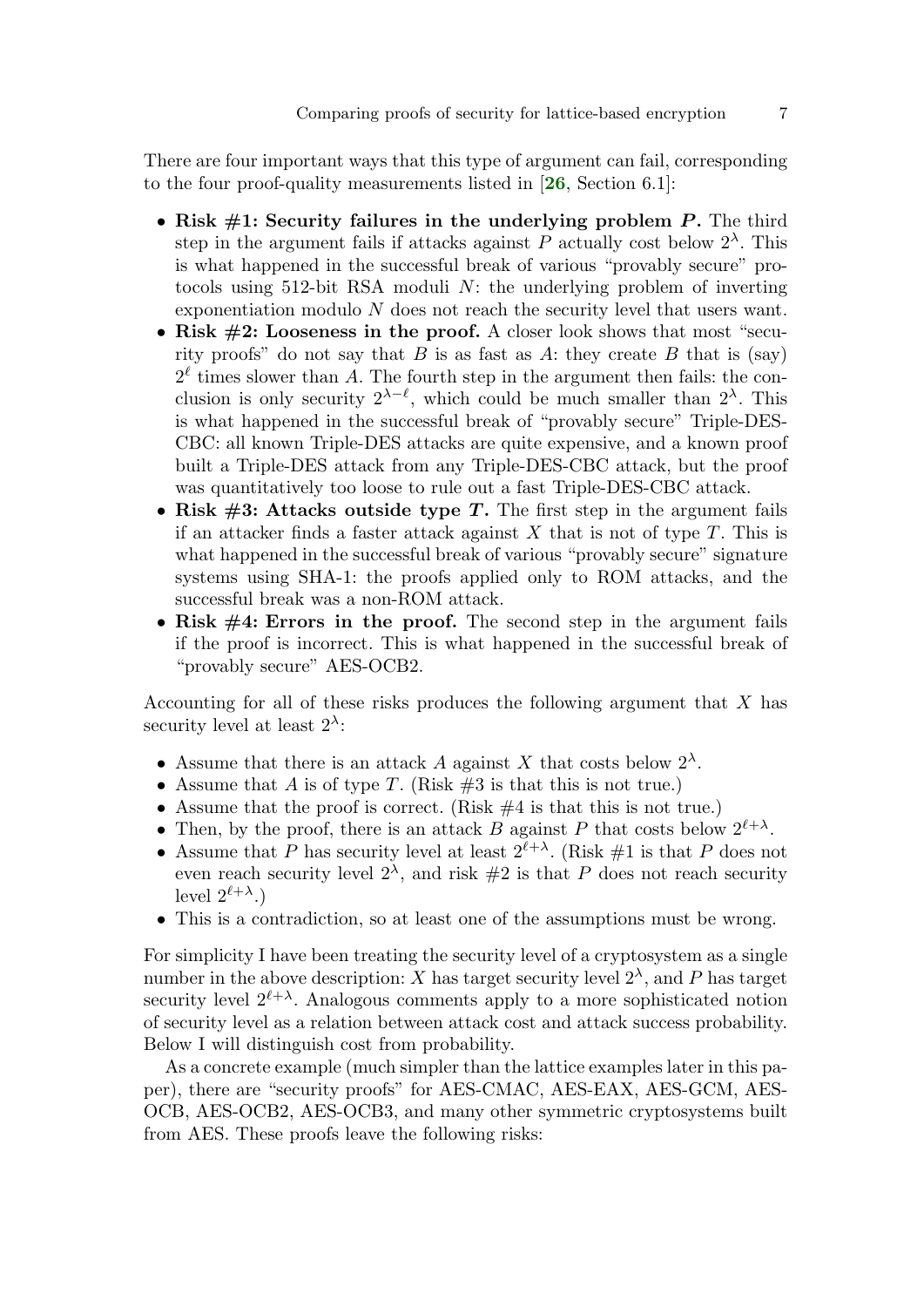- The proofs begin from an "SPRP" security assumption about AES (or, in some cases, a generically weaker "PRP" security assumption). Risk  $#1$  is that AES does not actually reach the target SPRP security level.
- Each proof has some loss in success probability, typically on the scale of  $q^2/2^{128}$  where q is the number of AES invocations. Risk #2 is that q reaches the scale of  $2^{64}$ , making the conclusions content-free.
- Typically these proofs cover all MAC attacks, AEAD attacks, etc. under standard definitions, so risk  $\#3$  does not apply. (On the other hand, sometimes the standard definitions are argued to be too narrow.)
- The proofs usually have not been computer-verified, and sometimes turn out to be wrong. Risk #4, the risk of proof errors, is illustrated by the break of AES-OCB2.

One way to see that these proofs are useful, despite the continued risk of attacks, is as follows. Consider the review-cost metric from Section 1, the time required for a thorough security review. The SPRP assumption for AES has a simpler attack surface from a cryptanalyst's perspective than the AEAD security assumption for AES-GCM. Even better, the work of studying the SPRP assumption for AES is reused for AES-CMAC and many other systems, thanks to the proofs. Without the proofs, cryptanalysts would have to spend much more time searching for attacks against each system. Some of the cryptanalysis time saved by the proofs has to be spent verifying the proofs, but overall there still seems to be a savings of time.

2.1. Chains of lattice proofs, and organization of this paper. The known proof strategies relevant to the target KEMs generally take short steps down the following list of problems:

- IND-CCA2 security of the KEM. See Section 3.
- ROM IND-CCA2 security of the KEM. See Section 4.
- IND-CPA security of the underlying PKE. See Section 5.
- OW-Passive ("OW-CPA") security of the PKE. See Section 6.
- For "Product NTRU" using public seeds to create pseudorandom multipliers: ROM security of the PKE, followed by security of a simplified PKE where multipliers are chosen at random. This is included in Section 4.
- Separate problems for keys and ciphertexts. See Section 7.
- Lattice problems. See Section 9.

Each of these steps adds its own risks of proof errors; often a step adds its own looseness issues; often a step adds its own restrictions upon the type of attacks under consideration. Furthermore, it is often not clear that one step will plug into the next step. Sometimes single steps are stated as formal theorems, but this is not the same as a grand unified end-to-end theorem that states the cumulative looseness, all of the restrictions upon the attack type, and the exact underlying problem for each target KEM. Many of the risks identified in this paper are at the interfaces between steps, and I would not be surprised if doing the work to state and prove an end-to-end theorem identifies even more risks.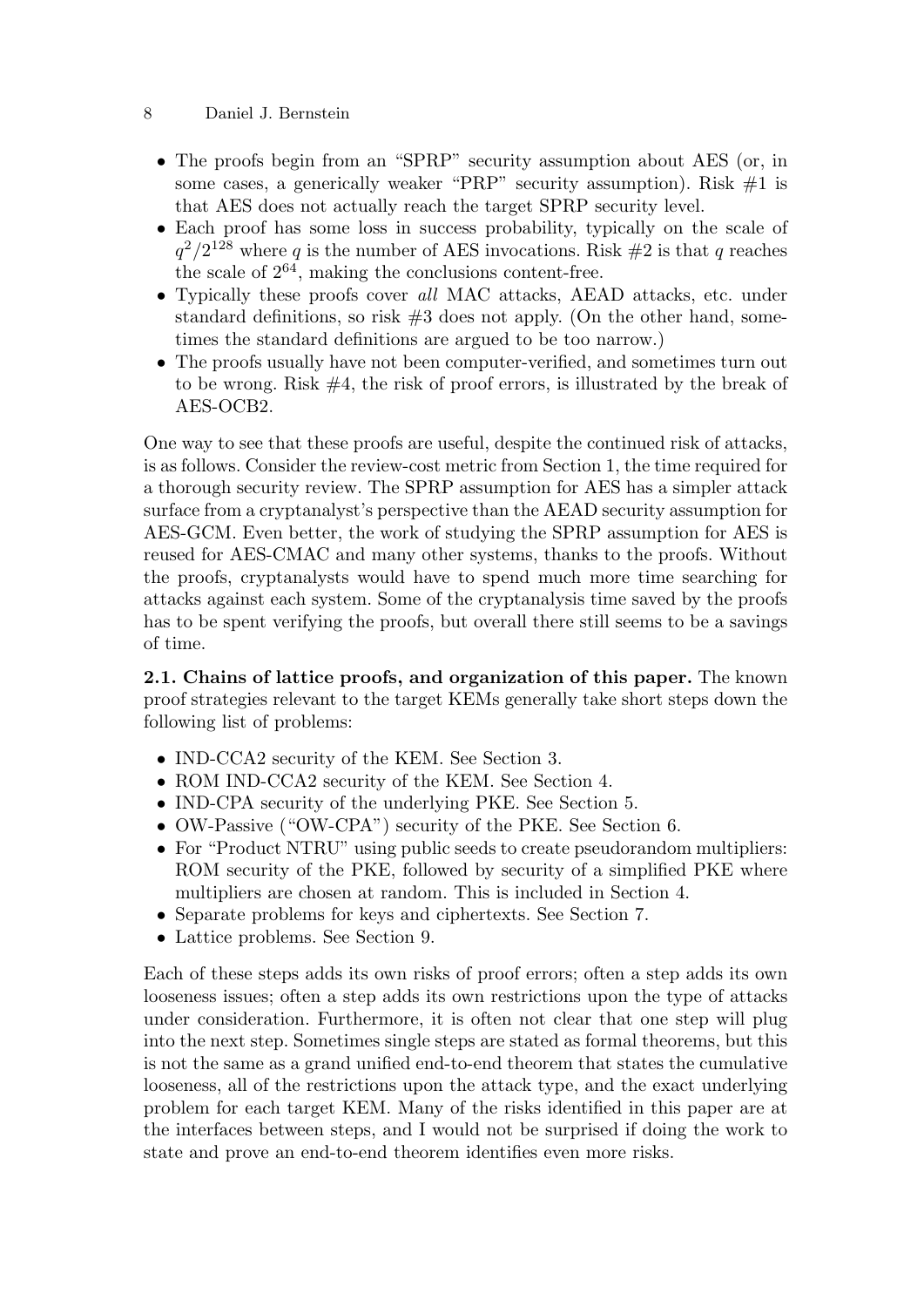# 3 A proof that applies to all possible attacks

Each of the target KEMs  $X$  has a tight "security proof" that applies to the entire class T of IND-CCA2 attacks (not just ROM IND-CCA2 attacks). The proof has been carefully verified. The underlying assumption  $P$  is something quite plausible, namely the IND-CCA2 security of X.

I did not put serious effort into obfuscating the previous paragraph. I expect the reader to see immediately how content-free this "security proof" is, and to wonder why I have selected such a useless starting point for my analysis of lattice "security proofs". This example is not new; see generally Appendix C.

My objective in this section is to identify a robust method for decision-makers to systematically reject this type of "security proof". Later sections will consider what this means for various proofs advertised by the target KEMs.

One possibility is to reject any proof where  $P$  is exactly the  $T$  security of  $X$ . However, this is not robust against minor changes to  $P$ . There are many easy ways to replace  $P$  with a marginally obfuscated problem  $P'$ , at the expense of one line in the proof.

Another possibility is to reject any short proof: say, any proof below 10 lines. But this is again not robust: one can easily obfuscate  $P$  heavily enough that a useless proof occupies more than 10 lines.<sup>6</sup> Furthermore, anecdotal evidence suggests that proofs are more likely to be checked if theorems are factored into small, separately verifiable pieces; from this perspective, short proofs are good, and rejecting short proofs creates a bad incentive to avoid factoring theorems.

What I instead recommend is using the review-cost metric from Section 1. As a baseline, if there are no proofs, then cryptanalysts must study the security of X. For comparison, if there is a proof where  $P$  is exactly the security of  $X$ , then cryptanalysts are still required to study the security of  $X$ , so no time has been saved. As another example, if there is a proof where  $P$  is an obfuscated version of the security of  $X$ , then cryptanalysts need more time—first strip away the obfuscation, then study the security of  $X$ —and someone must also take the time to check the proof.

The situation is different in, e.g., Section 5. In that section,  $T$  allows the attacker to issue decapsulation queries, while P does not. It takes considerably less time for cryptanalysts to gain confidence in the security of P than it would take for cryptanalysts without the proof to gain the same level of confidence in the security of the original problem. This savings could still be outweighed by other costs—the proofs mentioned in Section 5 are limited to ROM IND-CCA2 attacks (so cryptanalysts need to take time to consider the possibility of non-ROM attacks) and take effort to review—but the core fact that P takes less time to review gives Section 5 a chance of being useful in the review-cost metric.

More generally, in planning a review of risks that  $X$  does not reach its claimed security level, one has a choice of which proofs to use and which proofs to ignore.

 $6$  See, e.g., the Frodo proof covered in Section 4.1. Obfuscation is the predictable result of evolutionary pressure upon "security proofs"; I do not mean to suggest that any malice is involved.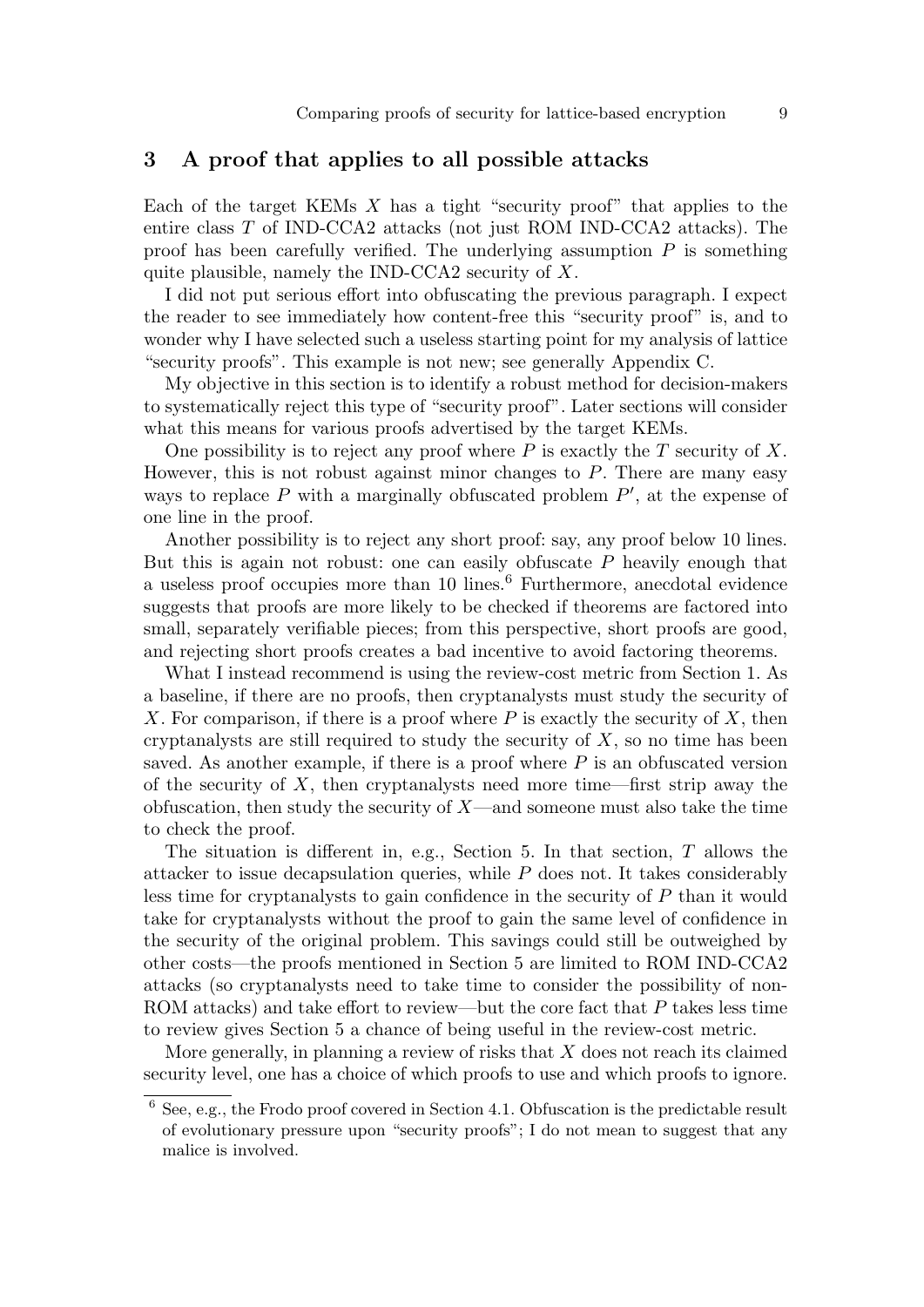Each extra proof requires time to review, but could simplify cryptanalysis enough to save time overall.

<span id="page-9-0"></span>For comparison, Damgård  $[42]$  $[42]$  $[42]$  asks for problems to be as "simple" and "natural" as possible, but does not describe a way to measure this. If some way to measure simplicity says that  $P$  is simpler than  $X$ , but cryptanalysts need more time to analyze  $P$  than to analyze  $X$ , then the review-cost metric says that the proof is not useful. Damgård also asks for problems to be as "well studied" as possible; this is the natural result of reducing the cost of review.

# 4 Random oracles

The Random Oracle Model has caused more harm than good, because many people confuse it for the "real thing"  $\dots$  At the very minimum, one should issue a fierce warning that security in the Random Oracle Model does not provide any indication towards security in the standard model. — Goldreich [[49](#page-36-2)]

<span id="page-9-2"></span><span id="page-9-1"></span>There is no evidence that the need for the random oracle assumption in a proof indicates the presence of a real-world security weakness in the corresponding protocol. We give several examples of attempts to avoid random oracles that have led to protocols that have security weaknesses that were not present in the original ones whose proofs required random oracles.  $-$ Koblitz and Menezes [[63](#page-37-3)]

Subsequent sections focus on proofs for ROM IND-CCA2 attacks. The proofs do not eliminate the risk of non-ROM IND-CCA2 attacks; this risk<sup>7</sup> is the "ROM" column in Table 1.1. This column is marked "risk" for each of the target KEMs. For each of these KEMs, the only known proofs that apply to all IND-CCA2 attacks are useless proofs (see Section 3).

The premier examples of non-ROM attacks are signature forgeries via chosenprefix collisions in MD5 and SHA-1. One can also build artificial public-key systems that seem safe against all ROM attacks but allow non-ROM attacks with, e.g., SHA-512. It is not inconceivable that such attacks also exist against reasonable public-key systems. Presumably these attacks would combine attack techniques from symmetric cryptology and public-key cryptology; does the lack of known attacks mean that the attacks do not exist, or does it mean that the attacks exist and nobody has been looking for them? Note that there are many cryptanalysts specialized in symmetric cryptology, many others specialized in public-key cryptology, and very few who are experts in both.

4.1. Random multipliers. All of the target KEMs prove ROM IND-CCA2 security from IND-CPA security of an underlying PKE (Section 5) or, in some cases, OW-Passive security of an underlying PKE (Section 6). However, some of the KEMs then further restrict attention to ROM attacks against the underlying

<sup>7</sup> This can be divided into (1) the risk of QROM attacks much faster than ROM attacks, and (2) the risk of attacks much faster than QROM attacks.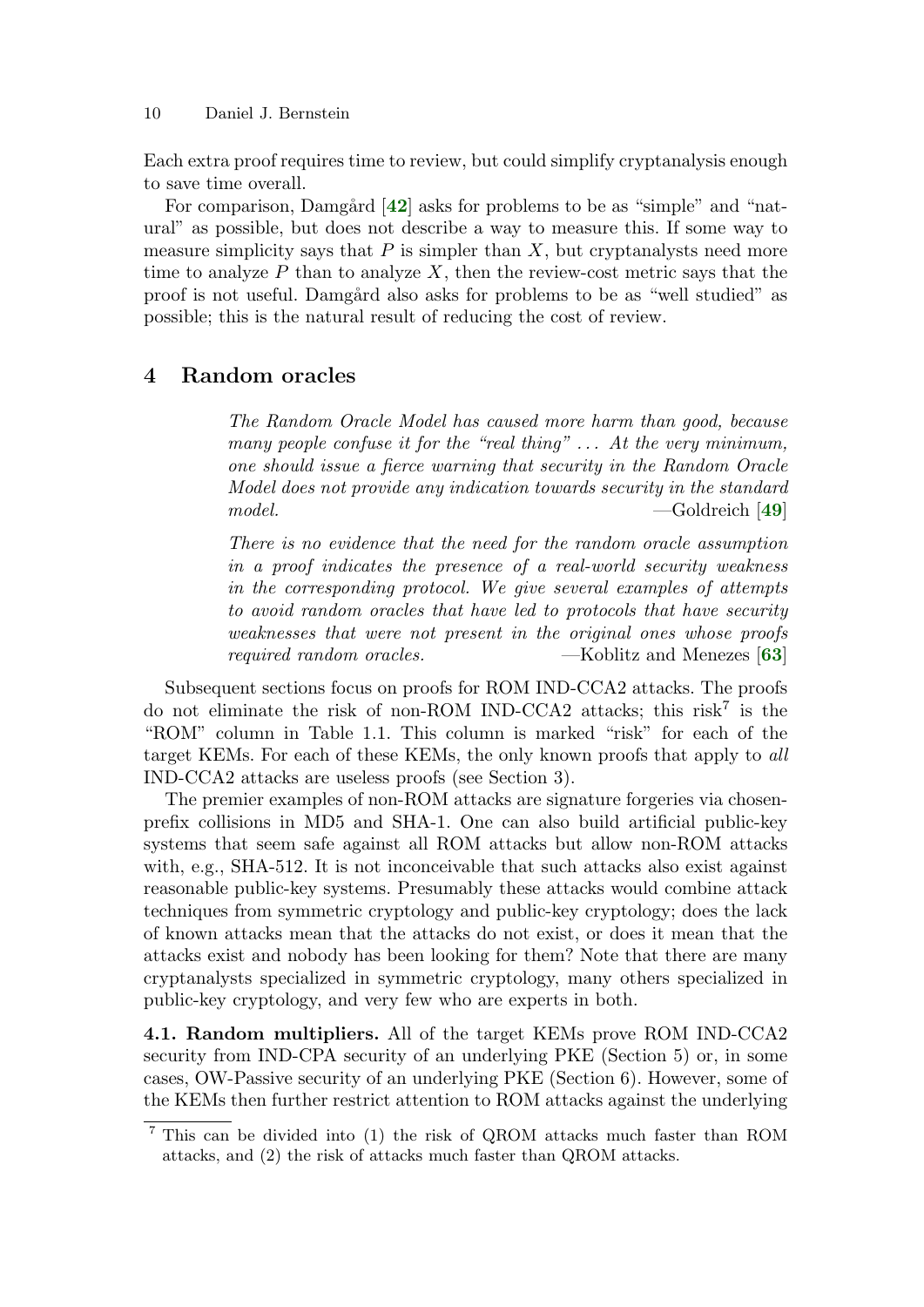PKE. The risk of a non-ROM attack against the PKE is marked as the "ROM2" column in Table 1.1. This risk is distinct from the risk of a non-ROM attack against the KEM: any particular hash function might trigger one type of non-ROM attack and not the other. Cryptanalysts searching for non-ROM attacks against the KEM are faced with a different problem from cryptanalysts searching for non-ROM attacks against the PKE.

The issue with these PKEs is that they generate public multipliers as cipher output or hash output starting from short public seeds.<sup>8</sup> The underlying problems highlighted by these PKEs instead choose the multipliers at random from a distribution with a reasonably simple mathematical definition, certainly simpler than the definition of a cipher or hash function. This mismatch means that, even if the underlying problem is secure, there is a risk of a much faster attack against the PKE—an attack that exploits the pseudorandom multipliers.

<span id="page-10-3"></span><span id="page-10-2"></span>This risk is often hidden by expository failures or outright proof errors. For example, the Saber submission uses a PKE of this type, and claims [[44](#page-35-2), Theorem 6.1] to prove IND-CPA security—not just ROM IND-CPA security—from a "prf" assumption and two "mod-lwr" assumptions.<sup>9</sup> A proof is not given, and a skeptical reviewer finds somewhat different notation and theorem structure in [[43](#page-35-4)], but the core point here seems to be [[43](#page-35-4), Theorem 3, proof, second paragraph]. The paragraph briefly claims that an attacker can win a PRG game, distinguishing a pseudorandom matrix from a uniform random matrix, if the attacker can distinguish these matrices in the context of an attack against a more complicated problem. I see no way that this can be proven for IND-CPA attacks against the PKE, or other types of attacks that show the seed to the attacker: the PKE attacker can simply try hashing the seed, while the PRF/PRG attacker cannot.

<span id="page-10-1"></span><span id="page-10-0"></span>The Frodo submission, instead of simply stating that it is limiting attention to ROM attacks against the PKE, presents a page-long argument [[6](#page-32-0), Section 5.1.4] (also [[7](#page-33-2), Section 5.1.3]) claimed to be a "reduction" between uniform random multipliers and pseudorandom multipliers. This "reduction" is not encapsulated as a theorem, and considerable effort is required for the reader to see that this "reduction" is an obfuscated version of the following content-free statement:

- Assume that there is an attack against Frodo's pseudorandom multipliers.
- Assume that the attack is just as effective against uniform random multipliers as Frodo's pseudorandom multipliers.
- Then there is an attack against uniform random multipliers.

This does not eliminate the risk of non-ROM attacks faster than ROM attacks; it simply hypothesizes that non-ROM attacks do not exist. This "reduction" is a loss in the review-cost metric: it consumes time for reviewers, without providing any improvement of the attack surface presented to cryptanalysts.

<span id="page-10-4"></span>

<sup>8</sup> Otherwise the public keys would be bigger.

 $9$  The literal theorem statement is correct but useless: it does not define the reductions and does not otherwise put any constraints on the cost of the PRF attack, so one can plug in a very slow high-probability PRF attack. I am presuming that the theorem statement will be corrected to add reasonable cost limits.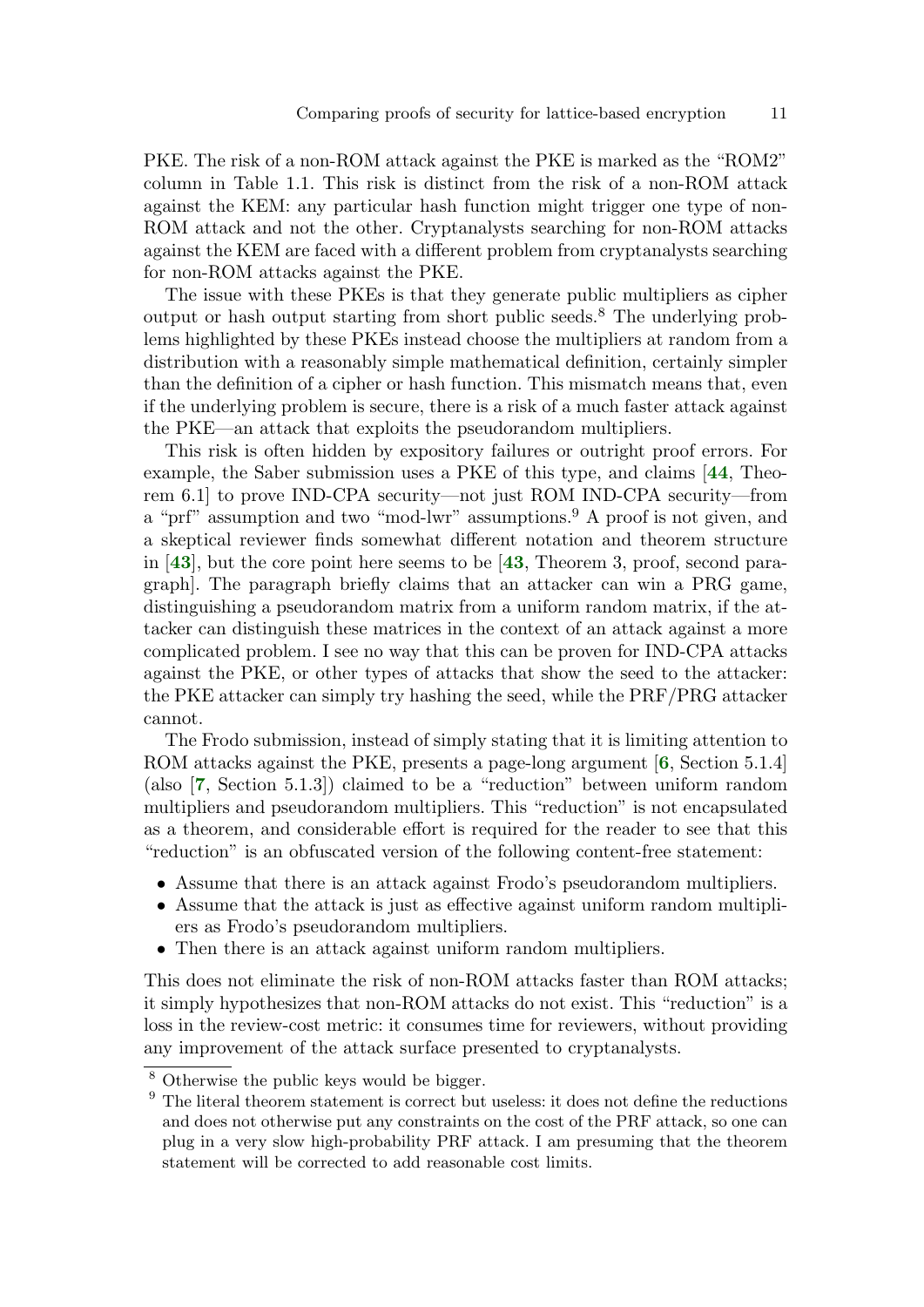# 5 Decryption failures

Each of the target KEMs is built by combining (1) a simpler underlying PKE and (2) a "CCA conversion" designed to protect against chosen-ciphertext attacks.

<span id="page-11-2"></span>A paper by Hofheinz, Hövelmanns, and Kiltz [[52](#page-36-3)] presents several CCA conversion options in a unified and generalized way, proving ROM IND-CCA2 security of each of the resulting KEMs assuming IND-CPA security of the underlying PKE. All of the target KEMs seem to be covered by the proof strategies in the paper. Sometimes there are modifications (e.g., minor tweaks to hashing) that take the KEMs outside the theorems from [[52](#page-36-3)], but the proof strategies seem robust to these tweaks, modulo small changes in probability formulas.<sup>10</sup>

<span id="page-11-3"></span>The risk of non-ROM IND-CCA2 attacks was covered in Section 4. This section covers a different risk that appears when one analyzes the tightness of these proofs. The IND-CCA2 success probabilities shown in [[52](#page-36-3), page 21, table, rightmost column] have the following terms:

- <span id="page-11-5"></span>• The IND-CPA success probability against the KEM, multiplied by 3.
- For the first three options:  $3Q/\text{\#M}$ , where Q is the number of hash queries, and  $\#\mathcal{M}$  is the size of the plaintext space allowed by the PKE. Most of the target PKEs have  $\#\mathcal{M} > 2^{256}$ , and then  $3Q/\#\mathcal{M}$  can safely be ignored.
- For the second and fourth options ("explicit rejection"):  $Q/2^{\gamma}$  when the PKE is " $\gamma$ -spread". It seems clear that whatever is standardized will use implicit rejection (almost all of the target KEMs use implicit rejection; ThreeBears uses explicit rejection but appears to be adding support for implicit rejection), so there is little point in commenting further upon this issue.
- $Q\delta$  or  $(2Q+q)\delta$  (depending on the option), where q is the number of decryption queries, and  $\delta$  is the decryption failure probability. This can compromise tightness, depending on the size of  $\delta$ .

The rest of this section focuses on the loss of tightness from decryption failures.

**5.1. Risk classification.** How large can  $Q\delta$  and  $(2Q + q)\delta$  be? The number of decryption queries  $q$  is limited by communication with the legitimate user; NIST allows<sup>11</sup> submissions to assume  $q \leq 2^{64}$ . The number of hash calls Q could be much larger: it is limited only by the attacker's computational power. This still allows a tight ROM proof<sup>12</sup> if  $\delta$  is proven to be sufficiently small.

One risk here is that  $\delta$  is too large. The "fail" column in Table 1.1 shows the logarithm, base 2, of the upper bounds on  $\delta$  claimed by the submissions. The column shows  $-\infty$  if  $\delta$  is claimed to be 0.

<span id="page-11-4"></span><span id="page-11-0"></span><sup>&</sup>lt;sup>10</sup> I am not saying that all of the proofs have been written down and verified. My paper [[30](#page-34-3)] with Persichetti presents counterexamples to two of the main theorems from [[52](#page-36-3)], and it is possible that there are further problems. However, at the moment I don't see reasons to believe that the target KEMs are affected by any such problems.

<sup>&</sup>lt;sup>11</sup> On the other hand: "NIST is open to considering attacks involving more queries, and would certainly prefer algorithms that did not fail catastrophically if the attacker exceeds 2 to the 64 queries." See [[81](#page-38-3)].

<span id="page-11-6"></span><span id="page-11-1"></span> $12$  For the QROM context, current theorems such as [[33](#page-34-4), Lemma 6] generally multiply  $Q\delta$  by the depth of the attacker's computation, reflecting the usual Grover speedup.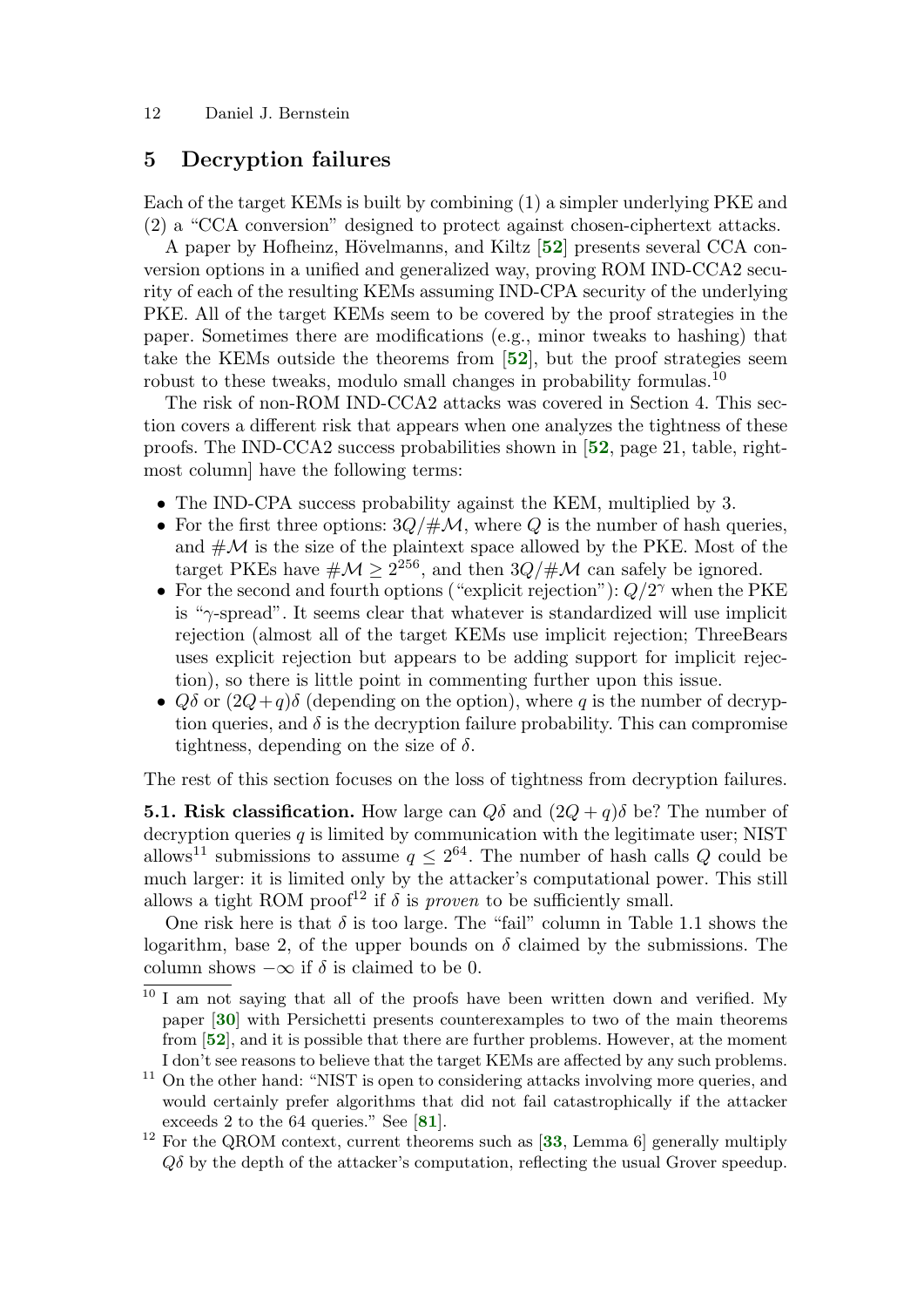Often the KEM claims a pre-quantum security level of (e.g.)  $2^{256}$  but does not claim that  $\delta$  is as small as  $2^{-256}$ . Tightness fails in such cases. Even under the assumption that the PKE reaches the claimed IND-CPA security level, the proof does not rule out the risk of a much faster IND-CCA2 attack against the KEM; the claim of a tight proof is thus incorrect in these cases.<sup>13</sup> I have marked the "fail" column in red in these cases.

Another risk is that the claimed upper bounds on  $\delta$  turn out to be wrong. There are two different scenarios here:

- The claimed upper bounds are theorems. This risk is then the general risk of errors in proofs; Table 1.1 explicitly assumes that the proofs are correct.
- The claimed upper bounds are not theorems: they are merely conjectures (with varying levels of evidence). This risk is then a different type of risk that would not be eliminated by verification of all theorems.

The "conj" column in Table 1.1 is "risk" if the claimed upper bounds are conjectures, and "safe" if the claimed upper bounds are theorems.

Logically, "conj: risk" means that ROM IND-CCA2 security of the KEM has not been proven tightly from IND-CPA security of the underlying PKE: there is a gap in the proof, specifically in the claim that  $\delta$  is sufficiently small. This gap is often not clear from submissions: the reader sees an explicit theorem statement where  $\delta$  is a variable, and the reader tends to assume—incorrectly—that this leads to a theorem for the particular KEMs that have been proposed.

5.2. Subtleties in the definition of failure probability. The literature contains at least three different definitions of (upper bounds on) failure probability:

- Encrypt a random message to a random public key. The probability that decryption fails is (at most)  $\delta$ .
- Take a message selected by an attacker. Encrypt this message to a random public key. The probability that decryption fails is (at most)  $\delta$ .
- <span id="page-12-0"></span>• Show a random *public key and secret key* to an attacker. Take a message selected by the attacker, and encrypt it to this public key. The probability that decryption fails is (at most)  $\delta$ .

<span id="page-12-1"></span>The third definition is used for the proofs in [[52](#page-36-3)]. The second definition was stated in a preliminary version of [[52](#page-36-3)]. The first and second definitions do not seem to be compatible with any known ROM IND-CCA2 proof strategies.

I have marked "conj: risk?" in Table 1.1 if a KEM submission indicates that it has proven upper bounds on failure probabilities, but does not state that this proof uses the third definition. The question mark recognizes two ways that the proof status might turn out to be better than "conj: risk": (1) The proof authors might have been using the third definition. (2) The underlying proof strategy might be able to handle the third definition in any case. (This depends on the PKE details.) If the authors add clear theorems bounding  $\delta$  under the third definition then I will be happy to update the table to say "conj: safe".

<sup>&</sup>lt;sup>13</sup> Various KEM submissions observe, correctly, that *known* attacks do not exploit this looseness. However, in this paper I am focusing on what has been proven.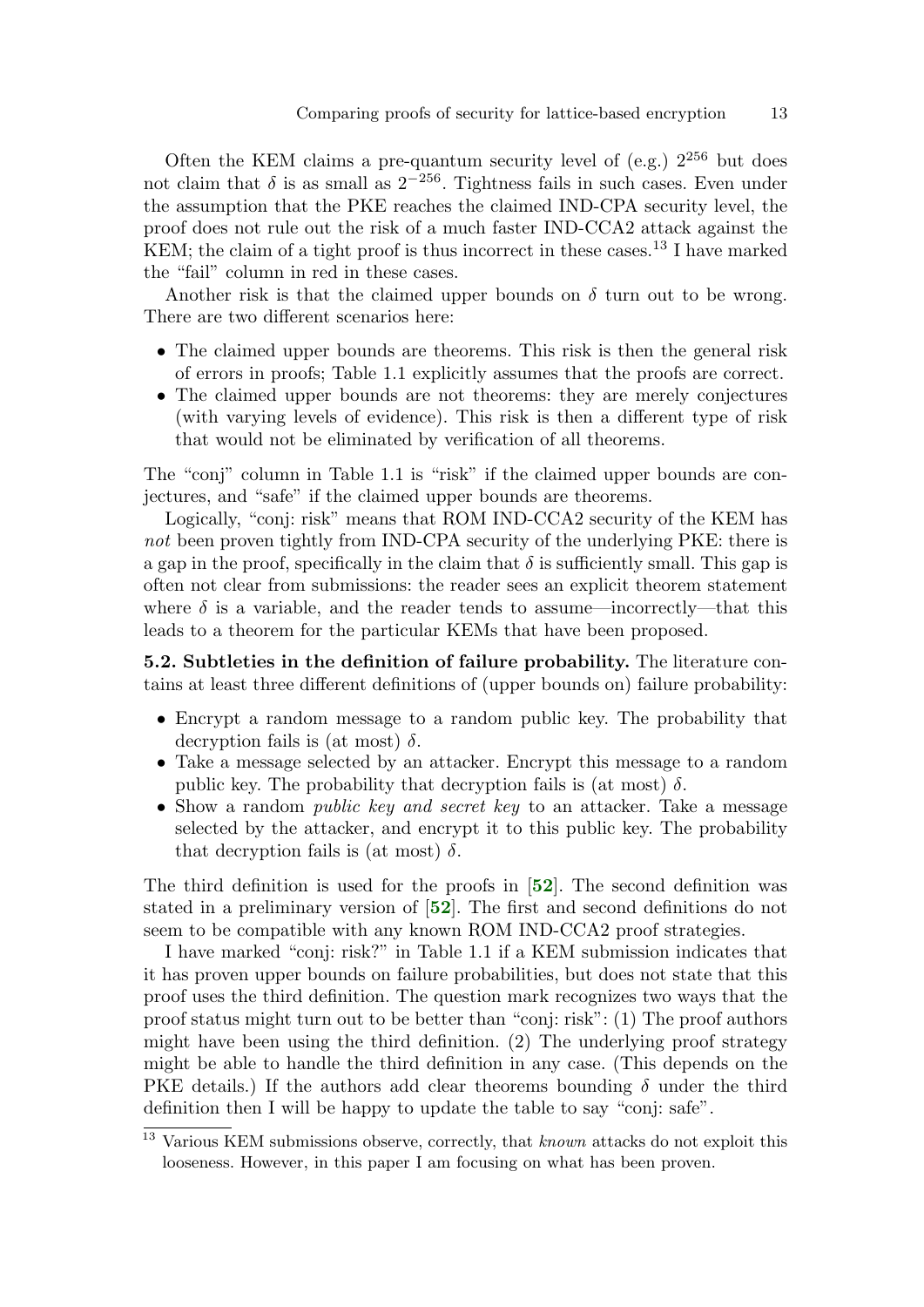The current lack of clarity regarding what has supposedly been proven is a deterrent to review of the proofs, as the following scenario illustrates:

- A reviewer is evaluating the entire picture of what has been proven and deciding which proofs are most urgent to review.
- A claimed proof of ROM IND-CCA2 security from IND-CPA security depends on a claimed  $\delta$  proof.
- The reviewer decides to slog through the details of the  $\delta$  proof, and eventually discovers that a step in the proof misses the possibility of an attacker choosing a failing message based upon the secret key.
- The proof authors respond that they were using the first definition.

This scenario wastes a considerable amount of review time.<sup>14</sup> If there had been, from the outset, a proper theorem statement using the first definition, then the reviewer could have skipped the proof details and simply pointed to the gap in definitions as a gap in the claimed ROM IND-CCA2 proof.

5.3. Other sources of IND-CCA2 non-tightness. The theorems from [[52](#page-36-3)] state that the resulting IND-CPA attack takes "about" the same time as the given IND-CCA2 attack. This violates the usual mathematical requirement for each statement in a theorem to have a clear definition.

My impression is that the main cost in the IND-CPA attack, beyond the cost of the IND-CCA2 attack, is the cost of maintaining a database of queries. This can be a problem in realistic cost models that ask how quickly an attacker can carry out a computation using a specified amount of hardware. Perhaps this problem can be eliminated by the techniques suggested in [[20](#page-34-5)] and [[13](#page-33-3)].

### 6 One-wayness

<span id="page-13-6"></span><span id="page-13-5"></span><span id="page-13-4"></span><span id="page-13-3"></span><span id="page-13-2"></span><span id="page-13-1"></span><span id="page-13-0"></span>What concerns us about the DDH assumption is the fact that this assumption refers to a setting that is less simple than usual (e.g., DDH is less simple than DH), which makes this assumption harder to evaluate. —Goldreich [[49](#page-36-2)]

Some KEMs have a tight proof of ROM IND-CCA2 security assuming merely OW-Passive ("OW-CPA") security of the underlying PKE. The proof strategy was introduced by Persichetti [[89](#page-39-1)], generalized by Saito–Xagawa–Yamakawa [[95](#page-39-2)], and modularized for verification in my paper [[30](#page-34-3)] with Persichetti. The resulting theorem has two requirements:

• The PKE is deterministic: i.e., the entire randomness used to produce a ciphertext (aside from the public key) is the message recovered by decryption. This seems essential for the proof strategy.

<sup>&</sup>lt;sup>14</sup> Perhaps the reviewer can still provide useful information to cryptanalysts or to reviews of other proofs, but this possibility does not noticeably affect the reviewer's evaluation of the costs and benefits of reviewing a proof.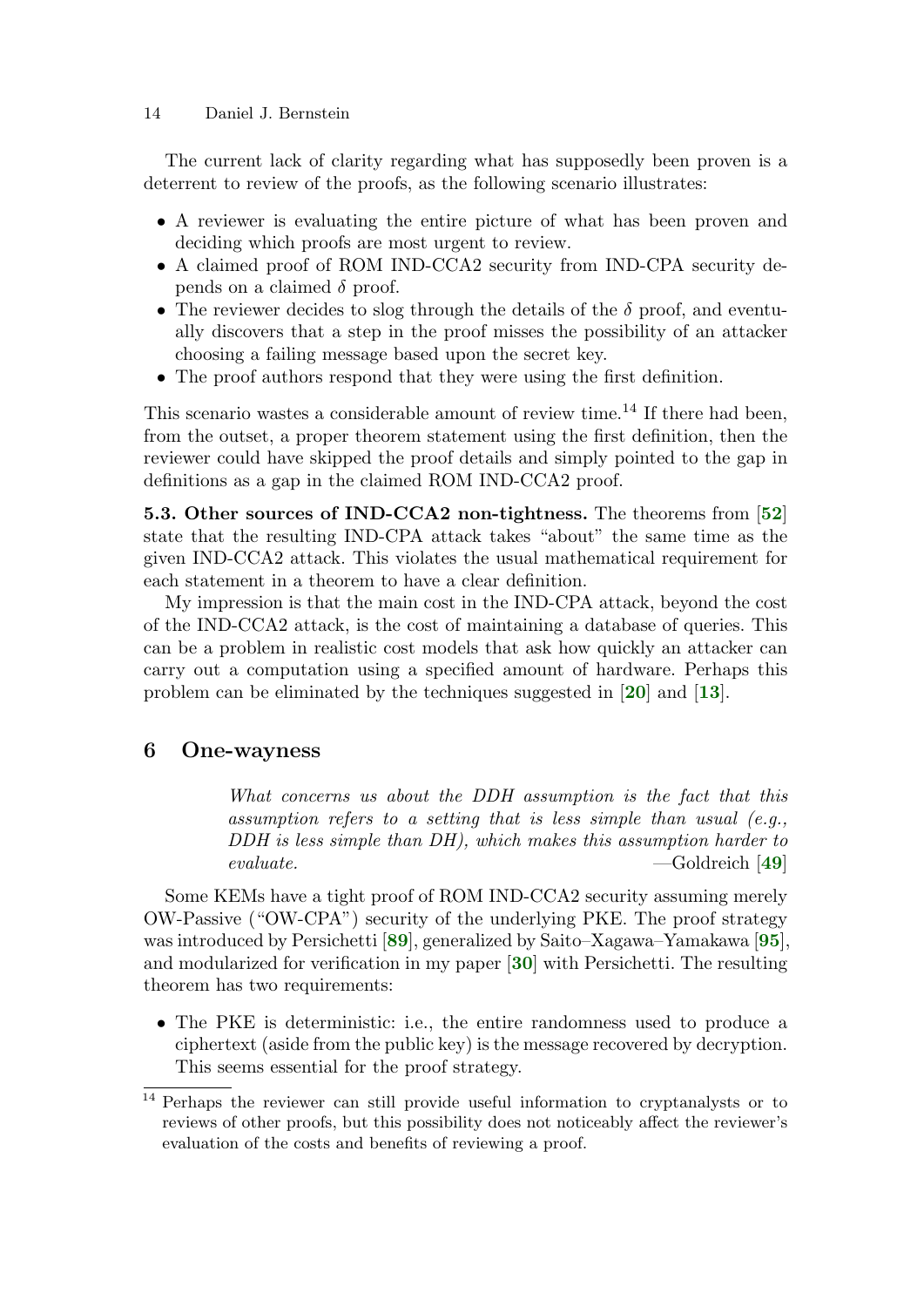• The PKE has no decryption failures. It seems reasonable to guess that this requirement can be dropped at the cost of the tightness loss explained in Section 5, but this does not matter for any of the target KEMs: the target PKEs that are designed to be deterministic are also designed to have no decryption failures.

Other aspects of tightness of the proof are even better than in Section 5: for example, the OW-Passive success probability is not multiplied by 3. I do not mean to draw excessive attention to security levels changing by 1 or 2 bits; my main concern in this paper is with larger risks.

In Table 1.1, "dist: risk" means that there is a risk of ROM IND-CCA2 attacks being much faster than OW-Passive attacks, beyond the decryption-failure risk from Section 5. This extra risk occurs when the underlying PKE is randomized: the tight ROM IND-CCA2 proof needs to assume IND-CPA security and does not rule out IND-CPA attacks much faster than OW-Passive attacks. The central issue is Fujisaki–Okamoto derandomization, $15$  which chooses the randomness in encryption as a hash of the message that will be recovered by decryption. Even within the limited class of ROM attacks, no known proof strategies eliminate the risk of this pseudorandomness being exploited by an attacker:

- <span id="page-14-1"></span>• These KEMs have a loose proof of ROM IND-CCA2 security from OW-Passive; see [[52](#page-36-3)]. The looseness factor is  $2Q$ , where Q is the number of hash queries. This does not eliminate the risk of ROM IND-CCA2 attacks being much faster than OW-Passive attacks.
- <span id="page-14-2"></span>• There is a construction [[52](#page-36-3), Section 3.4] that achieves ROM IND-CPA for the constructed PKE tightly from OW-Passive for the original PKE. None of the target KEMs use this construction.<sup>16</sup>
- Known "search-to-decision reductions" are frequently summarized as showing that distinguishing attacks are as difficult as search attacks. However, checking the details shows that this summary is an overstatement. These theorems do not eliminate the risk of ROM IND-CCA2 attacks being much faster than OW-Passive attacks.

Most of the target KEMs use randomized PKEs and thus carry this risk. The only exceptions ("dist: safe") are the four KEMs from the NTRU submission (ntru) and the three Streamlined NTRU Prime KEMs (sntrup).

<span id="page-14-0"></span><sup>&</sup>lt;sup>15</sup> Derandomization seems to be an even larger problem for QROM proofs. For the deterministic target KEMs, the latest QROM proofs [[33](#page-34-4)] obtain IND-CCA2 tightly from OW-Passive, modulo the tightness issues from Section 5. For the randomized target KEMs, I am not aware of any tight QROM IND-CCA2 proofs, even if one assumes IND-CPA security for the underlying PKEs. But let me emphasize that the QROM proof situation is rapidly improving, and further QROM proofs could close this gap.

<sup>&</sup>lt;sup>16</sup> The construction produces much larger ciphertexts, and thus cannot be used by lattice designers aiming for keys and ciphertexts around a kilobyte. The only target KEMs that allow much larger ciphertexts are the frodo and round5n1 KEMs, and these KEMs still do not use this construction.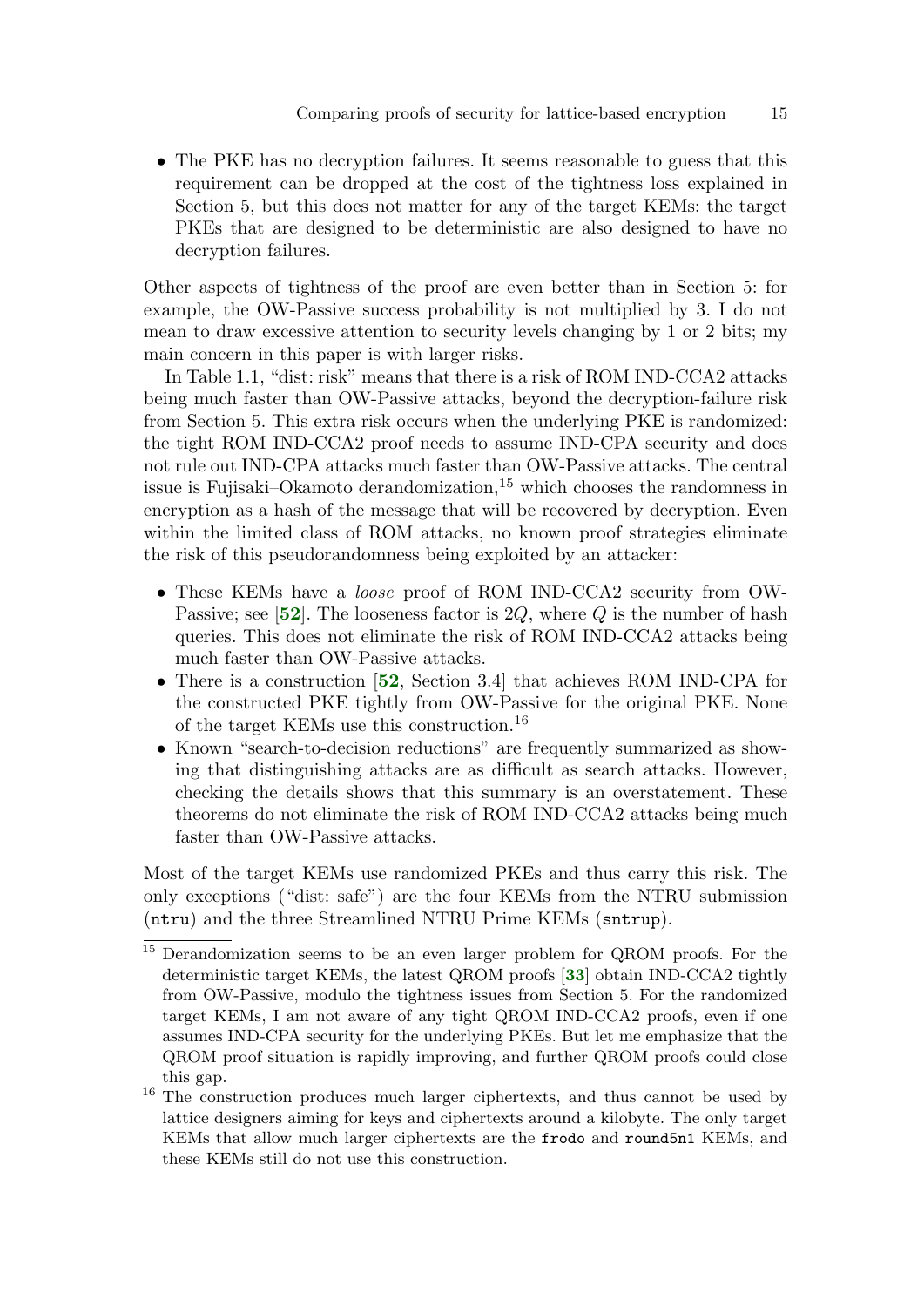Internally, the target KEMs use two different types of public keys, corresponding to two different mechanisms of encryption and decryption. In the NTRU Prime terminology, the ntru and sntrup KEMs are "Quotient NTRU" KEMs where the public key is obtained as a quotient of small polynomials; the encryption details make it reasonably easy for the receiver to recover the entire randomness that was used to produce the ciphertext. The other 29 KEMs—the ntrulpr KEMs, and the KEMs not named after NTRU—are "Product NTRU" KEMs following the general approach of [[72](#page-37-4)]; here it seems difficult to recover the entire randomness. The Product NTRU KEMs all handle this by Fujisaki– Okamoto derandomization.

<span id="page-15-2"></span>6.1. Eliminating risks of distinguishers. The distinction between IND-CPA and OW-Passive is standard in provable security.<sup>17</sup> IND-CPA tightly implies OW-Passive for any PKE with a large plaintext space.<sup>18</sup> In the opposite direction, OW-Passive is not believed to imply IND-CPA; for example, a deterministic OW-Passive scheme is not IND-CPA.

Consequently, assuming that the underlying PKE provides IND-CPA involves risks that are not present in merely assuming that the PKE provides OW-Passive. This is (modulo an exchange of "first" and "second") an example of the following situation described by Katz and Lindell [[60](#page-37-2)]:

<span id="page-15-1"></span>If the assumption on which the first scheme is based is weaker than the assumption on which the second scheme is based (i.e., the second assumption implies the first), then the first scheme is preferable since it may turn out that the second assumption is false while the first assumption is true.

This does not imply that assuming OW-Passive for one PKE is safer than assuming IND-CPA for a *different* PKE: the differences between the PKEs can outweigh the gap between OW-Passive and IND-CPA. As Katz and Lindell write:

<span id="page-15-0"></span>If the assumptions used by the two schemes are not comparable, then the general rule is to prefer the scheme that is based on the better-studied assumption in which there is greater confidence.

Furthermore, the mere fact that one assumption is weaker than another does not imply that the gap is important. However, there are several ways to see that

 $17$  The standard name for OW-Passive is "OW-CPA". However, the only plaintext in the "OW-CPA" definition is chosen randomly, not by the attacker. My paper [[30](#page-34-3)] with Persichetti renames "OW-CPA" as "OW-Passive".

 $18$  Given an OW-Passive attack that succeeds with probability p, attack IND-CPA by checking whether the OW-Passive attack finds a random  $m_0$ . This IND-CPA attack correctly outputs 0 with probability  $p/2$ . This IND-CPA attack correctly outputs 1 with probability  $(1 - 1/\#\mathcal{M})/2$  where  $\#\mathcal{M}$  is the number of possible plaintexts: whichever plaintext the OW-Passive attack finds has conditional probability  $1/\#\mathcal{M}$ of matching  $m_0$  given that the ciphertext was obtained by encrypting  $m_1$ . Overall the IND-CPA attack has advantage  $|(p-1/\#M)/2|$ , so if this advantage is small then p must be close to  $1/\#M$ , and thus close to 0 if  $\#M$  is large.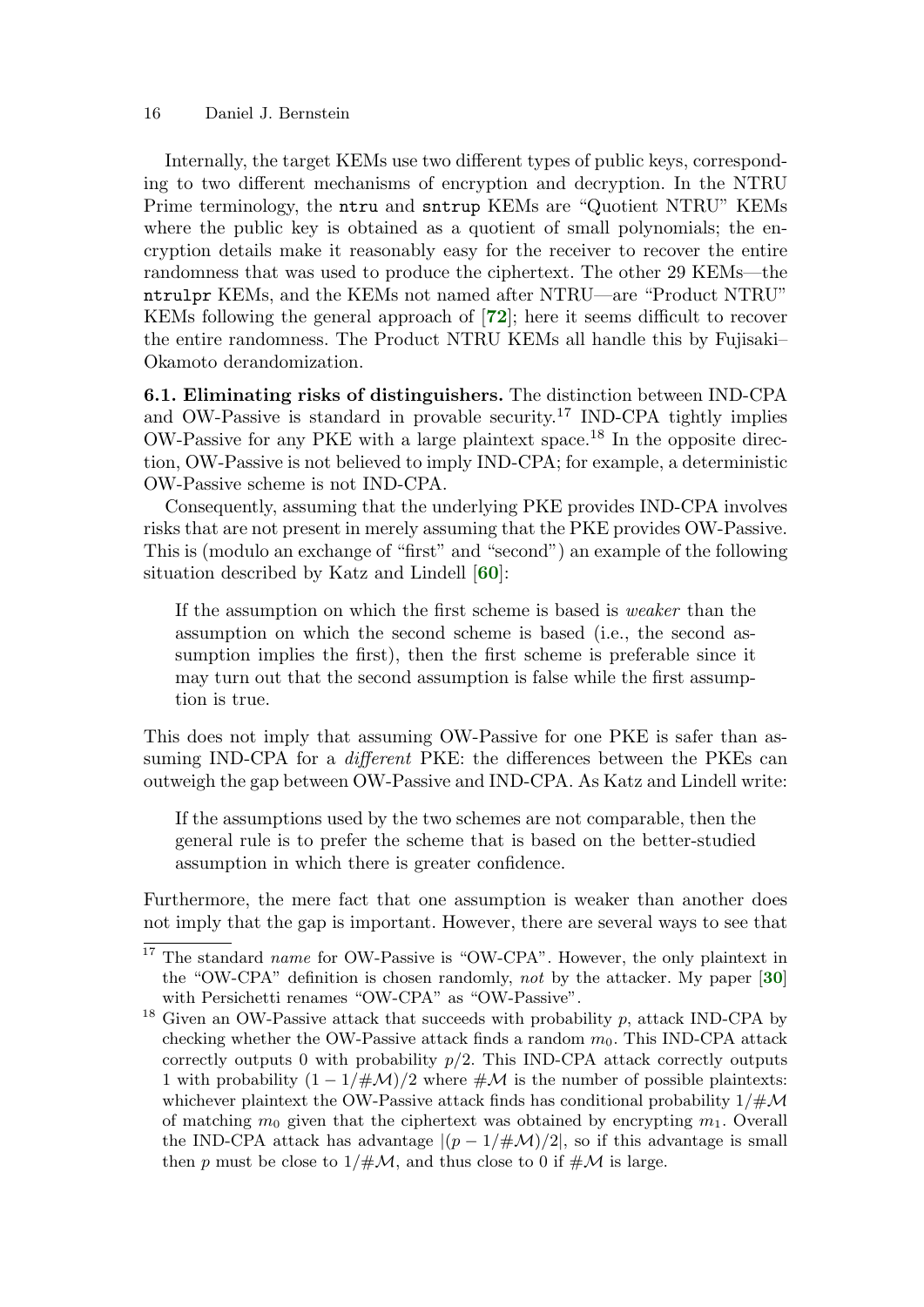the gap between OW-Passive and IND-CPA is important, as explained in the rest of this section.

<span id="page-16-4"></span><span id="page-16-0"></span>6.2. Are distinguishers well studied? The claim that lattice problems have been "well studied" consists primarily of pointers to the long literature for algorithms to attack various search problems such as SVP and CVP. For example, Ajtai [[3](#page-32-2)] credits Dirichlet with formulating "the question of finding a short vector in a lattice"; points to the LLL and Schnorr algorithms as finding a short (nonzero) vector; and highlights three related problems, each of which begins with the word "Find". Regev [[93](#page-39-3)] highlights "two of the main computational problems on lattices" and cites the "best known polynomial time algorithms": again the LLL and Schnorr algorithms, and a newer algorithm using sieving. Peikert [[85](#page-38-1)] claims that certain lattice problems—including a decision problem have been "intensively studied", but his list of references for this claim actually consists of one search algorithm after another.

<span id="page-16-3"></span>This pattern matches a broader pattern of mathematical algorithm designers emphasizing search problems. See, e.g., [[62](#page-37-5)]:

<span id="page-16-1"></span>... a large proportion of all of the mathematical research in public-key cryptography is concerned with algorithms for inverting the most important one-way functions. Hundreds of papers in mathematics as well as cryptography journals have been devoted to index calculus methods for factoring integers and for finding the discrete logarithm in the multiplicative group of a finite field, to improved Pollard- $\rho$  algorithms and Weil descent methods for finding discrete logarithms on elliptic curves, and to searches for "weak parameters," i.e., RSA moduli n that are a little easier to factor than most, finite fields over which the elliptic curve discrete logarithm problem is slightly easier to solve, and so on.

<span id="page-16-2"></span>The output of a successful search is generally much more informative and much more applicable than a mere distinguisher. For example, the application that motivated the LLL paper [[67](#page-37-6)]—"Factoring polynomials with rational coefficients", the title of the paper—uses short vectors found by the LLL algorithm.

Of course, applications sometimes lead algorithm designers to consider distinguishing problems, as the following examples illustrate:

- The problem of distinguishing prime numbers from composite numbers is a subroutine in many other number-theoretic computations. At the time that Gauss highlighted this problem, there were already solutions that were fairly fast and fairly reliable (such as Fermat's test: does n divide  $2^{n} - 2$ ?). This prompted real-world usage of those solutions. The real-world usage prompted searches for improvements in speed and in reliability.
- Pairings were introduced into cryptology as an attack tool against a search problem. They were then observed to break a distinguishing problem, namely DDH, much more quickly than breaking a related search problem. Some subsequent applications, such as pairing-based signatures, can be viewed as applications of fast distinguishers. The applications of pairings prompted searches for faster pairings.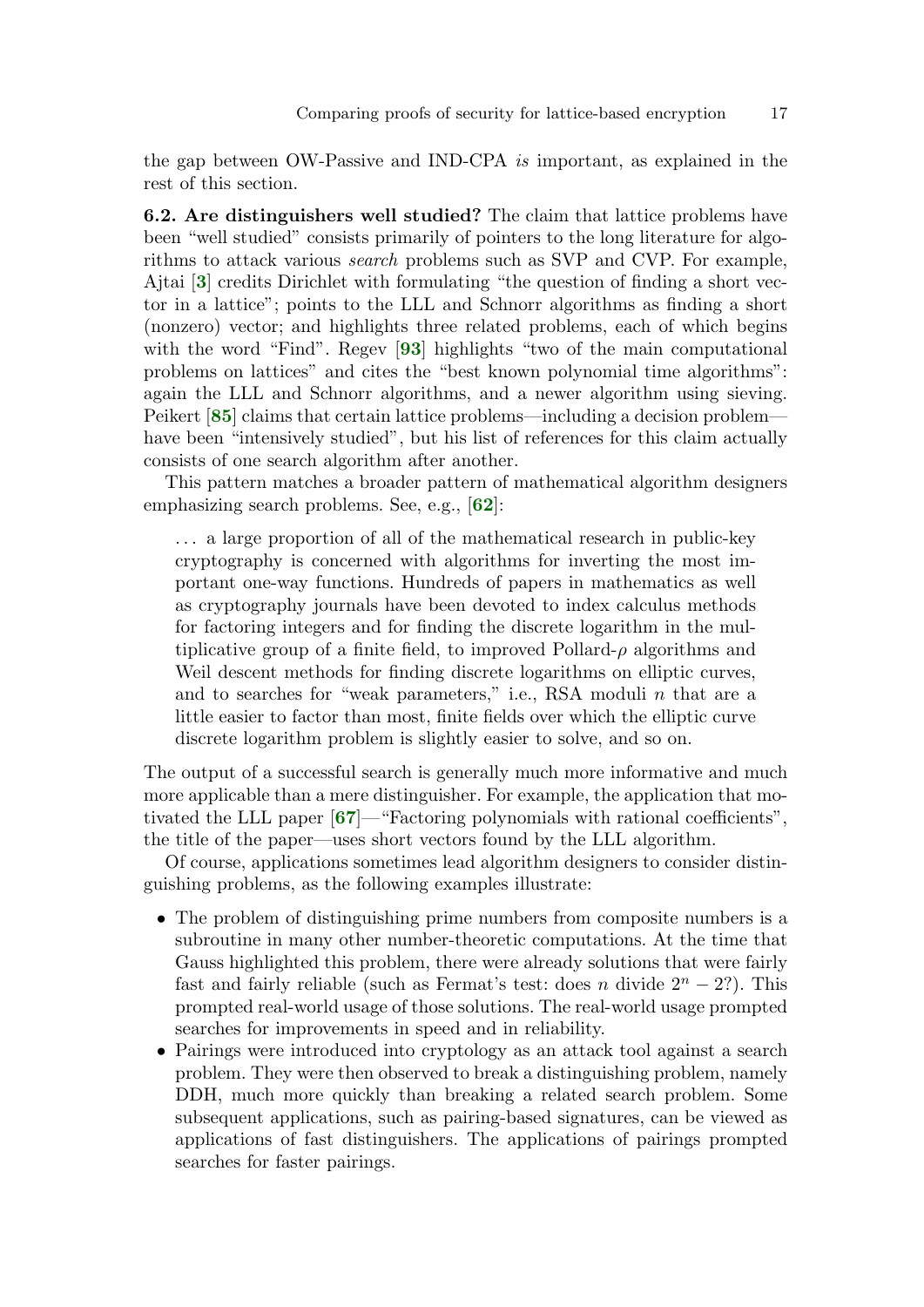For comparison, "security proofs" in lattice-based cryptography have assumed the hardness of particular decisional problems, but the occasional study of algorithms for these problems does not seem to have led to broader applications.

6.3. The cost of review. The risk of a devastating attack against a problem is most obvious when there has been little study of the problem, but the risk exists in any case. The usual strategies to control this risk are (1) to review existing cryptanalysis and (2) to carry out and review further cryptanalysis. The complexity of these processes—and, correspondingly, the likelihood that a devastating attack will be publicly discovered (say) 5 years later—varies from one problem to another. As mentioned earlier, I recommend measuring the cost of a thorough security review.

From the perspective of a cryptanalyst, IND-CPA offers every attack avenue that OW-Passive offers, plus extra information and extra flexibility: the plaintext is guaranteed to be one of two messages known to the attacker—even chosen by the attacker on the basis of the public key. Minor deviations of ciphertexts from random can easily break IND-CPA without breaking OW-Passive. A reviewer needs to check not just whether there has been adequate study of algorithms to invert the (randomized) map from plaintext to ciphertext, but also whether there has been adequate study of ways to exploit knowing just two possibilities for the plaintext. As a result, IND-CPA assumptions tend to be worse in this metric than OW-Passive assumptions.

6.4. Interactions with divergence proofs. Imagine that there has been such thorough study of an OW-Passive problem that we are confident in security but the distribution of messages and keys in the actual cryptosystem is different from what has been studied:

- The OW-Passive problem for the cryptosystem is finding a message that was chosen randomly from distribution  $M$ , given a public key chosen randomly from distribution  $K$  and an encryption of the message under that key.
- The studied OW-Passive problem is finding a message that was chosen randomly from distribution  $M'$ , given a public key chosen randomly from distribution  $K'$  and an encryption of the message under that key.

There could be an arbitrarily large gap between the security levels of these problems.

Sometimes this gap is addressed by a proof that each message-key pair is at most twice as likely to be produced by  $(M, K)$  as by  $(M', K')$ . Whichever message-key pairs are broken by an attack are then at most twice as likely to occur for  $(M, K)$  as they are for  $(M', K')$ . In total, the attack has at most twice the success probability for  $(M, K)$  as it does for  $(M', K')$ . Our confidence in the security of  $(M', K')$  then implies the same confidence in the security of  $(M, K)$ , except for changing the security level by 1 bit.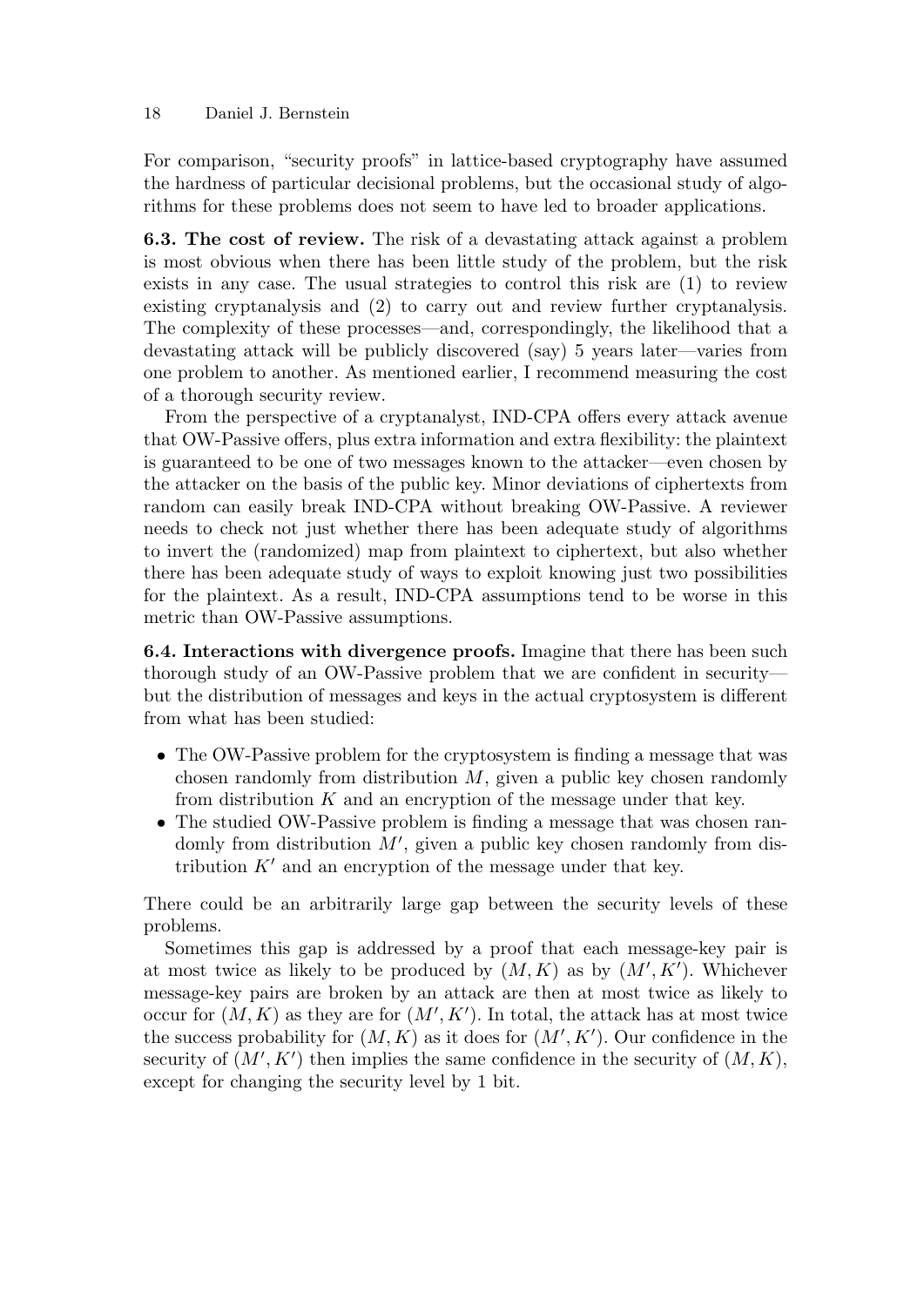The previous paragraph is a simple<sup>19</sup> example of a tight "divergence proof". Note that if OW-Passive were replaced with IND-CPA then this proof would fail: for example, an IND-CPA attack with zero advantage against  $(M', K')$ produces the correct answer with probability  $1/2$  for  $(M', K')$ , and multiplying this by 2 says that the attack produces the correct answer with probability at most 1 for  $(M, K)$ , which is content-free. Bai, Langlois, Lepoint, Sakzad, Stehlé, and Steinfeld [[16](#page-33-4), Section 4] state more advanced divergence theorems for some distinguishing problems, but these theorems are not tight.

<span id="page-18-6"></span><span id="page-18-0"></span>If  $(M', K')$  is what has been studied, why does the cryptosystem use  $(M, K)$ instead? The usual answer is efficiency. For example, Frodo [[6](#page-32-0), Section 5.1.3] claims a divergence proof saying that switching from a discrete Gaussian distribution to another distribution loses at most 1.7 bits of security for frodo640; and then focuses on the security of a discrete Gaussian distribution. The stated rationale for the switch of distributions is that (1) a discrete Gaussian distribution is "key" to part of the security analysis, but (2) sampling from this distribution is "difficult" on a "finite computer" and "impossible" in "constant time".

<span id="page-18-8"></span>There are two main issues for a reviewer checking a claimed divergence proof. First, the underlying probability calculations are part of the proof and need to be checked carefully. For example, the claimed divergence proof for round-1 Frodo has an apparently unfixable error in the probability calculations, as pointed out by Phong [[91](#page-39-4)]. This prompted a change in parameters from round-1 Frodo to round-2 Frodo, according to  $\left[6\right]$  $\left[6\right]$  $\left[6\right]$ , page 49, fourth bullet item. Despite this history, the probability calculations for round-2 Frodo are still not stated as theorems with detailed proofs.

<span id="page-18-1"></span>Second, the applicability of divergence arguments to OW-Passive is straightforward and easy to check, but many of the target KEMs do not have tight proofs of ROM IND-CCA2 security from OW-Passive. As mentioned earlier, Frodo's first security theorem  $[6,$  $[6,$  $[6,$  Theorem 5.1 claims such a proof, but the claimed proof is not given, and I see no reason to believe that the claimed proof exists.

<span id="page-18-3"></span><span id="page-18-2"></span>Even if [[6](#page-32-0), Theorem 5.1] is withdrawn, maybe there is another way to apply divergence arguments to Frodo, for example via intermediate security notions such as OW-PCVA. But this needs a proper theorem statement and proof, so that the tightness and cost of verification can be assessed.<sup>20</sup>

<span id="page-18-4"></span>6.5. Updates regarding Frodo. I published my objections to [[6](#page-32-0), Theorem 5.1] on 24 May 2019. I posted the first version of this paper on 8 June 2019. My only subsequent modifications to the text in this section were (1) adding the Goldreich quote, (2) updating reference numbers, and (3) adding this subsection.

<span id="page-18-7"></span><span id="page-18-5"></span>Daniel Apon—not speaking for NIST, as far as I know—wrote in [[9](#page-33-5)] that the Frodo specification "would be more clear" if "OW-CPA" were changed to "IND-CPA". I disputed this, writing in [[21](#page-34-6)] that the change "makes a different (wimpier) statement with exactly the same level of clarity", and pointing out

 $19$  To be more precise, the portion of the proof that I have displayed here is simple. The underlying analysis of the probability of achieving any particular message-key pair could be much more complicated.

 $20$  Of course there is not just a ROM question here but also a QROM question.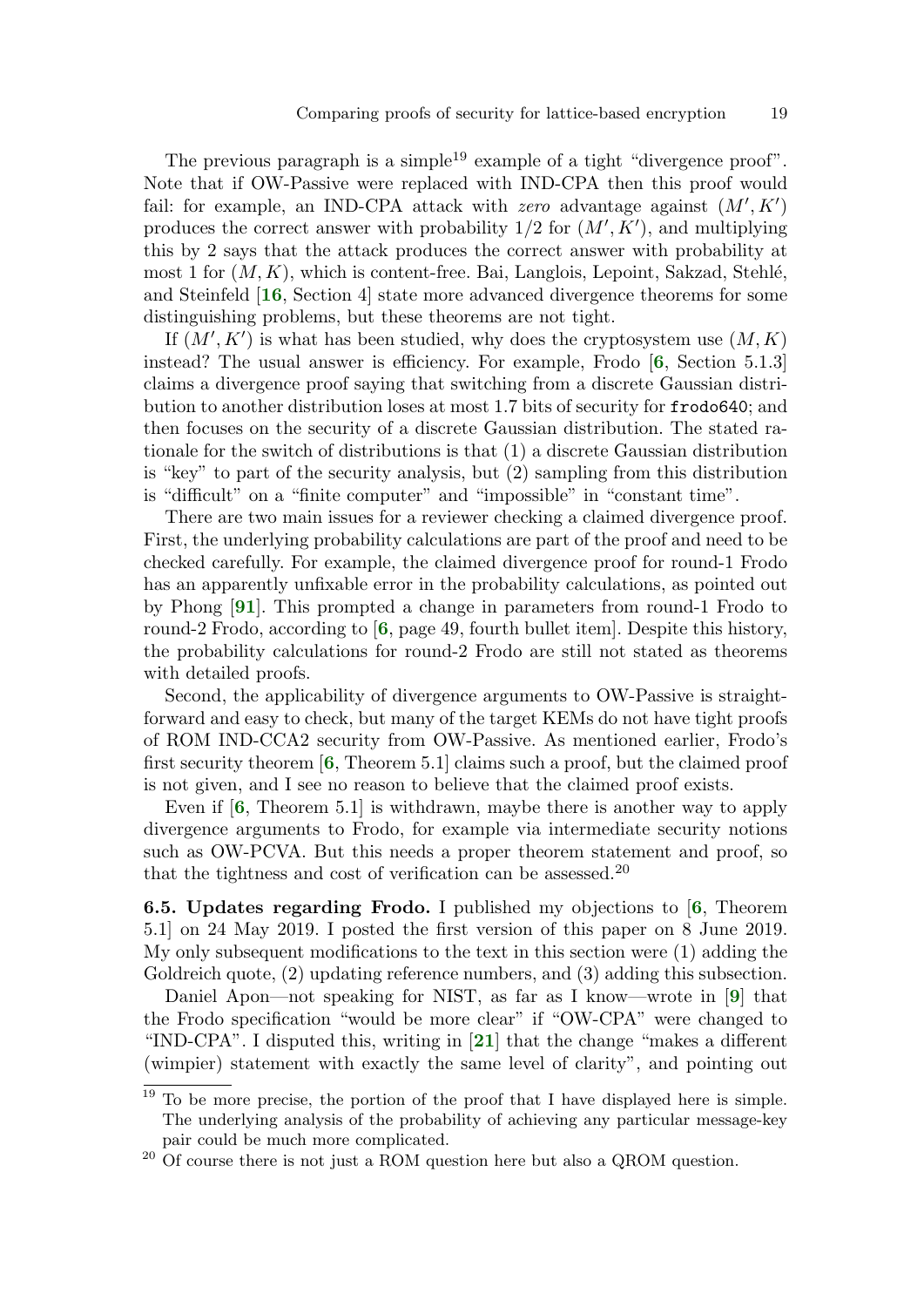<span id="page-19-13"></span><span id="page-19-5"></span><span id="page-19-0"></span>in [[22](#page-34-7)] that Frodo had changed its theorem from assuming IND-CPA in round 1 (see  $[5,$  $[5,$  $[5,$  Theorem 5.1]) to assuming OW-CPA in round 2 (see  $[6,$  $[6,$  $[6,$  Theorem 5.1]).

Apon also wrote that "Interpretations that lead to the claimed outcome are probably the best interpretations to use." Of course, if the "claimed outcome" is merely that there is some sort of security proof, then a correct proof from IND-CPA would achieve this outcome. However, anyone planning a thorough security review needs to know what the cryptanalytic goals are. A serious evaluation of security risks cannot simply ignore a change in the goalposts.

<span id="page-19-14"></span><span id="page-19-12"></span>I wrote the following in [[23](#page-34-8)] a month later: "I still don't see how to prove Frodo's claimed Theorem 5.1. However, the claimed theorem still hasn't been withdrawn." Apon wrote in [[10](#page-33-6)] that "The outstanding question was whether the proof could be made tight (or tighter), not whether a proof exists." I asked in [[24](#page-34-9)] "Are you claiming that you see how to prove Theorem 5.1 as stated in the round-2 Frodo submission?"

<span id="page-19-16"></span><span id="page-19-15"></span><span id="page-19-6"></span>On 2 July 2019, in [[78](#page-38-4)], the Frodo team withdrew [[6](#page-32-0), Theorem 5.1], claiming that "the change in hypothesis from IND-CPA to OW-CPA was a typo that was inadvertently introduced in the revisions between the round-1 and round-2 submissions". In fact, comparing Frodo's round-1 submission document [[5](#page-32-3)] to Frodo's round-2 submission document [[6](#page-32-0)] shows (inter alia) the following changes:

- <span id="page-19-8"></span><span id="page-19-7"></span><span id="page-19-2"></span><span id="page-19-1"></span>• The round-1 theorem [[5](#page-32-3), Theorem 5.1, fifth line] considered a "classical algorithm  $\beta$  against the IND-CPA security of PKE". The round-2 submission [[6](#page-32-0), Theorem 5.1, fifth line] changed this to consider a "classical algorithm  $\beta$ against the OW-CPA security of PKE".
- <span id="page-19-9"></span><span id="page-19-3"></span>• The round-1 theorem [[5](#page-32-3), Theorem 5.1, display] presented a probability formula involving the "ind-cpa" advantage of  $\beta$ . The round-2 submission [[6](#page-32-0), Theorem 5.1, display] changed this to the "ow-cpa" advantage.
- <span id="page-19-10"></span><span id="page-19-4"></span>• The round-1 theorem title [[5](#page-32-3), Theorem 5.1, first line] said "Theorem 5.1 (IND-CPA PKE  $\Rightarrow$  ...)". The round-2 submission [[6](#page-32-0), Theorem 5.1, first line] changed this to say "Theorem 5.1 (OW-CPA PKE  $\Rightarrow$  ...)".
- The "summary of the reductions supporting the security of FrodoKEM" earlier on this page of the round-1 submission summarized this theorem as assuming "that FrodoPKE is an IND-CPA-secure public-key encryption scheme". The round-2 submission changed "IND-CPA" to "OW-CPA", and added a footnote saying "OW-CPA is for example defined in [63] and is implied by IND-CPA".

I will leave it to the reader to decide whether it is plausible to describe this consistent collection of changes as a "typo".

<span id="page-19-11"></span>Regarding divergence, Frodo's updated specification [[7](#page-33-2)] sketches a way to apply divergence arguments to Frodo via an intermediate security notion, OW-PCA. The specification continues to omit many details of the claimed divergence proofs, so it remains difficult to assess the cost of reviewing the proofs.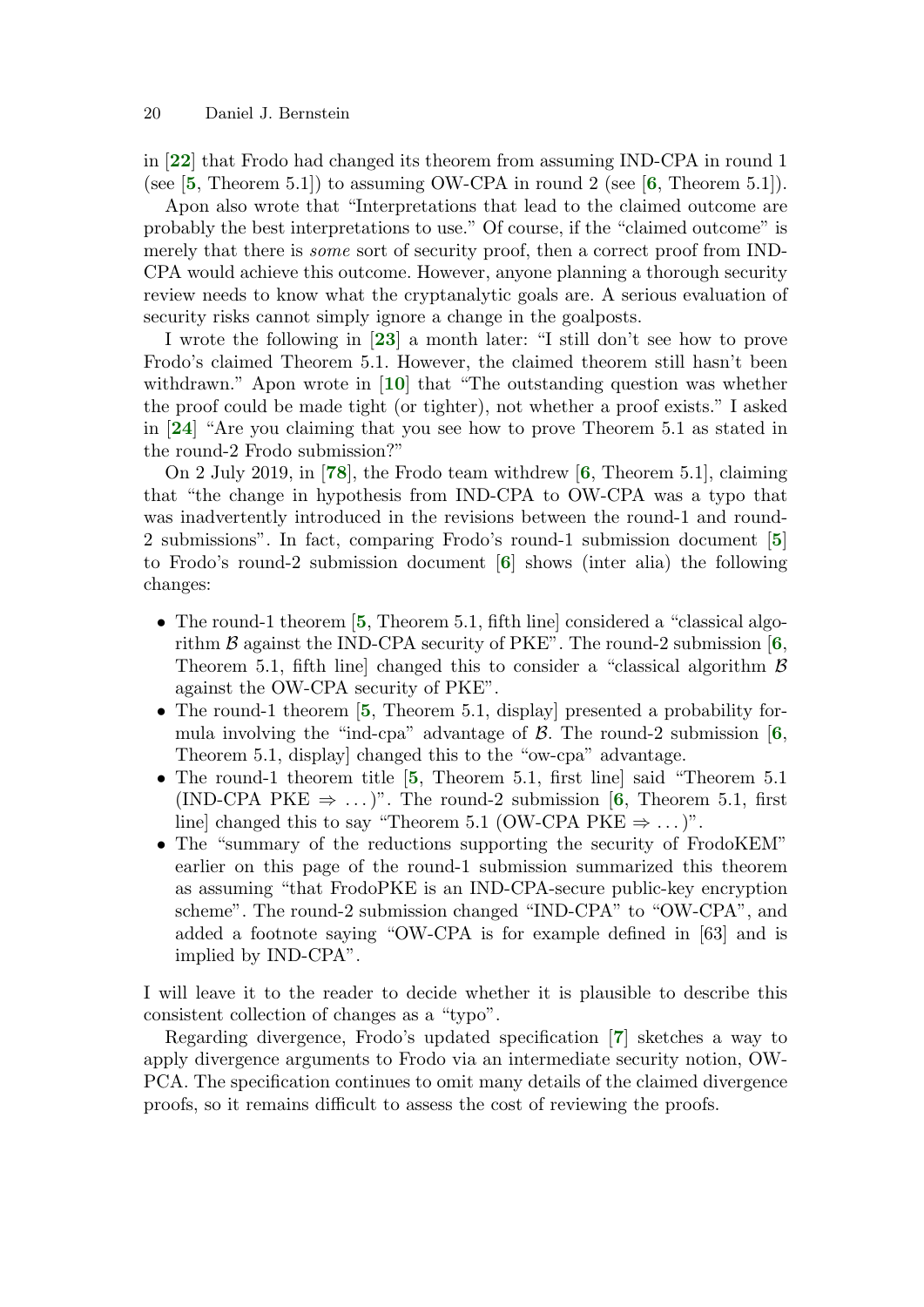# 7 Splitting key problems from ciphertext problems

Write  $K$  for the distribution of public keys in the PKE under consideration, and write  $K'$  for another distribution—typically a simplified model of  $K$ , perhaps the uniform distribution over a specified set of public keys. Can an OW-Passive attack achieve higher success probability against  $K$  than against  $K'$ ?

If so, then the attacker can distinguish  $K$  from  $K'$ . The proof is trivial: given a public key, choose a random message and see whether the OW-Passive attack works. This can be phrased as a tight "security proof":

- Assume that the OW-Passive problem for  $K'$  is hard.
- Assume that  $K$  is indistinguishable from  $K'$ .
- Then the OW-Passive problem for  $K$  (i.e., for the PKE) is hard.

Some of the KEMs need to assume IND-CPA for the PKEs, and thus use the following equally trivial "security proof":

- Assume that the IND-CPA problem for  $K'$  is hard.
- Assume that  $K$  is indistinguishable from  $K'$ .
- Then the IND-CPA problem for  $K$  is hard.

I have chosen notation here to be able to easily highlight how these trivial proofs differ from the more sophisticated divergence proofs considered in Section 6.4. In the situation of Section 6.4,  $K$  might be distinguishable from  $K'$ , but a provable divergence limit guarantees a relationship between the OW-Passive problems. In this section, the actual content of the proof disappears:  $K$  is simply assumed to be indistinguishable from  $K'$ .

7.1. Example 1: Quotient NTRU. As a concrete illustration of this trivial split, consider Streamlined NTRU Prime  $4591^{761}$  (sntrup761), an example of a Quotient NTRU KEM. The underlying problem is to break OW-Passive security of a PKE called "Streamlined NTRU Prime Core 4591761".

In this PKE, a public key G is (technically, an encoding of)  $e/a$  for a particular distribution of pairs  $(a, e)$ . Specifically, e is a uniform random "invertible small" element of a particular field, and  $a$ , independent of  $e$ , is a uniform random "short" element of the field. A ciphertext is obtained by "rounding"  $Gb/3$ , where the plaintext  $b$  is a short element of the field; the ciphertext thus has the form  $Gb/3 + d$  where d is a small element of the field.

The trivial proof says that the OW-Passive problem for this PKE is hard under the following two assumptions:

- Key indistinguishability vs.  $K'$ : A key  $e/a$  is indistinguishable from a key chosen from distribution  $K'$ .
- OW-Passive for  $K'$ : It is hard to recover a uniform random plaintext b given a key G chosen from distribution K' and the ciphertext  $Gb/3 + d$ .

This is parameterized by the choice of  $K'$ . The first choice of  $K'$  that comes to mind is the uniform distribution over the field. Another choice is the uniform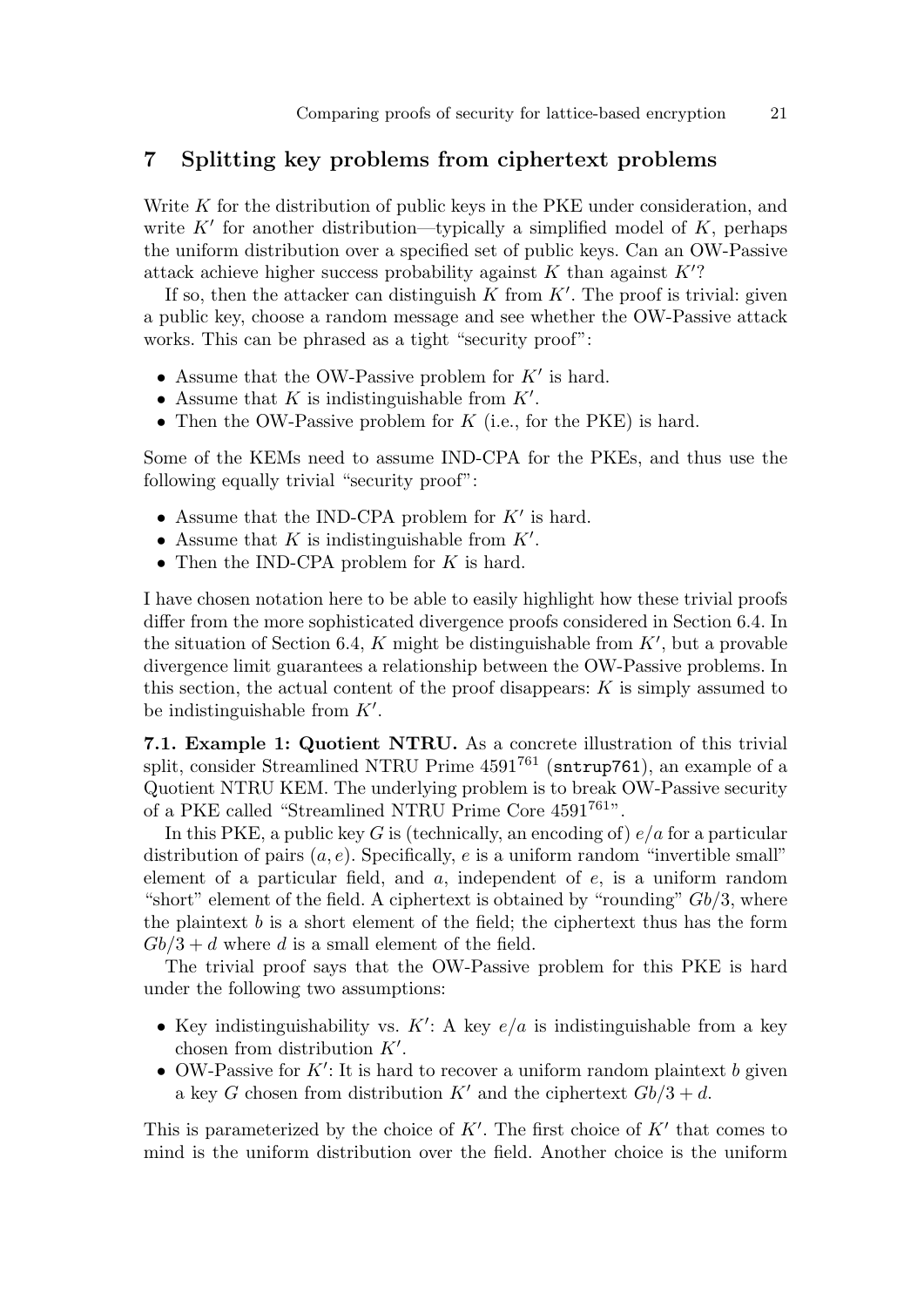distribution over nonzero elements of the field. These two choices are equivalent in the sense that, since the field is large, they are provably indistinguishable.

7.2. Example 2: Product NTRU. As another concrete illustration, consider NTRU LPRime 4591<sup>761</sup> (ntrulpr761), an example of a Product NTRU KEM. Here the underlying problem is to break IND-CPA security of a PKE called "NTRU LPRime Core  $4591^{761}$ ".

In this PKE, a public key has two components  $(G, A)$ . The first component G is a uniform random element of the field. The second component A is obtained by rounding  $aG$  to  $aG+e$ , where a, independent of G, is a uniform random short element of the field.

A ciphertext has two components  $(B, T)$ . The first component is obtained by rounding Gb to  $Gb + d$ , where b is a uniform random short element of the field. The second component is various "top bits" of  $Ab + M$ , where M is a field element that encodes a 256-bit plaintext.

The trivial proof says that the IND-CPA problem for this PKE is hard under the following two assumptions:

- Key indistinguishability vs.  $K'$ : A key  $(G, aG + e)$  is indistinguishable from a key chosen from distribution  $K'$ .
- IND-CPA for K': It is hard to distinguish ciphertext  $(Gb + d, \text{Top}(Ab + M))$ from ciphertext  $(Gb' + d', \text{Top}(Ab' + M'))$  for chosen plaintexts M, M', given a key  $(G, A)$  chosen from distribution  $K'$ .

Given that  $aG + e$  is obtained by rounding, the obvious choice of K' is pairs  $(G, A)$  where G is a uniform random field element and A is obtained by rounding a uniform random field element independent of G.

7.3. Obstructions to proving relationships between problems. Beyond the difference between Quotient NTRU and Product NTRU, the target KEMs vary in rounding (Rounded NTRU) vs. noise (Noisy NTRU), the choice of ring, etc. See Section 8.

Sometimes there is a proof that a change in problem does not lose security: consider, e.g., the OW-Passive vs. IND-CPA example from Section 6. However, the changes covered by such proofs do not reach all the way from one of the target KEMs to another, or even from one of the target PKEs to another.

There are some "LWR"-vs.-"LWE" theorems saying, in spirit, that rounding cannot be much easier to break than noise. The basic idea is simple: given As plus noise, anyone can round to obtain a rounded As, so anyone can convert an attack against rounded As to an attack against As plus noise. But these theorems quantitatively degrade as the modulus decreases. Rounding As plus noise becomes more and more likely to produce a result different from rounding As, and guessing the differences becomes increasingly expensive; see generally [[8](#page-33-7)]. As far as I know, none of the theorems apply to moduli as small as the moduli used in the target KEMs.

<span id="page-21-0"></span>If a Quotient NTRU PKE is split into a key problem and a ciphertext problem as in Section 7.1, and a Product NTRU PKE is split into a key problem and a ciphertext problem as in Section 7.2, then two of these four problems are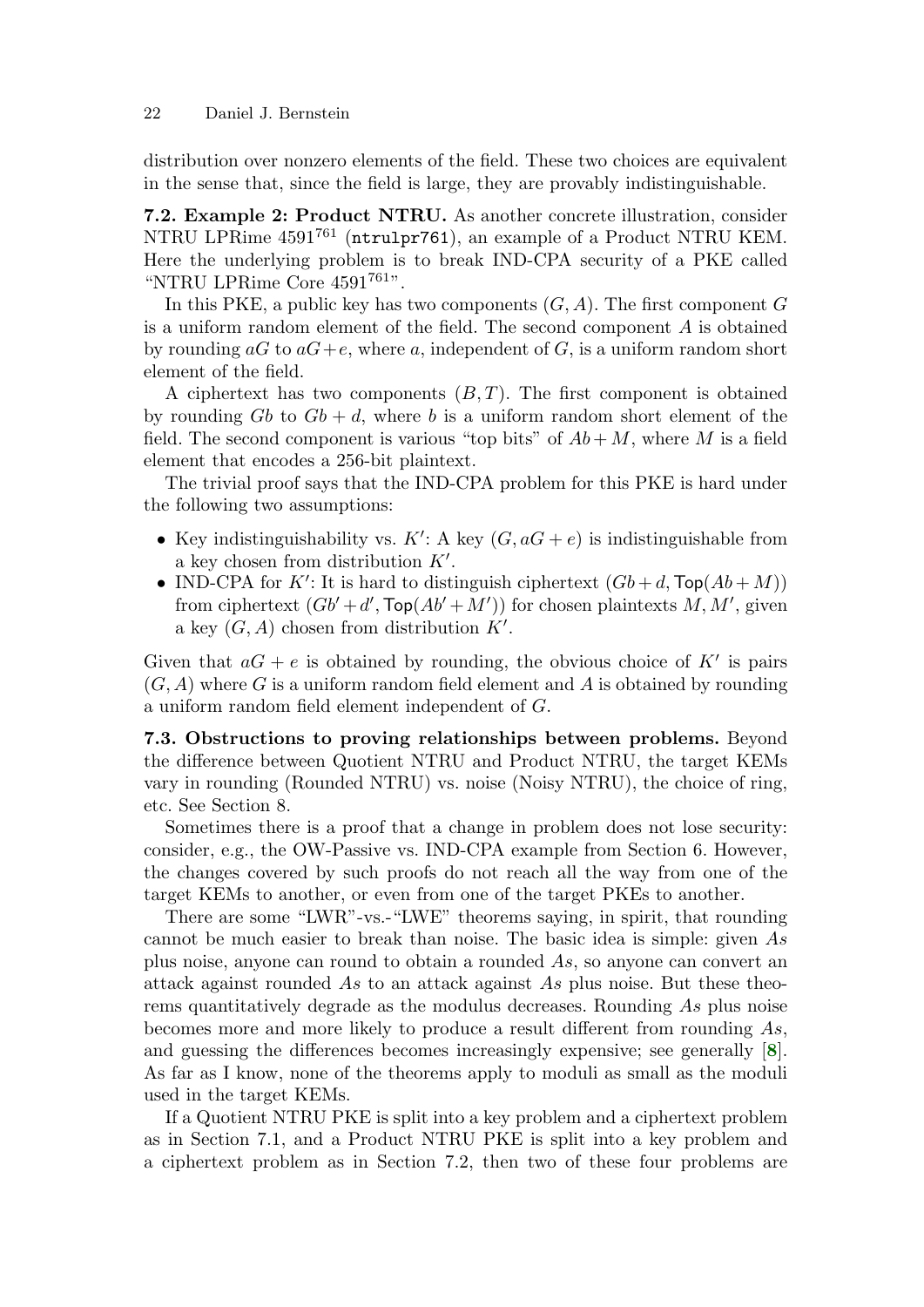related. Specifically, the Quotient NTRU ciphertext problem is to find b given G and  $Gb + d$ , and the Product NTRU key problem is to distinguish  $aG + e$ from random given G, i.e., to distinguish  $Gb + d$  from random given G. If the underlying distributions match then the search problem cannot be easier than the distinguishing problem.

On the other hand, the Quotient NTRU key problem is to distinguish  $e/a$ from random. The corresponding search problem is to find  $a$  given  $G$  and given  $aG - e = 0$ . There is no proof that this search problem is as hard as the Quotient NTRU ciphertext problem: homogeneity changes the input distribution and could make the problem easier. As far as I know, there is also no proof the other way: homogeneity could also make the problem harder. For the same reasons, there is no proof relating the Quotient NTRU key problem to the Product NTRU key problem.

There is, furthermore, no proof that the Product NTRU ciphertext problem is as hard as the Product NTRU key problem. A proof would have to somehow handle the fact that the ciphertext problem releases approximations to two multiples  $Gb$ , Ab of a secret b with public multipliers  $G$ , A, while the key problem releases an approximation to just one multiple.

<span id="page-22-0"></span>From the perspective of known attacks, homogeneity produces an attack speedup for Quotient NTRU, but the extra complications of Product NTRU require lower noise, producing an attack speedup for Product NTRU. These two effects are roughly balanced: compare "sntrup" to "ntrulpr" in [[27](#page-34-1), Table 2]. But my focus in this paper is on what has been proven; from this perspective, either type of problem could be much weaker.

7.4. The cost of review, part 1: cryptanalysis time. How can a trivial proof that splits a key problem from a ciphertext problem possibly save time for cryptanalysts? The cryptanalyst has no trouble computing a simplified model of public keys. The cryptanalyst already knows that taking advantage of the actual key structure requires finding a way to detect deviations from the model. The cryptanalyst spends time searching for deviations from the model, and spends time searching for attacks in the model.

Of course, if a proof assumes that  $K$  is indistinguishable from  $K'$ , and a cryptanalyst finds a fast distinguisher, then one might think that the cryptanalyst can end the analysis, since one of the proof assumptions has been shown to be false. But the proof authors then respond as follows:

- Here's a new (equally trivial) proof using a refined model  $K''$  that avoids the distinguisher.
- The distinguisher for  $K'$  doesn't matter, since it doesn't break the cryptosystem.

The cryptanalyst then searches for deviations from the new model, and searches for attacks in the new model. This is also what would have happened without the proof.

7.5. The cost of review, part 2: proof-review time. One might think that the negligible benefit of this section's proof strategy for cryptanalysts is balanced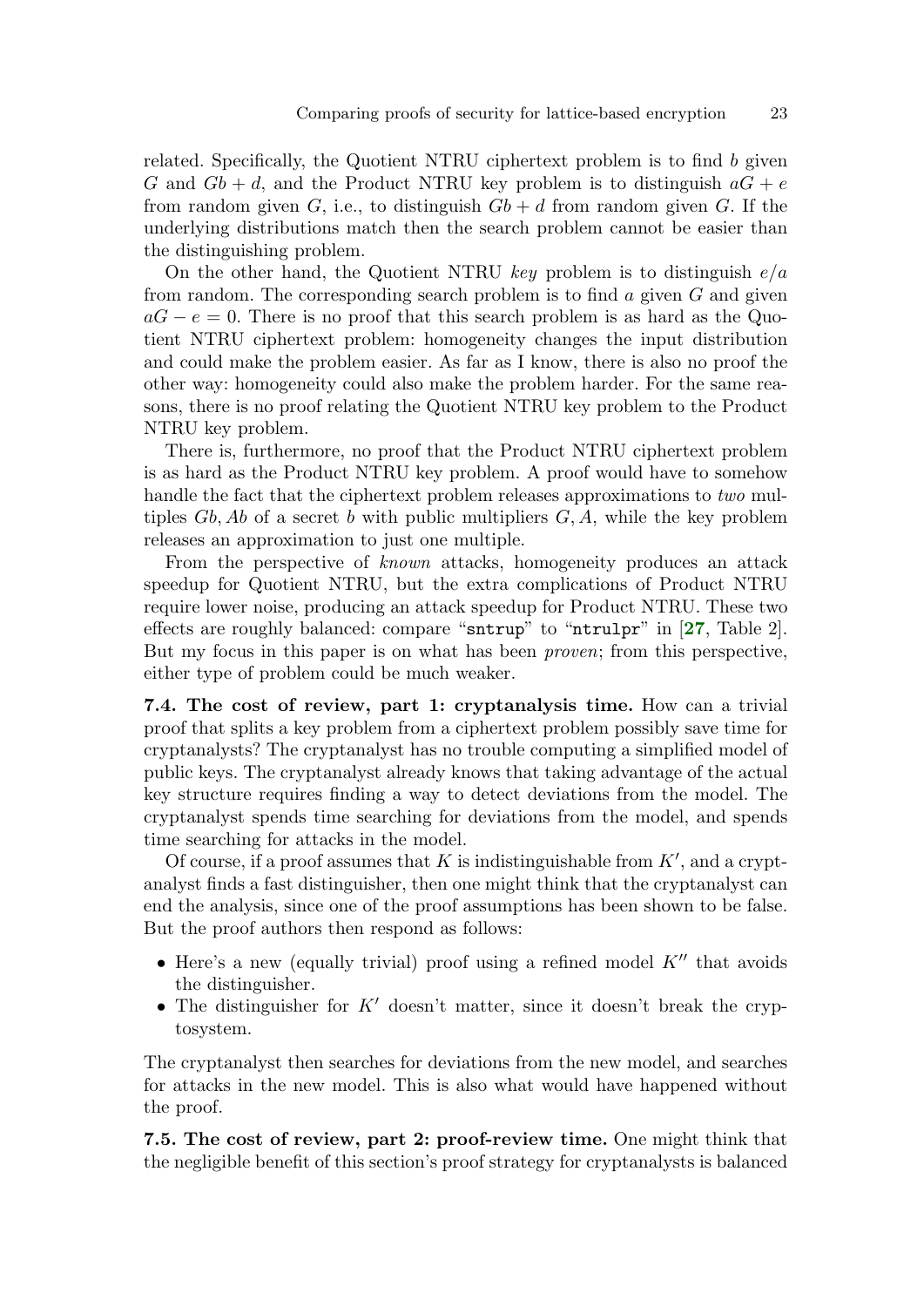by the negligible cost of writing down and verifying such a trivial proof. However, the proof is typically obfuscated enough that the necessary review time is beyond what the community has spent.

<span id="page-23-0"></span>Consider, for example, NewHope's [[4](#page-32-1), Theorem 4.4], which deters reviewers in several ways. The theorem statement occupies 6 lines, plus 6 lines via the definition of "DRLWE", 30 lines via the definition of "NewHope-CPA-PKE", and many more lines via subsidiary definitions. No proof is given, beyond a claim that "the proof" is "essentially the same" as two cited proofs. The reader is not told that stripping away the notation produces a trivial proof that has nothing to do with the details of NewHope.<sup>21</sup>

Someone who does the work to read the "DRLWE" definition finds three explicit parameters  $m, q, \chi$  and an implicit parameter n. The problem considers "m samples" from "the uniform distribution" on  $R_q \times R_q$ , where  $R_q$  is "the ring"  $Z[X]/(X^{n}+1)$ " reduced modulo q; the problem also specifies another distribution of m samples, and asks whether these two distributions can be distinguished.

The theorem statement involves two "DRLWE" advantages, each with  $m$ being specified as  $n$ . In short, the proof of NewHope-CPA-PKE security assumes the hardness of detecting patterns in  $n$  samples, where each sample contains n integers modulo q. Assumptions in "security proofs" are supposed to draw the attention of cryptanalysts; cryptanalysts paying attention to this particular theorem would note that  $n^2$  integers are enough to enable the Arora–Ge attack strategy [[12](#page-33-8)] for some error distributions, and would ask whether the strategy can be adapted to the error distribution used in NewHope.

<span id="page-23-1"></span>However, the submission then continues by analyzing a different "DRLWE" assumption, in which the attacker is given only 2n integers rather than  $n^2$  integers. There is no comment on the discrepancy between

- the "DRLWE" problem that is analyzed and
- the potentially much more easily broken "DRLWE" problem that the theorem assumes to be difficult.

I am not saying that the theorem is incorrect as stated: I am saying that the NewHope authors did not realize, and did not analyze, the strength of the hardness assumption made by the theorem that they stated.

My best guess is that the authors intended to state a different theorem. At various other points the NewHope submission uses "samples" to refer to the number of integers provided to the attacker; this is not consistent with how "samples" is used in the NewHope "DRLWE" definition. This inconsistency would disappear if the "DRLWE" definition were modified to say that  $m$  is required to be a multiple of n, and that the m samples consist of  $m/n$  pairs from  $R_q \times R_q$  rather than m pairs. But this modified definition would break the correctness of the theorem. Product NTRU systems such as NewHope have

• a key that releases an approximation to a multiple of  $a$ —this means n integers—and

 $21$  This also tends to make readers think that there is a limit on the number of KEMs that enjoy "analogous" proofs.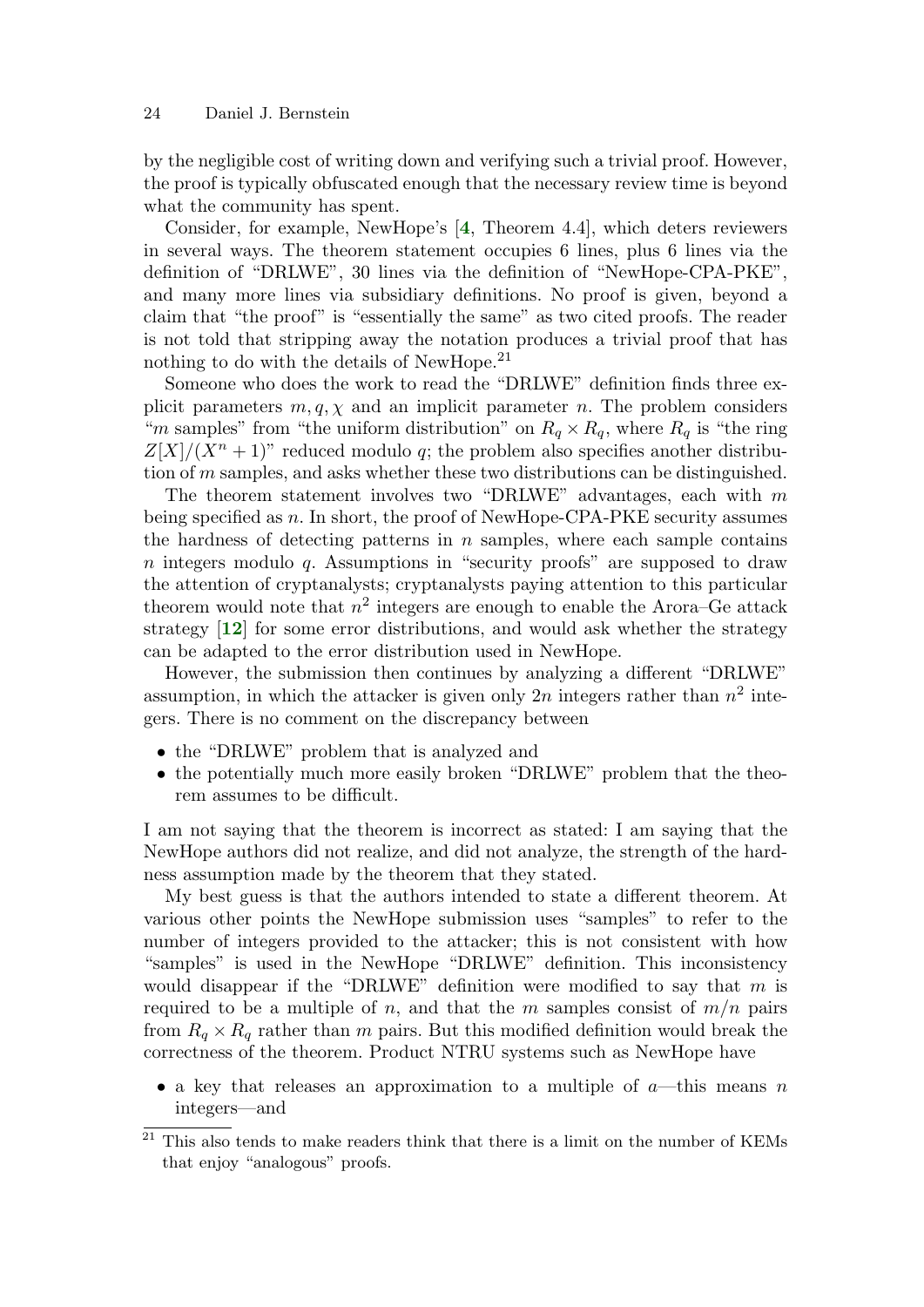• a ciphertext that releases approximations to two multiples of  $b$ —this means 2n integers, although compression could produce, e.g.,  $n + 256$  integers.

The numbers n and  $2n$  in the key and ciphertext problems are bounded by  $n^2$ and  $n^2$  respectively (for the n in question), but they are not even close to being bounded by  $n$  and  $n$ , so the theorem would also have to be modified.

Perhaps these changes to the definition and theorem would produce a theorem that is simultaneously (1) correct and (2) making the same hardness assumption as the assumption that has (supposedly) been analyzed. But I don't vouch for this: this would require checking many details that I haven't checked. Furthermore, NewHope accounts for just 2 of the 36 target KEMs covered in this paper. My point here is that one cannot dismiss the proof-review time.

A month after I posted these observations, the NewHope team acknowledged the "inconsistency", and modified its theorem statement to replace  $n$  and  $n$  with 1 and 2. This is now consistent with the "DRLWE" definition of "samples", but is inconsistent with how the word "samples" is used in the attack analysis.

### 8 The core problems

Beyond the general risks of errors in the proofs, attacks not covered by the proofs, and tightness failures, there is an unavoidable risk of attacks against the underlying problem  $P$ . This risk is indicated by the " $P$ " column in Table 1.1.

The purpose of this section is to describe these problems P for all of the target KEMs, with a unified notation that allows cryptanalysts to easily see and compare the details. This description is simpler than a description of the KEMs, for several reasons:

- CCA conversions are eliminated, leaving simpler PKEs that aim for IND-CPA or OW-Passive security. (See Section 5.)
- The PKE decryption algorithms are skipped. Decryption does not appear in the IND-CPA and OW-Passive security definitions.
- Various optimizations are stripped away, as justified by divergence arguments (see Section 6.4) or simple algebra.
- Product NTRU PKEs that expand short seeds into pseudorandom multipliers are replaced by simpler PKEs with random multipliers. (See Section 4.1.)
- PKEs that release rounded noisy ciphertexts are replaced by simpler PKEs that release noisy ciphertexts without rounding. (This could allow attacks that are not allowed by the original system; I have included this simplification only when it is advertised by the KEM authors as part of the underlying problem.)

Most of these simplifications are already visible inside KEM submissions, but variations in notation make it unnecessarily difficult to compare the results across all the target KEMs.

The Product NTRU PKEs all have "dist: risk" in Table 1.1; in each of these cases, P is the IND-CPA problem for the PKE described below. The Quotient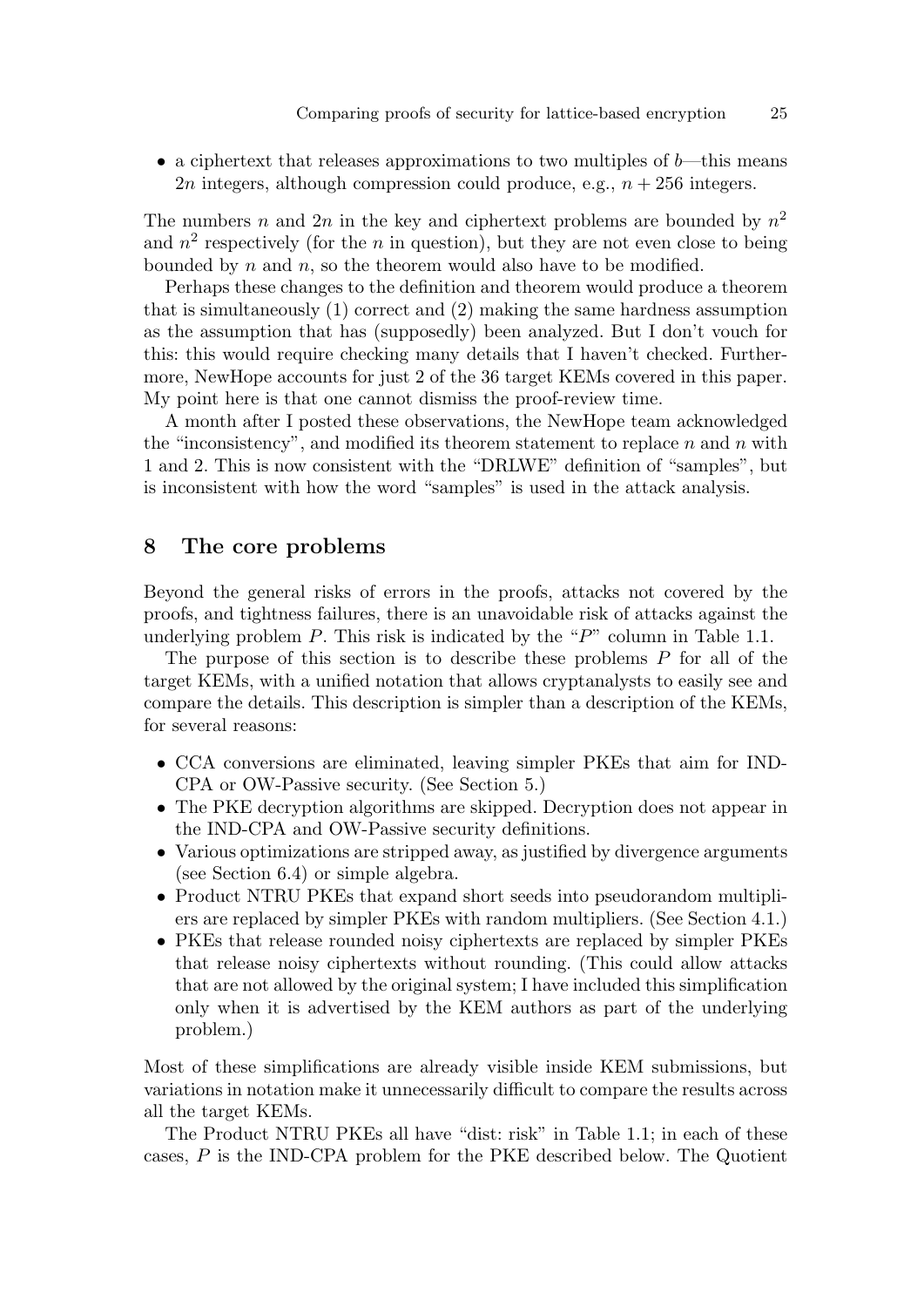NTRU PKEs all have "dist: safe" in Table 1.1; in each of these cases, P is the OW-Passive problem for the PKE described below.

8.1. Key generation. A public key reveals a multiplier G and an approximation A to  $aG$ . Here a is something **short** chosen randomly during the keygeneration process. The PKEs vary in the set of multipliers, the distribution of short elements, and how the approximation is obtained. At a high level, the key-generation procedures fall into three categories:

- The Quotient NTRU PKEs generate a random short a, generate a random numerator e, compute  $G = e/a$ , and output G as the public key. The homogeneous equation  $0 = aG - e$  says that  $A = 0$  is close to aG.
- The Noisy Product NTRU PKEs generate a random short a, generate a random multiplier G, generate random **noise** e, compute  $A = aG + e$ , and output  $(G, A)$  as the public key. The inhomogeneous equation  $A = aG + e$ says that A is close to  $aG$ .
- The Rounded Product NTRU PKEs generate a random short a, generate a random multiplier  $G$ , compute  $A$  by deterministically **rounding**  $aG$ , and output  $(G, A)$  as the public key. There is again an inhomogeneous equation  $A = aG + e$  saying that A is close to aG.

See Section 8.5 for per-target key-generation details.

**8.2. Encryption.** A ciphertext reveals an approximation  $B$  to  $Gb$ , where  $G$  is the multiplier included in the public key, and b is a short input to the encryption process (either plaintext or randomness). For the Product NTRU PKEs, a ciphertext also reveals an approximation C to  $Ab + M$ , where A is the approximation included in the public key, and  $M$  is an **encoded message**. At a high level, the encryption procedures fall into four categories:

- The Noisy Quotient NTRU PKEs take a short  $b$  and noise  $d$  as plaintext, compute  $B = 3Gb + d$ , and output B as the ciphertext.
- The Rounded Quotient NTRU PKEs take a short b as plaintext, compute B by rounding  $Gb/3$ , and output B as the ciphertext.
- The Noisy Product NTRU PKEs take an encoded message  $M$  as plaintext, generate a random short b, generate random noise d, generate random noise c, compute  $B = Gb + d$ , compute  $C = Ab + M + c$ , and output  $(B, C)$  as the ciphertext.
- The Rounded Product NTRU PKEs take an encoded message  $M$  as plaintext, generate a random short b, compute B by rounding  $Gb$ , compute C by rounding  $Ab + M$ , and output  $(B, C)$  as the ciphertext.

See Section 8.5 for per-target encryption details.

8.3. The cost of review. There are at least four reasons that a thorough security review of these PKEs needs a huge amount of time.

<span id="page-25-0"></span>First, the state-of-the-art attacks against all of these PKEs use a complicated, hard-to-analyze attack strategy that involves many stages, many different choices of subroutines, many tunable knobs, and many recent papers. See [[27](#page-34-1), Section 6]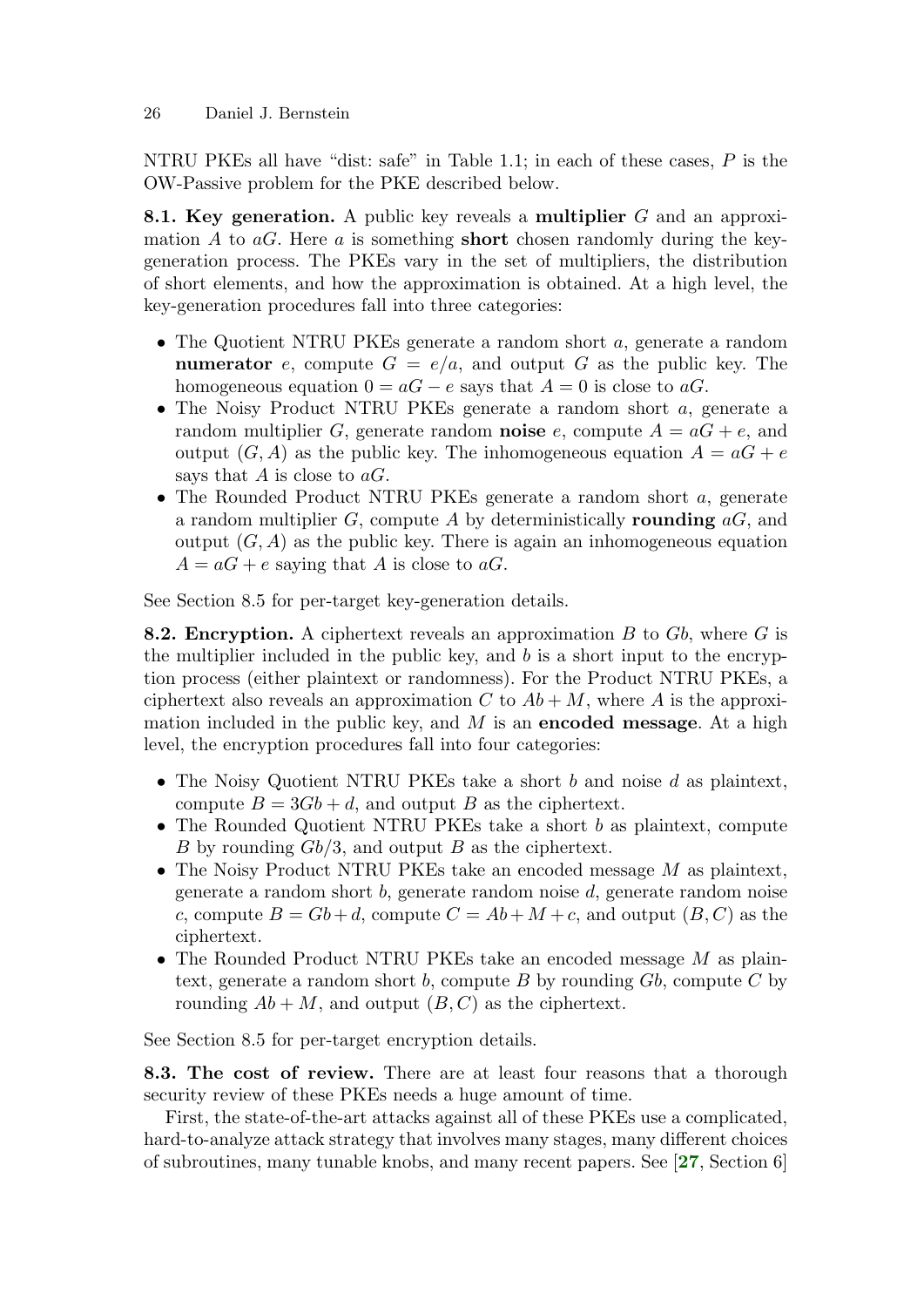for a survey. Reviewers are forced to evaluate risks of advances at many specific points within this attack strategy.

Second, even though the differences in data flow described above have little effect on this attack strategy, security reviewers are forced to consider whether there could be a larger effect. For example, requiring IND-CPA rather than merely OW-Passive raises extra questions for security reviewers; see Section 6. There could be weaknesses specifically for Noisy Quotient NTRU, or for Rounded Quotient NTRU, or for Noisy Product NTRU, or for Rounded Product NTRU. There are various obstructions to proving relationships between the attack problems; see generally Section 7.3.

<span id="page-26-7"></span><span id="page-26-6"></span>Third, the PKEs differ in many further details (see Section 8.5), which can interact in many ways with the state-of-the-art attacks. For example, after [[71](#page-37-1)], the security estimate for lac192 was downgraded from  $2^{286}$  to  $2^{278}$  (see [[103](#page-40-0)]), which might not sound like a dramatic change but reflects a pervasive failure to analyze and optimize "hybrid attacks". Each PKE needs to be analyzed; there are no theorems stating that one of the PKEs is at least as hard to break as another.

<span id="page-26-4"></span><span id="page-26-2"></span><span id="page-26-1"></span><span id="page-26-0"></span>Fourth, other complicated attack strategies have appeared in state-of-theart attacks against other lattice-based cryptosystems. For example, some lattice problems have been broken for ideal lattices arising from number fields with small Galois groups, as illustrated by the polynomial-time quantum break [[32](#page-34-10)] of Gentry's original STOC 2009 FHE system [[46](#page-36-4)] for cyclotomic fields, the quasipolynomial-time non-quantum break [[18](#page-33-9)] of analogous FHE systems for a wide range of multiquadratic fields, and recently a similar break [[68](#page-37-7)] for multicubic fields. Various claims of lines separating these attacks from the target PKEs have been disproven by more recent advances in attacks; reviewers are forced to consider whether further advances could damage the target PKEs. NTRU Prime tries to simplify this review by avoiding small Galois groups, and Frodo tries to simplify this review by avoiding number fields entirely, but most of the target PKEs use cyclotomic fields.

<span id="page-26-3"></span>8.4. Misevaluations of the cost of review. There is a common belief that easy-to-state hardness assumptions are easy-to-review hardness assumptions. For example, Katz and Lindell [[60](#page-37-2), page 22] claim that "assumptions that are simpler to state  $\ldots$  are easier to study and to (potentially) refute".<sup>22</sup>

As pre-quantum examples, the hardness of factoring and the hardness of multiplicative-group discrete logarithms are simpler to state than the hardness of, e.g., Curve 25519 discrete logarithms.<sup>23</sup> The belief then says that the first two hardness assumptions are easier to study than the third. But extensive cryptanalysis indicates the opposite. The factoring problem and the multiplicative-group discrete-logarithm problem provide many more tools to the attacker than the

<span id="page-26-5"></span> $22$  After I posted the first version of this paper, Lindell tweeted [[70](#page-37-8)] that the "claims outlined in Katz–Lindell on this turn out to be overly simplified and naive".

<sup>&</sup>lt;sup>23</sup> I am assuming here that all details are spelled out. Typically an ECDL definition is split into (1) a definition of an elliptic-curve group and (2) a statement of a DL problem for this group; stating the group definition is part of stating the problem.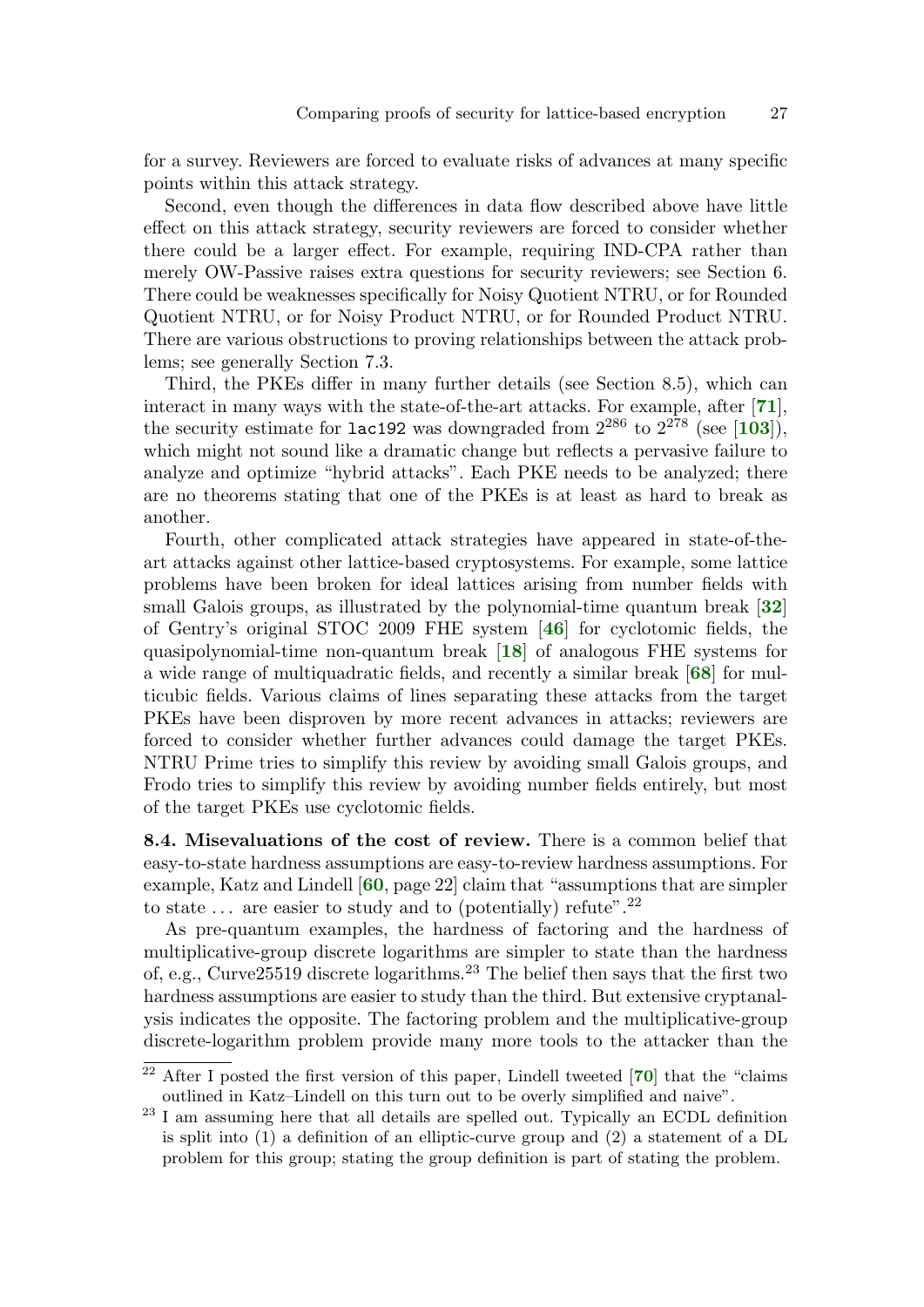Curve $25519$  discrete-logarithm problem does.<sup>24</sup> These tools have been combined into very complicated attacks<sup>25</sup> including several advances this decade (e.g., [[17](#page-33-10)]). Further advances would not be surprising.

<span id="page-27-0"></span>The literature on lattice-based cryptography has placed tremendous emphasis on particular hardness assumptions that are claimed to be "simple". This seems to mean that the assumptions are simple to state, but I have not seen a sideby-side comparison of the simplicity of the statements. More to the point, this emphasis seems to be a distraction from the issues that matter for cryptanalysts and other security reviewers.

Specifically, starting from the original PKE attack problems, one arrives at the emphasized problems as follows:

- Split each problem into a ciphertext problem and a key problem. This is trivial for all of the PKEs; see Section 7. I don't see how these proofs help cryptanalysts; see Section 7.4.
- Require Product NTRU rather than Quotient NTRU. I don't see how anyone comparing the problems can conclude that the Product NTRU problems are simpler to state than the Quotient NTRU problems, even if one disregards the difference between IND-CPA and OW-Passive. More importantly, this takes away some cryptanalytic concerns but adds others. Product NTRU could be weaker than Quotient NTRU, or vice versa; see Section 7.3.
- The ciphertext question for the Product NTRU PKEs is whether one can distinguish an approximation to  $(Gb, Ab + M)$  from an approximation to  $(Gb', Ab'+M')$ . Compute an M-independent model of these pairs—e.g., the distribution of approximations to  $(R, S)$  for independent uniform random R and S—and ask whether one can distinguish an approximation to  $(Gb, Ab +$ M) from this model.
- Require the PKEs to have the algebraic feature that approximation commutes with addition of M: the approximation to  $Ab + M$  is M plus the approximation to  $Ab$ , so if the model is invariant under addition of M then the model question is equivalent to the special case  $M = 0$ . For example, Noisy NTRU can add noise independent of the input, and Rounded NTRU can round to an ideal containing M.

The special case  $M = 0$  eliminates the attacker's ability to choose M, but from this perspective the Product NTRU requirement makes no sense: Quotient NTRU allows OW-Passive problems, eliminating chosen plaintexts and known plaintexts. Meanwhile the way that the algebraic feature is achieved raises questions for cryptanalysts: e.g., whether Noisy NTRU allows attacks that would not apply to Rounded NTRU, and whether the presence of nontrivial ideals could allow an extension of the attack ideas of [[98](#page-39-5)].

<span id="page-27-5"></span><span id="page-27-4"></span><span id="page-27-3"></span><span id="page-27-2"></span><span id="page-27-1"></span> $24$  The most important tools are efficient ring morphisms. See, e.g., the explanation in [[36](#page-35-5), pages 53–54] of the ring morphisms that enable NFS. Pairings extend NFS to groups  $E(\mathbf{F}_q)$  of orders dividing  $q-1$ ,  $q+1$ , etc. See [[76](#page-38-5)], [[57](#page-36-5)], and [[97](#page-39-6)] for the mathematical obstacles to handling curves with other group orders.

<sup>&</sup>lt;sup>25</sup> Including, e.g., factoring subroutines that rely on elliptic-curve computations, so the cryptanalyst has to learn elliptic curves in any case.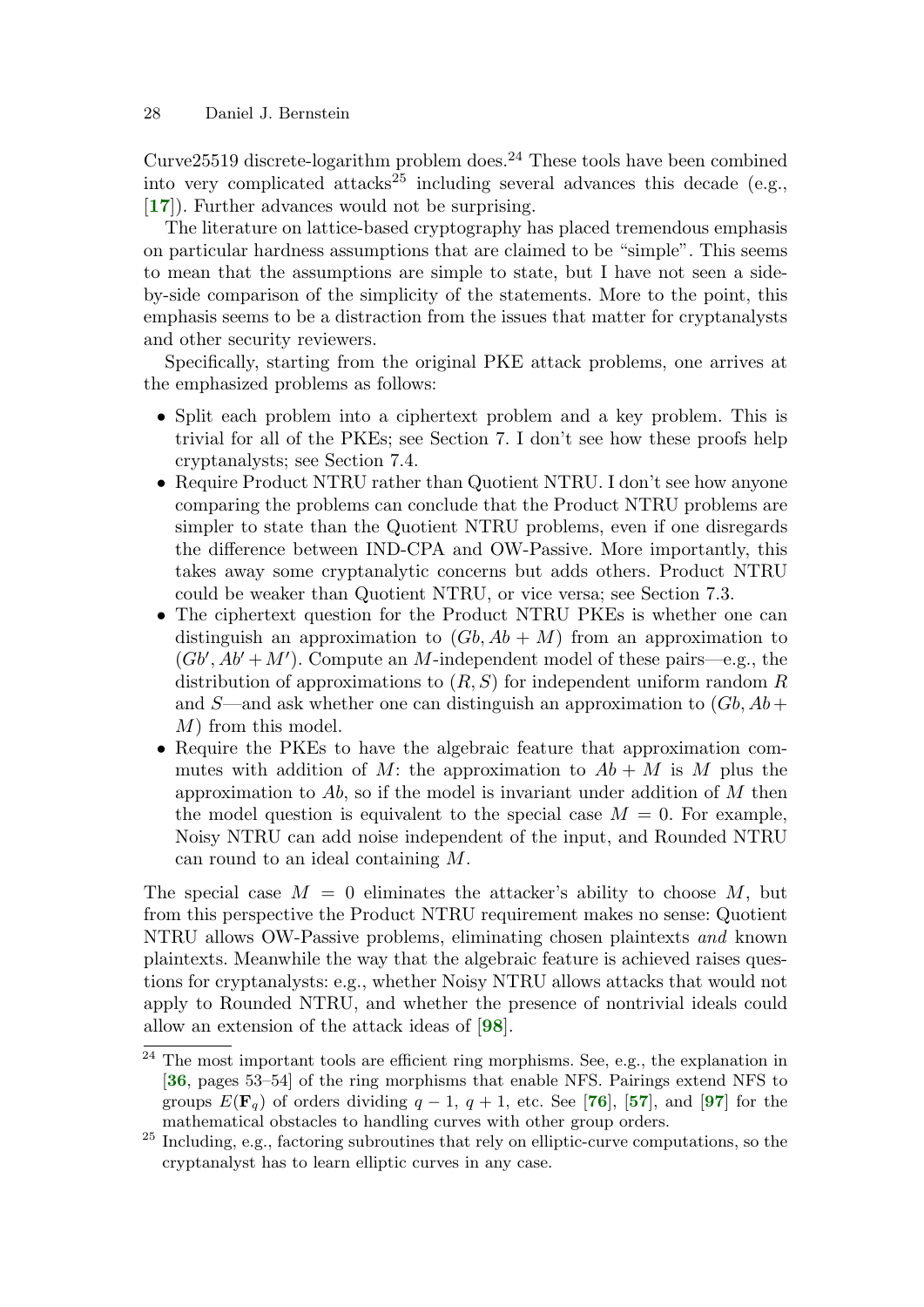8.5. Per-target problem details. Table 8.6 shows the set of multipliers G for each PKE. Table 8.7 shows how short elements a are generated. Table 8.8 shows how the difference  $A - aG$  is generated; this concludes key generation. Encryption generates b and  $B \approx Gb$  as in Tables 8.7 and 8.8 respectively, except that (1) sntrup rounds  $Gb/3$  the same way that ntrulpr rounds  $Gb$ , and (2) ntru adds noise to 3Gb. For Product NTRU, Table 8.9 shows how  $Ab + M$  is converted to C, and Table 8.10 shows the set of encoded messages M.

# 9 Lattice problems

We reiterate the crucial point: if the reduction proving security is "loose," like the one above, the efficiency of the scheme is impacted, because we must move to a larger security parameter.

<span id="page-28-4"></span><span id="page-28-2"></span><span id="page-28-1"></span><span id="page-28-0"></span>—Bellare and Rogaway [[19](#page-33-11)]

When using schemes in practice one needs to know the exact complexity of the reduction (for that will determine the actual security of the concrete scheme). ——Goldreich [[48](#page-36-6), page 27]

Lyubashevsky, Peikert, and Regev [[72](#page-37-4)] described their work as "proving" that Ring-LWE "enjoys very strong hardness guarantees". What they actually proved was a theorem saying the following: for some Ring-LWE parameters, an attack implies, up to a polynomial loss of tightness, an attack against a lattice problem, specifically an approximate Ideal-SVP problem.

Advances in attacks against approximate-Ideal-SVP in the six years since then have led researchers to question the hardness of approximate-Ideal-SVP. For example, Pellet-Mary, Hanrot, and Stehlé [[88](#page-39-7)] write that their result "strongly suggests that approx-SVP for ideals  $\dots$  may be weaker than Ring-LWE, for a vast family of number fields". But some of the target KEMs continue to advertise approximate-Ideal-SVP proofs.<sup>26</sup> Also, some of the target KEMs advertise lattice proofs in the non-ideal context, where there have been fewer advances in lattice attacks.

The rest of this section analyzes the consequences of a more serious problem with all of these lattice proofs.

9.1. Looseness to the point of disconnection. The original literature on these proofs did not quantify the polynomial loss of tightness. In other words, cryptanalysts were not told the target security level for the underlying lattice problem. This makes it more difficult to publish attacks—of course a dramatic speedup from exponential time to polynomial time is publishable in any case, but most cryptanalytic effort is spent on smaller speedups. Deterring cryptanalytic effort is contrary to the goal of having the hardness assumption be "well studied".

Even worse, the loss of tightness turns out to be gigantic, so these proofs are only for irrelevant cryptosystem parameters. As far as I can tell, the primary

<span id="page-28-3"></span> $26$  Peikert [[87](#page-38-2)] claims that "worst-case hardness theorems for Ring-LWE appear to be of no consequence to the remaining NIST submissions". The intended meaning of this claim is not clear to me.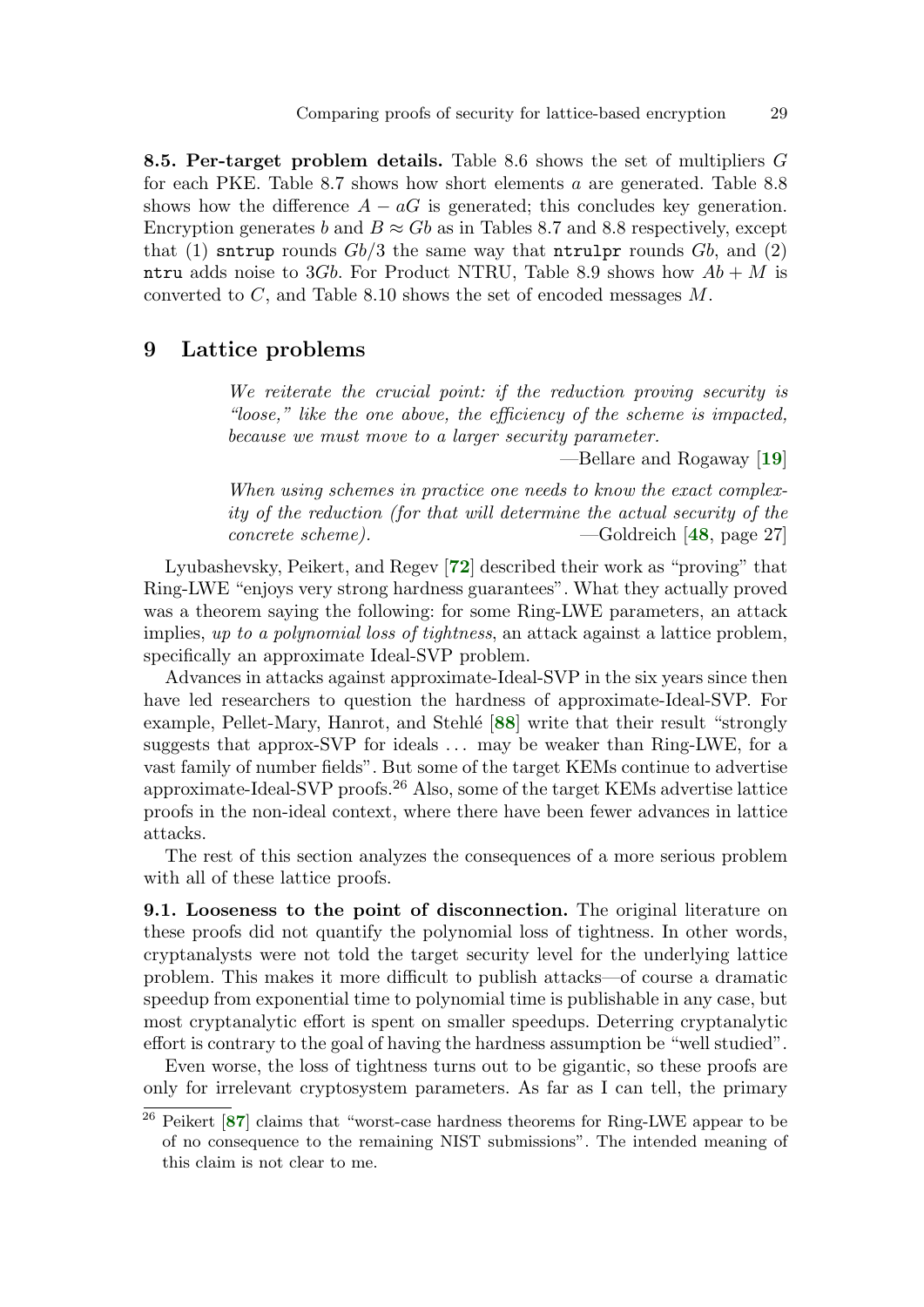<span id="page-29-0"></span>credit for this observation belongs to a 2016 paper [[38](#page-35-6)] by Chatterjee, Koblitz, Menezes, and Sarkar.<sup>27</sup>

<span id="page-29-1"></span>Concretely, [[38](#page-35-6)] analyzed Regev's worst-case-to-average-case reduction for a cryptosystem that Regev had proposed, took lattice dimension 1024 with security target  $2^{128}$  as a case study, and found an astonishing  $2^{504}$  tightness gap in the proof. There appears to be consensus that known attacks break the underlying lattice problems with far fewer than 2504+128 operations. Recently Sarkar and Singha showed [[96](#page-39-8)] that another step in Regev's proof fails for all lattice dimensions below 187150.

<span id="page-29-6"></span>The obvious research challenge here is to present a complete proof that says something non-vacuous about dimension  $D$  for the minimum possible  $D$ . Reaching  $D = 10000$  would be an impressive advance over the current state of the art. Note that the largest dimension in the target KEMs is just 1344.

For comparison, "fail" in Table 1.1 shows cases where the claimed failure probability  $\delta$  is too large for the proofs to say anything at the claimed security level for the KEM. The proofs still—modulo the other risks that I have listed rule out attacks that cost, say, 2<sup>100</sup> against these KEMs. Many users of the target KEMs will find this adequate, even though it is below the claimed security level.

In this section, the situation is different. For each target KEM  $X$ , there is no justification for the claim that these proofs guarantee *any* security for  $X$ , even under the assumption that there are no further advances in lattice attacks.

9.2. Attempting to use "families" as a substitute for tightness. There is still an argument that a proof of this type reduces risks. This argument has the astonishing feature of being blind to the quantitative security level of the underlying problems: cryptanalytic advances against the underlying problems are irrelevant to the argument unless the advances produce a polynomial-time attack. The general structure of this argument is as follows:

- Consider an attack against a KEM: e.g., an attack against frodo1344.
- This KEM is one member of a large "family" of KEMs: e.g., frodo1344 is one member of a "family" of Frodo KEMs.
- Assume that the attack applies to the entire "family": e.g., assume that the frodo1344 attack applies to the entire Frodo "family". Presumably it is possible to formally define a Frodo "family" attack.
- This implies an attack against another KEM: e.g., the attack applies to some huge member of the Frodo "family", sufficiently large for the next step to get beyond the looseness of the lattice proof.
- <span id="page-29-2"></span>• Under further assumptions—e.g., hardness assumptions for the underlying lattice problems—the proof rules out this attack.

<span id="page-29-5"></span><span id="page-29-4"></span><span id="page-29-3"></span> $27$  Peikert [[87](#page-38-2)] claims, incorrectly, that this observation was already published in [[74](#page-38-6)] in 2009. What [[74](#page-38-6)] says is merely that setting parameters based on the worst-case proofs is "overly conservative". Peikert characterizes this as saying that the parameters are not "practical"; obviously it is possible for parameters to be practical and yet overly conservative, so Peikert's characterization is not a correct summary of the statement from [[74](#page-38-6)]. Chatterjee, Koblitz, Menezes, and Sarkar did the work to quantify a typical proof; I have not found any evidence that this was done previously.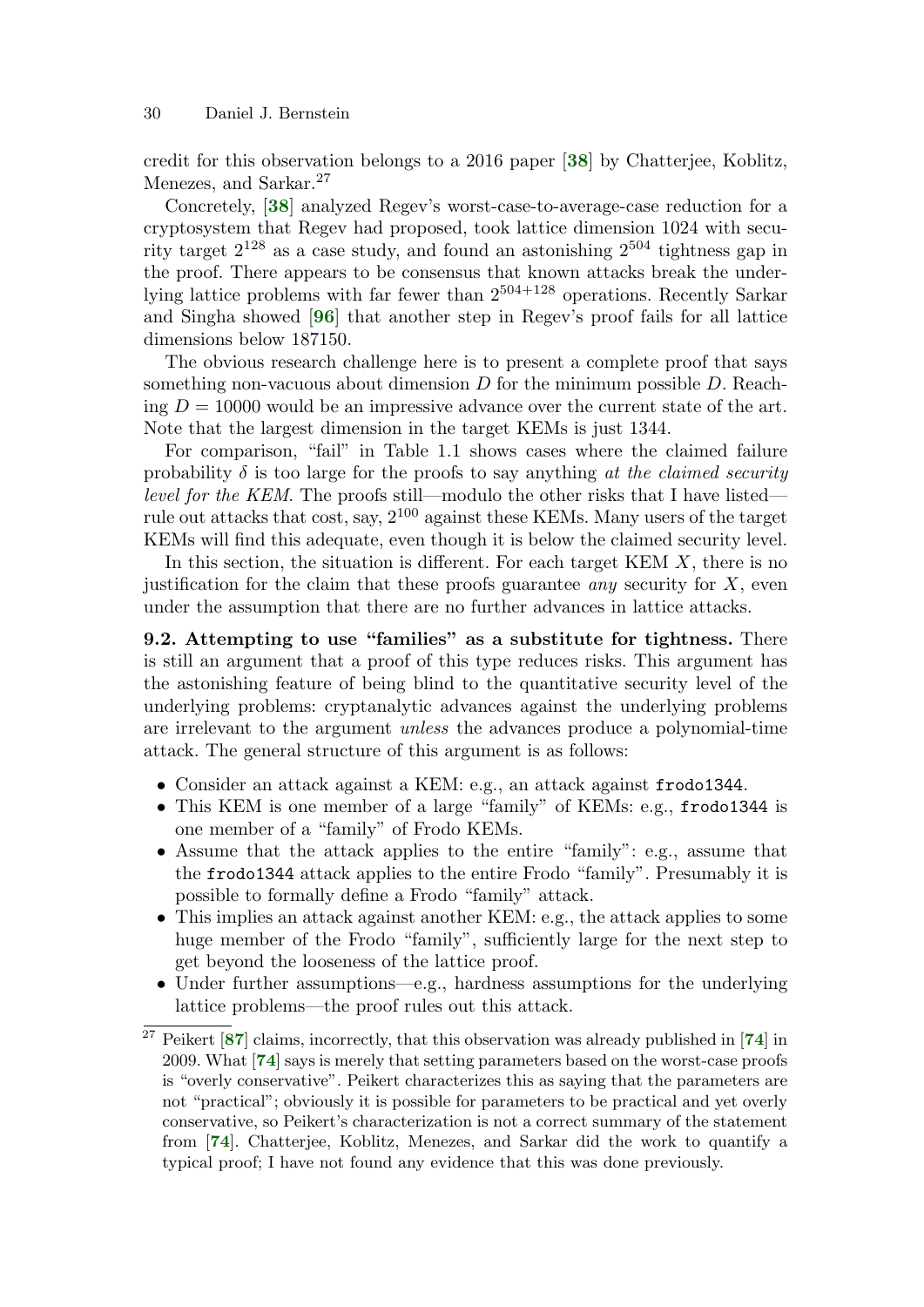Obviously this argument leaves risks of non-"family" attacks, the same way that a ROM proof leaves risks of non-ROM attacks; but isn't this better than not having a proof, the same way that having a ROM proof is better than not having a ROM proof? Shouldn't I have

- a column in Table 1.1 indicating the risks of non-"family" attacks—this would be marked everywhere, just like the "ROM" column indicating the risks of non-ROM attacks—and
- another column in Table 1.1 indicating the additional risk of the submissions that don't have proofs regarding "family" attacks, the same way that I would have an extra column if there were submissions without ROM IND-CCA2 proofs?

As a concrete example, some people seem to believe that kyber1024 "has" a proof of the type explained above, while firesaber does not "have" this type of proof. Shouldn't I add a table column indicating the extra risk of firesaber?

Let's look more closely at the claim that firesaber doesn't "have" this type of proof. To disprove this claim, it isn't necessary to prove anything about firesaber per se; it suffices to exhibit a member of the Saber "family" that has a proof. Why can't we do this by

- pointing to a proof that breaking Ring-LWE is "as hard as" a lattice problem (as Kyber does), and
- pointing to a proof that breaking Module-LWE is "as hard as" breaking Ring-LWE (as Kyber does), and
- pointing to a proof that breaking Module-LWR is "as hard as" breaking Module-LWE (this would be the extra step for Saber)?

Maybe the total looseness of such proofs prevents the proofs from applying to any member of the Saber "family": in particular, getting from LWR to LWE is loose when moduli are small, and perhaps the Saber "family" doesn't include any large enough moduli. But I don't see anything in the Saber specification that prevents large enough moduli—and, even if I've missed something in the specification, I don't see any obstacle to extending the Saber "family" to include large enough moduli. If frodo1344 can claim a proof by bundling frodo1344 together with a huge KEM that's declared to be in the same "family", and kyber1024 can claim a proof by bundling kyber1024 together with a huge KEM that's declared to be in the same "family", then why can't firesaber claim a proof by bundling firesaber together with a huge KEM that's declared to be in the same "family"?

<span id="page-30-0"></span>Perhaps the state-of-the-art proofs (see [[8](#page-33-7)]) say that LWR is "as hard as" LWE but don't quite say that Module-LWR is "as hard as" Module-LWE. But this issue is easily eliminated. The starting point is that we're allowed to claim proofs for a KEM by bundling it into a "family" together with a huge KEM for which the proofs apply. So let's define a "family" with three parameters: a modulus, a module dimension, and an overall lattice dimension. The huge KEM

• takes the modulus large enough for LWR to be "as hard as" LWE;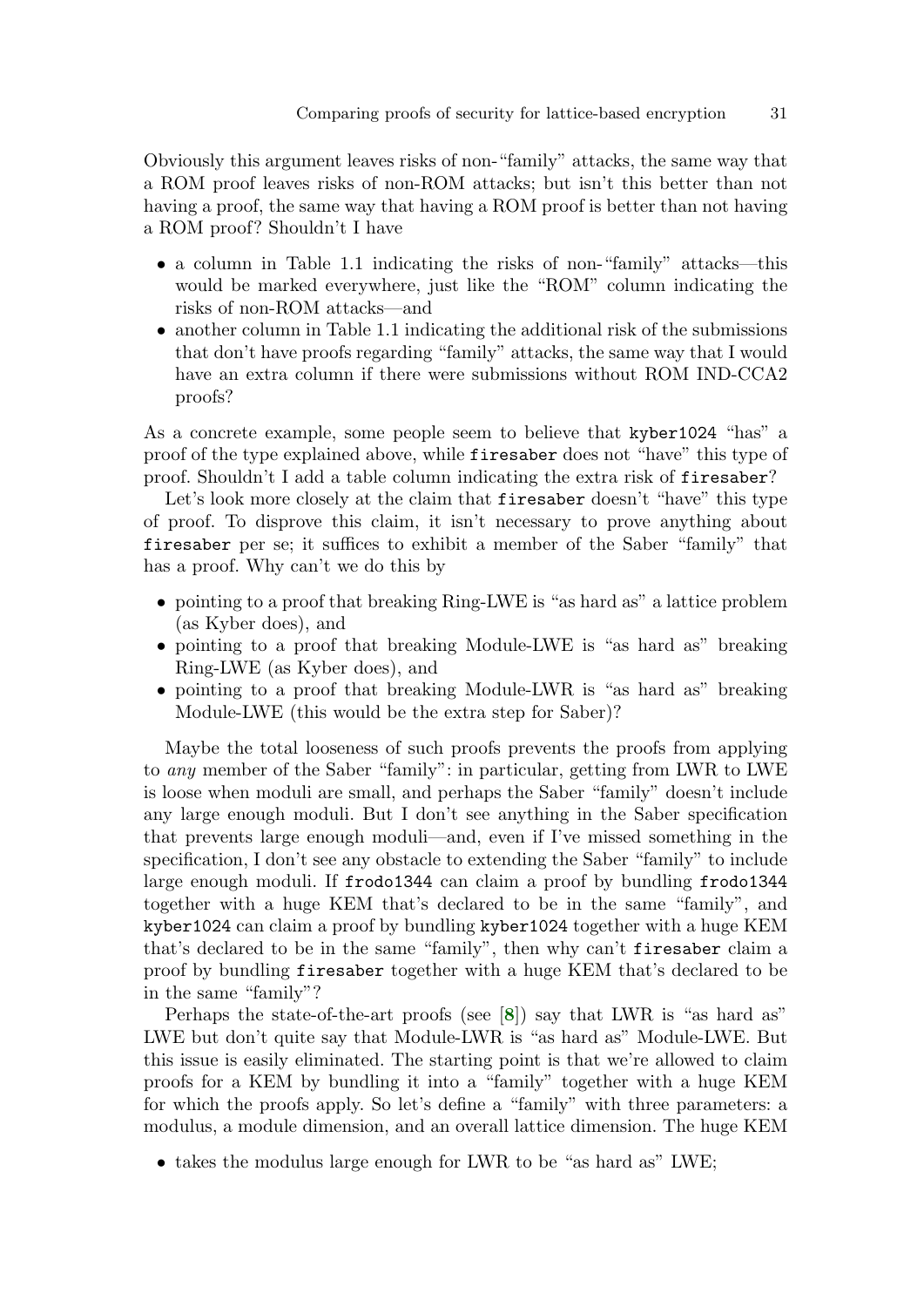- takes the lattice dimension large enough for LWE to be "as hard as" a lattice problem; and
- takes the module dimension as large as the lattice dimension, so that Module-LWR is the same as LWR.

<span id="page-31-0"></span>Why can't we conclude that firesaber "has" a lattice proof?

Similarly, since [[100](#page-39-9)] proves that some large Quotient NTRU examples are "as secure as worst-case problems over ideal lattices", why can't we claim that smaller Quotient NTRU examples also "have" lattice proofs? Even more straightforwardly, given the lack of definition of what it means to "have" a proof, why can't we simply glue any target KEM X together with GodzillaKEM into a "family", and conclude that  $X$  "has" a lattice proof?

Previous sections of this paper followed the rule that "proofs of security" for a cryptosystem  $X$  "guarantee—relative to the definition and assumptions—that no attacker will succeed" against  $X$ . Obviously the hardness assumptions in this rule vary from one X to another, but the security definitions are independent of X. For example, one can give a complete definition of whether ROM IND-CCA2 attacks against a KEM can cost less than 2<sup>128</sup> in a clear cost metric, without looking at any details of the KEM. Formally, a ROM KEM is different from a specific-hash KEM, but there is a clearly defined relationship between a ROM KEM and a KEM obtained by plugging in a particular hash; I am not aware of any claims that the variations in ROM KEMs allowed by this relationship would allow additional proofs for any of the target KEMs.

It is completely unclear to me how the proofs considered in this section are believed to follow this rule. Readers are asked

- $\bullet$  to imagine that an attack against X also applies to some huge cryptosystem H, and
- $\bullet$  to then consider proofs regarding  $H$ .

Meanwhile readers are, for completely unclear reasons, not allowed to imagine that an attack against another KEM  $X'$  also applies to H. Why is the security definition, the type of attack under consideration, varying between  $X$  and  $X$ ?

If this notion of "having" a proof is supposed to be a property of the cryptosystem X, then there needs to be a clear definition of the allowable relationship between  $X$  and  $H$ , just like the clear definition of the relationship between a ROM KEM and a KEM obtained by plugging in a specific hash. Here is another quote from Katz and Lindell (italics in original):

One of the key contributions of modern cryptography has been the recognition that formal definitions of security are essential for the proper design, study, evaluation, and usage of cryptographic primitives. Put bluntly:

If you don't understand what you want to achieve, how can you possibly know when (or if) you have achieved it?

Formal definitions provide such understanding by giving a clear description of what threats are in scope and what security guarantees are desired.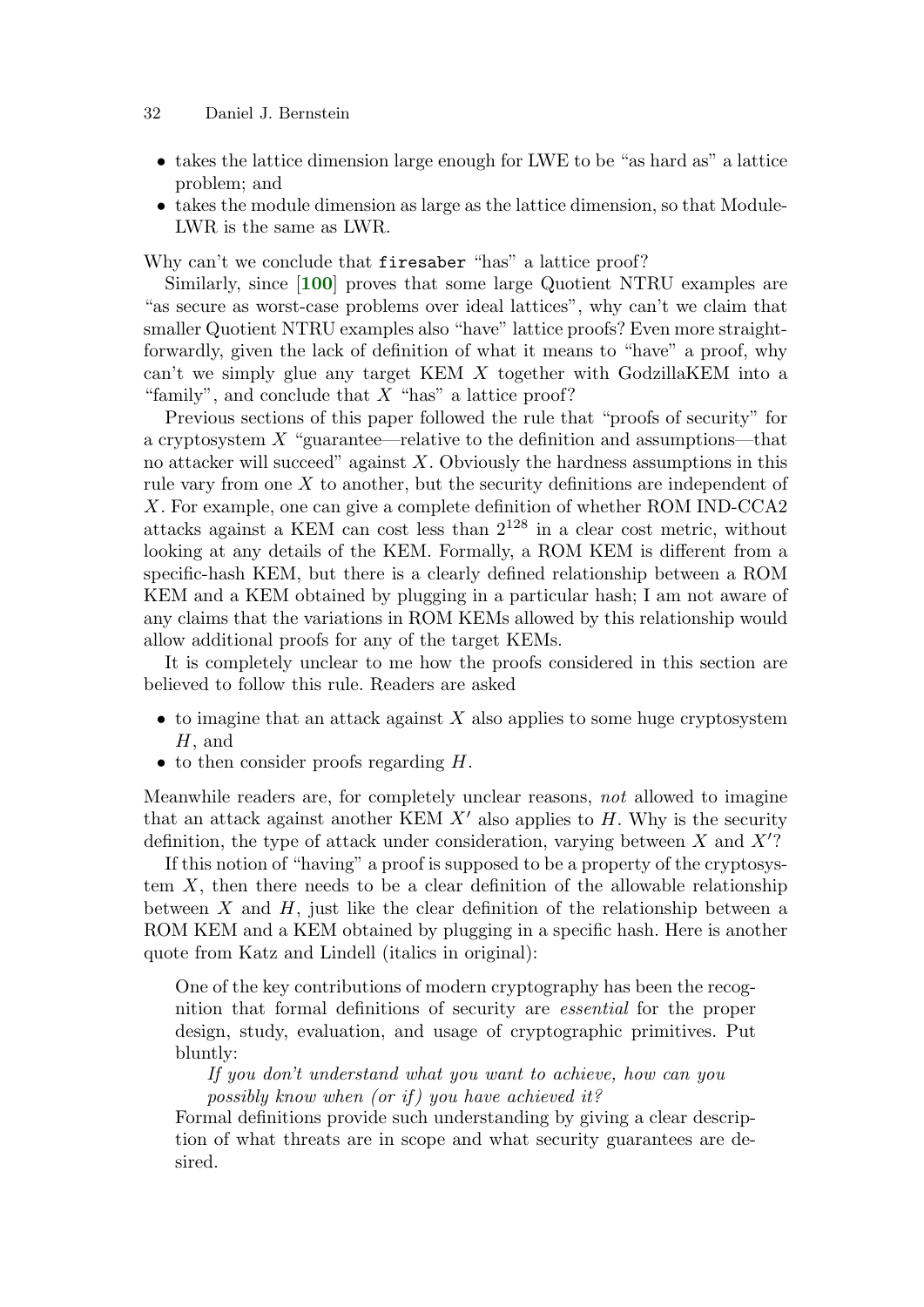A definition is the starting point for analyzing obvious questions such as

- whether proofs under this definition are available for some of the target KEMs and not for others;
- whether the availability of proofs under this definition saves any time for cryptanalysts; and
- whether there are reasons to believe that the availability of proofs under the definition is better than random guessing as a predictor of security.

As far as I know, none of this analysis—not even the starting definition—has been published by any of the people claiming that lattice proofs are an advantage of some of the target KEMs over others. Normally people issuing "provable security" claims are required to start with clear security definitions.

In the absence of a competing definition, I conclude that "families" can be defined in any way one wants. Each target KEM "has" a lattice proof under these nonexistent criteria, so these lattice proofs cannot say anything about the security of those KEMs. Consequently, the lattice proofs should be ignored by cryptanalysts, other security reviewers, standardization agencies, and users.

# References

- <span id="page-32-5"></span>[1] Luca Aceto, Monika Henzinger, Jir´ı Sgall (editors), Automata, languages and programming—38th international colloquium, ICALP 2011, Zurich, Switzerland, July  $4-8$ , 2011, proceedings, part I, Lecture Notes in Computer Science, 6755, Springer, 2011. ISBN 978-3-642-22005-0. See [[12\]](#page-33-12).
- <span id="page-32-6"></span><span id="page-32-4"></span>[2] Miklós Ajtai, *Generating hard instances of lattice problems (extended abstract)*, in STOC 1996 [[75](#page-38-7)] (1996), 99–108; see also newer version [[3](#page-32-2)].
- <span id="page-32-2"></span>[3] Miklós Ajtai, *Generating hard instances of lattice problems* (1996); see also older version [[2](#page-32-4)]. URL: <https://eccc.weizmann.ac.il/report/1996/007/>. Citations in this document: §[6.2.](#page-16-0)
- <span id="page-32-1"></span>[4] Erdem Alkim, Roberto Avanzi, Joppe Bos, Leo Ducas, Antonio de la Piedra, Thomas Poppelmann, Peter Schwabe, Douglas Stebila, Martin R. Albrecht, Emmanuela Orsini, Valery Osheter, Kenneth G. Paterson, Guy Peer, Nigel P. Smart, NewHope: algorithm specifications and supporting documentation (2019). URL: [https://csrc.nist.gov/projects/](https://csrc.nist.gov/projects/post-quantum-cryptography/round-2-submissions) [post-quantum-cryptography/round-2-submissions](https://csrc.nist.gov/projects/post-quantum-cryptography/round-2-submissions). Citations in this document: §[1.3](#page-3-0), §[7.5](#page-23-0).
- <span id="page-32-3"></span>[5] Erdem Alkim, Joppe Bos, Leo Ducas, Patrick Longa, Ilya Mironov, Michael Naehrig, Valeria Nikolaenko, Christopher Peikert, Ananth Raghunathan, Douglas Stebila, FrodoKEM: Learning With Errors key encapsulation (2017). URL: [https://csrc.nist.gov/projects/post-quantum-cryptography/](https://csrc.nist.gov/projects/post-quantum-cryptography/round-1-submissions) [round-1-submissions](https://csrc.nist.gov/projects/post-quantum-cryptography/round-1-submissions). Citations in this document: §[6.5,](#page-19-0) §[6.5,](#page-19-1) §[6.5,](#page-19-2) §[6.5](#page-19-3), §[6.5](#page-19-4).
- <span id="page-32-0"></span>[6] Erdem Alkim, Joppe Bos, Leo Ducas, Patrick Longa, Ilya Mironov, Michael Naehrig, Valeria Nikolaenko, Christopher Peikert, Ananth Raghunathan, Douglas Stebila, FrodoKEM: Learning With Errors key encapsulation, "March 30" version (2019). URL: [https://csrc.nist.gov/projects/](https://csrc.nist.gov/projects/post-quantum-cryptography/round-2-submissions) [post-quantum-cryptography/round-2-submissions](https://csrc.nist.gov/projects/post-quantum-cryptography/round-2-submissions). Citations in this document: §[1.3,](#page-3-1) §[1.4](#page-4-0), §[1.4,](#page-4-1) §[4.1](#page-10-0), §[6.4,](#page-18-0) §[6.4,](#page-18-1) §[6.4](#page-18-2), §[6.4,](#page-18-3) §[6.5,](#page-18-4) §[6.5](#page-19-5), §[6.5,](#page-19-6) §[6.5](#page-19-7), §[6.5,](#page-19-8) §[6.5](#page-19-9), §[6.5](#page-19-10).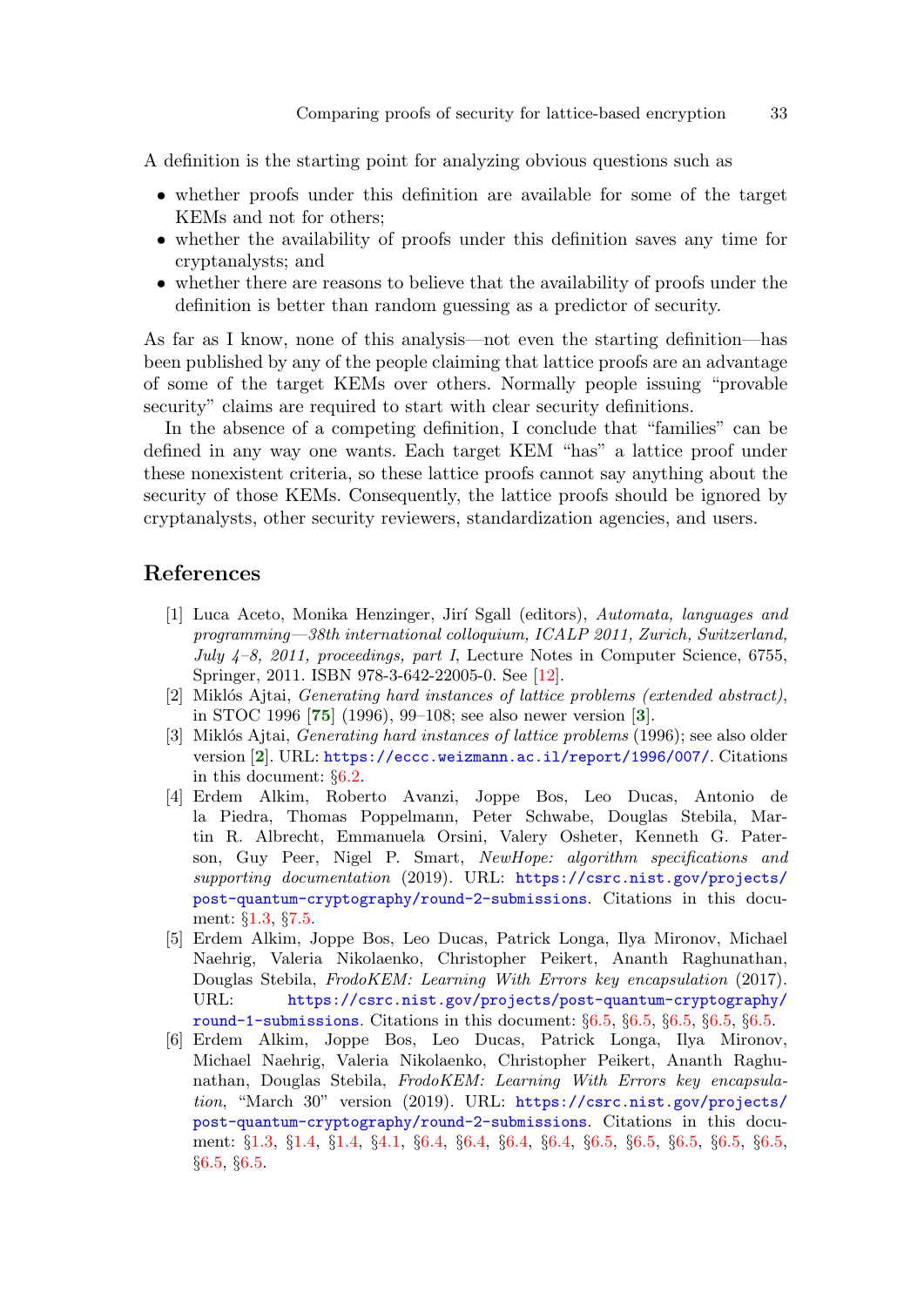- <span id="page-33-2"></span>[7] Erdem Alkim, Joppe Bos, Leo Ducas, Patrick Longa, Ilya Mironov, Michael Naehrig, Valeria Nikolaenko, Christopher Peikert, Ananth Raghunathan, Douglas Stebila, FrodoKEM: Learning With Errors key encapsulation, "July 2" version (2019). URL: [https://frodokem.org/files/](https://frodokem.org/files/FrodoKEM-specification-20190702.pdf) [FrodoKEM-specification-20190702.pdf](https://frodokem.org/files/FrodoKEM-specification-20190702.pdf). Citations in this document: §[4.1,](#page-10-1) §[6.5.](#page-19-11)
- <span id="page-33-7"></span>[8] Jacob Alperin-Sheriff, Daniel Apon, Dimension-preserving reductions from LWE to LWR (2016). URL: <https://eprint.iacr.org/2016/589>. Citations in this document: §[7.3](#page-21-0), §[9.2](#page-30-0).
- <span id="page-33-5"></span>[9] Daniel Apon, [pqc-forum] Re: ROUND 2 OFFICIAL COMMENT: Frodo (2019). URL: [https://groups.google.com/a/list.nist.gov/d/msg/pqc-forum/\\_](https://groups.google.com/a/list.nist.gov/d/msg/pqc-forum/_kBMTq3RM28/drrdrh3nAgAJ) [kBMTq3RM28/drrdrh3nAgAJ](https://groups.google.com/a/list.nist.gov/d/msg/pqc-forum/_kBMTq3RM28/drrdrh3nAgAJ). Citations in this document: §[6.5.](#page-18-5)
- <span id="page-33-6"></span>[10] Daniel Apon, Re: [pqc-forum] Re: ROUND 2 OFFICIAL COMMENT: Frodo (2019). URL: [https://groups.google.com/a/list.nist.gov/d/msg/](https://groups.google.com/a/list.nist.gov/d/msg/pqc-forum/_kBMTq3RM28/9gQ1Ytz7BwAJ) [pqc-forum/\\_kBMTq3RM28/9gQ1Ytz7BwAJ](https://groups.google.com/a/list.nist.gov/d/msg/pqc-forum/_kBMTq3RM28/9gQ1Ytz7BwAJ). Citations in this document: §[6.5.](#page-19-12)
- <span id="page-33-14"></span>[11] Lars Arge, Christian Cachin, Tomasz Jurdzinski, Andrzej Tarlecki (editors), Automata, languages and programming, 34th international colloquium, ICALP 2007, Wroclaw, Poland, July 9–13, 2007, proceedings, Lecture Notes in Computer Science, 4596, Springer, 2007. ISBN 978-3-540-73419-2. See [[42\]](#page-35-7).
- <span id="page-33-12"></span><span id="page-33-8"></span>[12] Sanjeev Arora, Rong Ge, New algorithms for learning in presence of errors, in ICALP 2011 [[1](#page-32-5)] (2011), 403–415. URL: [https://users.cs.duke.edu/~rongge/](https://users.cs.duke.edu/~rongge/LPSN.pdf) **[LPSN.pdf](https://users.cs.duke.edu/~rongge/LPSN.pdf).** Citations in this document:  $\S7.5$ .
- <span id="page-33-16"></span><span id="page-33-3"></span>[13] Benedikt Auerbach, David Cash, Manuel Fersch, Eike Kiltz, Memory-tight reductions, in Crypto 2017  $[61]$  $[61]$  $[61]$  (2017), 101-132. URL: [https://eprint.iacr.](https://eprint.iacr.org/2017/675) [org/2017/675](https://eprint.iacr.org/2017/675). Citations in this document: §[5.3](#page-13-0).
- <span id="page-33-0"></span>[14] Roberto Avanzi, Joppe Bos, Leo Ducas, Eike Kiltz, Tancrede Lepoint, Vadim Lyubashevsky, John M. Schanck, Peter Schwabe, Gregor Seiler, Damien Stehlé, CRYSTALS-Kyber: algorithm specifications and supporting documentation (2019). URL: [https://csrc.nist.gov/projects/](https://csrc.nist.gov/projects/post-quantum-cryptography/round-2-submissions) [post-quantum-cryptography/round-2-submissions](https://csrc.nist.gov/projects/post-quantum-cryptography/round-2-submissions). Citations in this document: §[1.3](#page-3-2).
- <span id="page-33-1"></span>[15] Hayo Baan, Sauvik Bhattacharya, Scott Fluhrer, Oscar Garcia-Morchon, Thijs Laarhoven, Rachel Player, Ronald Rietman, Markku-Juhani O. Saarinen, Ludo Tolhuizen, Jose-Luis Torre-Arce, Zhenfei Zhang, Round5: KEM and PKE based on (Ring) Learning With Rounding (2019). URL: [https://csrc.nist.](https://csrc.nist.gov/projects/post-quantum-cryptography/round-2-submissions) [gov/projects/post-quantum-cryptography/round-2-submissions](https://csrc.nist.gov/projects/post-quantum-cryptography/round-2-submissions). Citations in this document: §[1.3.](#page-3-3)
- <span id="page-33-15"></span><span id="page-33-4"></span>[16] Shi Bai, Adeline Langlois, Tancrède Lepoint, Damien Stehlé, Ron Steinfeld, Improved security proofs in lattice-based cryptography: Using the  $Rényi$  divergence rather than the statistical distance, in Asiacrypt 2015  $[56]$  $[56]$  $[56]$  (2015), 3-24. URL: <https://eprint.iacr.org/2015/483>. Citations in this document: §[6.4](#page-18-6).
- <span id="page-33-18"></span><span id="page-33-10"></span>[17] Razvan Barbulescu, Pierrick Gaudry, Antoine Joux, Emmanuel Thom´e, A heuristic quasi-polynomial algorithm for discrete logarithm in finite fields of small characteristic, in Eurocrypt 2014  $[82]$  $[82]$  $[82]$  (2014), 1–16. URL: [https://](https://eprint.iacr.org/2013/400) [eprint.iacr.org/2013/400](https://eprint.iacr.org/2013/400). Citations in this document: §[8.4](#page-27-0).
- <span id="page-33-13"></span><span id="page-33-9"></span>[18] Jens Bauch, Daniel J. Bernstein, Henry de Valence, Tanja Lange, Christine van Vredendaal, Short generators without quantum computers: the case of multi-quadratics, in Eurocrypt 2017 [[40](#page-35-8)] (2017), 27-59. URL: [https://multiquad.](https://multiquad.cr.yp.to) [cr.yp.to](https://multiquad.cr.yp.to). Citations in this document: §[8.3.](#page-26-0)
- <span id="page-33-17"></span><span id="page-33-11"></span>[19] Mihir Bellare, Phillip Rogaway, The exact security of digital signatures—how to sign with RSA and Rabin, in Eurocrypt 1996  $[73]$  $[73]$  $[73]$  (1996), 399–416. URL: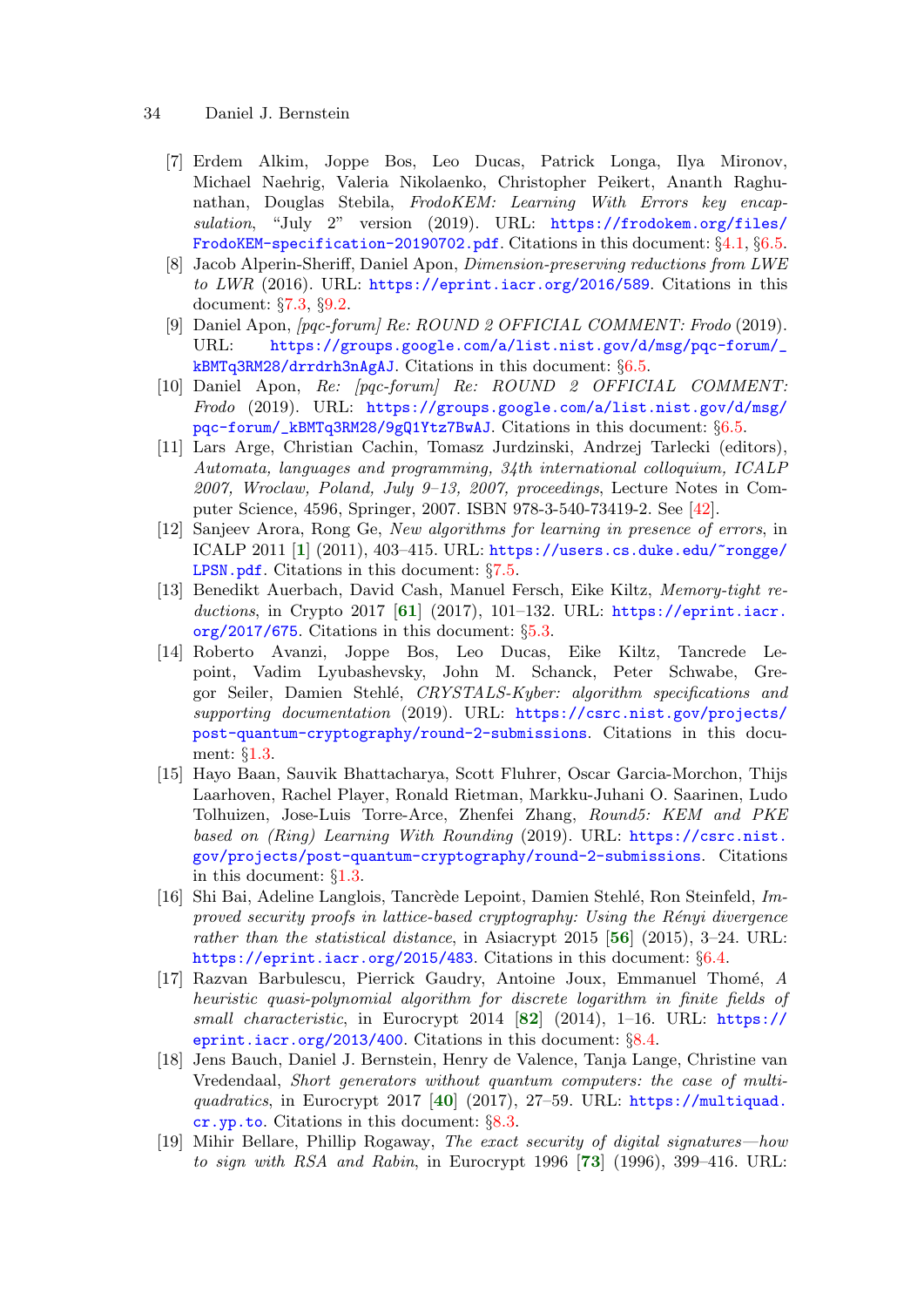<https://web.cs.ucdavis.edu/~rogaway/papers/exact.html>. Citations in this document: §[9.](#page-28-0)

- <span id="page-34-5"></span>[20] Daniel J. Bernstein, Extending the Salsa20 nonce, Workshop Record of Symmetric Key Encryption Workshop 2011 (2011). URL: [https://cr.yp.to/papers.](https://cr.yp.to/papers.html#xsalsa) [html#xsalsa](https://cr.yp.to/papers.html#xsalsa). Citations in this document: §[5.3.](#page-13-1)
- <span id="page-34-6"></span>[21] Daniel J. Bernstein, Re: [pqc-forum] Re: ROUND 2 OFFICIAL COMMENT: Frodo (2019). URL: [https://groups.google.com/a/list.nist.gov/d/msg/](https://groups.google.com/a/list.nist.gov/d/msg/pqc-forum/_kBMTq3RM28/4VeFZOxpBQAJ) [pqc-forum/\\_kBMTq3RM28/4VeFZOxpBQAJ](https://groups.google.com/a/list.nist.gov/d/msg/pqc-forum/_kBMTq3RM28/4VeFZOxpBQAJ). Citations in this document: §[6.5.](#page-18-7)
- <span id="page-34-7"></span>[22] Daniel J. Bernstein, Re: [pqc-forum] Re: ROUND 2 OFFICIAL COMMENT: Frodo (2019). URL: [https://groups.google.com/a/list.nist.gov/d/msg/](https://groups.google.com/a/list.nist.gov/d/msg/pqc-forum/_kBMTq3RM28/bxbQub2LBQAJ) [pqc-forum/\\_kBMTq3RM28/bxbQub2LBQAJ](https://groups.google.com/a/list.nist.gov/d/msg/pqc-forum/_kBMTq3RM28/bxbQub2LBQAJ). Citations in this document: §[6.5.](#page-19-13)
- <span id="page-34-8"></span>[23] Daniel J. Bernstein, Re: [pqc-forum] Re: ROUND 2 OFFICIAL COMMENT: Frodo (2019). URL: [https://groups.google.com/a/list.nist.gov/d/msg/](https://groups.google.com/a/list.nist.gov/d/msg/pqc-forum/_kBMTq3RM28/HCXGJzIgBAAJ) [pqc-forum/\\_kBMTq3RM28/HCXGJzIgBAAJ](https://groups.google.com/a/list.nist.gov/d/msg/pqc-forum/_kBMTq3RM28/HCXGJzIgBAAJ). Citations in this document: §[6.5.](#page-19-14)
- <span id="page-34-9"></span>[24] Daniel J. Bernstein, Re: [pqc-forum] Re: ROUND 2 OFFICIAL COMMENT: Frodo (2019). URL: [https://groups.google.com/a/list.nist.gov/d/msg/](https://groups.google.com/a/list.nist.gov/d/msg/pqc-forum/_kBMTq3RM28/afIJBlpoBAAJ) [pqc-forum/\\_kBMTq3RM28/afIJBlpoBAAJ](https://groups.google.com/a/list.nist.gov/d/msg/pqc-forum/_kBMTq3RM28/afIJBlpoBAAJ). Citations in this document: §[6.5.](#page-19-15)
- <span id="page-34-12"></span>[25] Daniel J. Bernstein, Johannes Buchmann, Erik Dahmen (editors), Post-quantum cryptography, Springer, 2009. ISBN 978-3-540-88701-0. See [\[74](#page-38-9)].
- <span id="page-34-2"></span>[26] Daniel J. Bernstein, Tung Chou, Tanja Lange, Ingo von Maurich, Rafael Misoczki, Ruben Niederhagen, Edoardo Persichetti, Christiane Peters, Peter Schwabe, Nicolas Sendrier, Jakub Szefer, Wen Wang, Classic McEliece: conservative code-based cryptography, "Supporting Documentation" (2019). URL: [https://csrc.nist.gov/projects/post-quantum-cryptography/](https://csrc.nist.gov/projects/post-quantum-cryptography/round-2-submissions) [round-2-submissions](https://csrc.nist.gov/projects/post-quantum-cryptography/round-2-submissions). Citations in this document: §[2](#page-6-0).
- <span id="page-34-1"></span>[27] Daniel J. Bernstein, Chitchanok Chuengsatiansup, Tanja Lange, Christine van Vredendaal, NTRU Prime: round 2 (2019). URL: [https://csrc.nist.](https://csrc.nist.gov/projects/post-quantum-cryptography/round-2-submissions) [gov/projects/post-quantum-cryptography/round-2-submissions](https://csrc.nist.gov/projects/post-quantum-cryptography/round-2-submissions). Citations in this document: §[1.3,](#page-3-4) §[7.3,](#page-22-0) §[8.3.](#page-25-0)
- <span id="page-34-15"></span>[28] Daniel J. Bernstein, Tanja Lange, Ruben Niederhagen, Vulnerability of the RNG ecosystem (2014). URL:  $https://projectbullrun.org/dual-ec/$ [vulnerability.html](https://projectbullrun.org/dual-ec/vulnerability.html). Citations in this document: §[B](#page-41-0).
- <span id="page-34-16"></span><span id="page-34-13"></span>[29] Daniel J. Bernstein, Tanja Lange, Ruben Niederhagen, Dual EC: a standardized back door, in  $[94]$  $[94]$  $[94]$  (2015), 256–281. URL: <https://eprint.iacr.org/2015/767>. Citations in this document:  $\S$ [B.](#page-41-1)
- <span id="page-34-3"></span>[30] Daniel J. Bernstein, Edoardo Persichetti, Towards KEM unification (2018). URL: <https://cr.yp.to/papers.html#tightkem>. Citations in this document: §[10](#page-11-0), §[6,](#page-13-2) §[17](#page-15-0).
- <span id="page-34-14"></span><span id="page-34-0"></span>[31] Karthikeyan Bhargavan, Gaëtan Leurent, On the practical (in-)security of 64bit block ciphers: collision attacks on HTTP over TLS and OpenVPN, in CCS 2016 [[101](#page-40-1)] (2016), 456–467. URL: <https://sweet32.info>. Citations in this document: §[1](#page-2-0).
- <span id="page-34-11"></span><span id="page-34-10"></span>[32] Jean-François Biasse, Fang Song, *Efficient quantum algorithms for computing* class groups and solving the principal ideal problem in arbitrary degree num-ber fields, in SODA 2016 [[64](#page-37-11)] (2016), 893-902. URL: [https://fangsong.info/](https://fangsong.info/files/pubs/BS_SODA16.pdf) [files/pubs/BS\\_SODA16.pdf](https://fangsong.info/files/pubs/BS_SODA16.pdf). Citations in this document: §[8.3](#page-26-1).
- <span id="page-34-4"></span>[33] Nina Bindel, Mike Hamburg, Andreas Hülsing, Edoardo Persichetti, Tighter proofs of CCA security in the quantum random oracle model (2019). URL: <https://eprint.iacr.org/2019/590>. Citations in this document: §[12](#page-11-1), §[15](#page-14-0).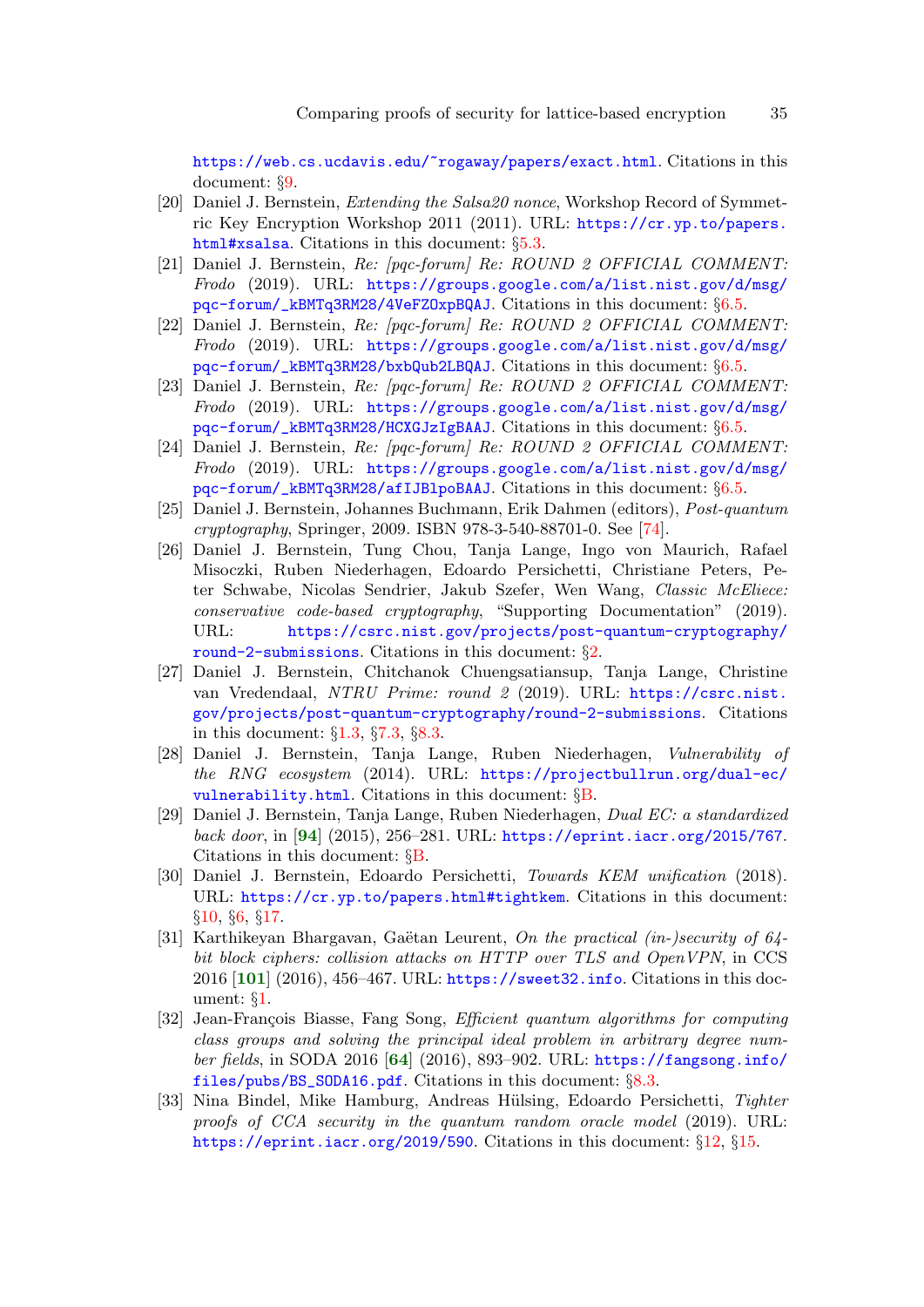- <span id="page-35-17"></span><span id="page-35-16"></span><span id="page-35-15"></span><span id="page-35-14"></span><span id="page-35-13"></span><span id="page-35-12"></span><span id="page-35-11"></span><span id="page-35-10"></span><span id="page-35-9"></span><span id="page-35-8"></span><span id="page-35-7"></span><span id="page-35-6"></span><span id="page-35-5"></span><span id="page-35-4"></span><span id="page-35-3"></span><span id="page-35-2"></span><span id="page-35-1"></span><span id="page-35-0"></span>36 Daniel J. Bernstein
	- [34] Carlo Blundo, Stelvio Cimato (editors), Security in communication networks, 4th international conference, SCN 2004, Amalfi, Italy, September 8–10, 2004, revised selected papers, Lecture Notes in Computer Science, 3352, Springer, 2005. ISBN 3-540-24301-1. See [\[98](#page-39-11)].
	- [35] Dan Boneh (editor), Advances in cryptology: CRYPTO 2003, 23rd annual international cryptology conference, Santa Barbara, California, USA, August 17–21, 2003, proceedings, Lecture Notes in Computer Science, 2729, Springer. ISBN 3-540-40674-3. MR 2005d:94151. See [[79\]](#page-38-10).
	- [36] Joe P. Buhler, Hendrik W. Lenstra, Jr., Carl Pomerance, Factoring integers with the number field sieve, in  $[66]$  $[66]$  $[66]$  (1993), 50–94. URL: [https://www.math.](https://www.math.leidenuniv.nl/~hwl/PUBLICATIONS/1993e/art.pdf) [leidenuniv.nl/~hwl/PUBLICATIONS/1993e/art.pdf](https://www.math.leidenuniv.nl/~hwl/PUBLICATIONS/1993e/art.pdf). Citations in this document: §[24](#page-27-1).
	- [37] Stefania Cavallar, Bruce Dodson, Arjen K. Lenstra, Walter M. Lioen, Peter L. Montgomery, Brian Murphy, Herman te Riele, Karen Aardal, Jeff Gilchrist, Gérard Guillerm, Paul C. Leyland, Joël Marchand, Francois Morain, Alec Muffett, Chris Putnam, Craig Putnam, Paul Zimmermann, Factorization of a 512-bit RSA modulus, in Eurocrypt 2000  $[92]$  $[92]$  $[92]$  (2000), 1-18. URL: [https://www.iacr.](https://www.iacr.org/archive/eurocrypt2000/1807/18070001-new.pdf) [org/archive/eurocrypt2000/1807/18070001-new.pdf](https://www.iacr.org/archive/eurocrypt2000/1807/18070001-new.pdf). Citations in this document: §[1.](#page-0-0)
	- [38] Sanjit Chatterjee, Neal Koblitz, Alfred Menezes, Palash Sarkar, Another look at tightness II: practical issues in cryptography, in Mycrypt  $2016$  [[90](#page-39-13)] (2017), 21–55. URL: <https://eprint.iacr.org/2016/360>. Citations in this document: §[9.1](#page-29-0), §[9.1](#page-29-1).
	- [39] Cong Chen, Oussama Danba, Jeffrey Hoffstein, Andreas Hulsing, Joost Rijneveld, John M. Schanck, Peter Schwabe, William Whyte, Zhenfei Zhang, NTRU: algorithm specifications and supporting documentation (2019). URL: [https://csrc.nist.gov/projects/post-quantum-cryptography/](https://csrc.nist.gov/projects/post-quantum-cryptography/round-2-submissions) [round-2-submissions](https://csrc.nist.gov/projects/post-quantum-cryptography/round-2-submissions). Citations in this document: §[1.3.](#page-3-5)
	- [40] Jean-Sébastien Coron, Jesper Buus Nielsen (editors), Advances in cryptology— EUROCRYPT 2017—36th annual international conference on the theory and applications of cryptographic techniques, Paris, France, April 30–May 4, 2017, proceedings, part I, Lecture Notes in Computer Science, 10210, 2017. ISBN 978- 3-319-56619-1. See [\[18](#page-33-13)].
	- [41] Ronald Cramer, Victor Shoup, A practical public key cryptosystem provably secure against adaptive chosen ciphertext attack, in Crypto 1998 [[65](#page-37-13)] (1998), 13–25. URL: <https://shoup.net/papers/cs.pdf>. Citations in this document: §[C.](#page-42-0)
	- [42] Ivan Damgård, A "proof-reading" of some issues in cryptography, in ICALP 2007 [[11](#page-33-14)] (2007), 2–11. URL: [http://www.daimi.au.dk/ivan/positionpaper.](http://www.daimi.au.dk/ivan/positionpaper.pdf) [pdf](http://www.daimi.au.dk/ivan/positionpaper.pdf). Citations in this document: §[3](#page-9-0), §[A,](#page-40-2) §[C,](#page-42-1) §[C](#page-42-2).
	- [43] Jan-Pieter D'Anvers, Angshuman Karmakar, Sujoy Sinha Roy, Frederik Vercauteren, Saber: Module-LWR based key exchange, CPA-secure encryption and  $CCA$ -secure KEM, in Africacrypt 2018 [[58](#page-36-8)] (2018), 282–305. URL: [https://](https://eprint.iacr.org/2018/230) [eprint.iacr.org/2018/230](https://eprint.iacr.org/2018/230). Citations in this document:  $\S 4.1$  $\S 4.1$ ,  $\S 4.1$ .
	- [44] Jan-Pieter D'Anvers, Angshuman Karmakar, Sujoy Sinha Roy, Frederik Vercauteren, SABER: Mod-LWR based KEM (round 2 submission) (2019). URL: [https://csrc.nist.gov/projects/post-quantum-cryptography/](https://csrc.nist.gov/projects/post-quantum-cryptography/round-2-submissions) [round-2-submissions](https://csrc.nist.gov/projects/post-quantum-cryptography/round-2-submissions). Citations in this document: §[1.3,](#page-3-6) §[4.1.](#page-10-4)
	- [45] Lance Fortnow, Salil P. Vadhan (editors), Proceedings of the 43rd ACM symposium on theory of computing, STOC 2011, San Jose, CA, USA, 6–8 June 2011, ACM, 2011. ISBN 978-1-4503-0691-1. See [\[47](#page-36-9)].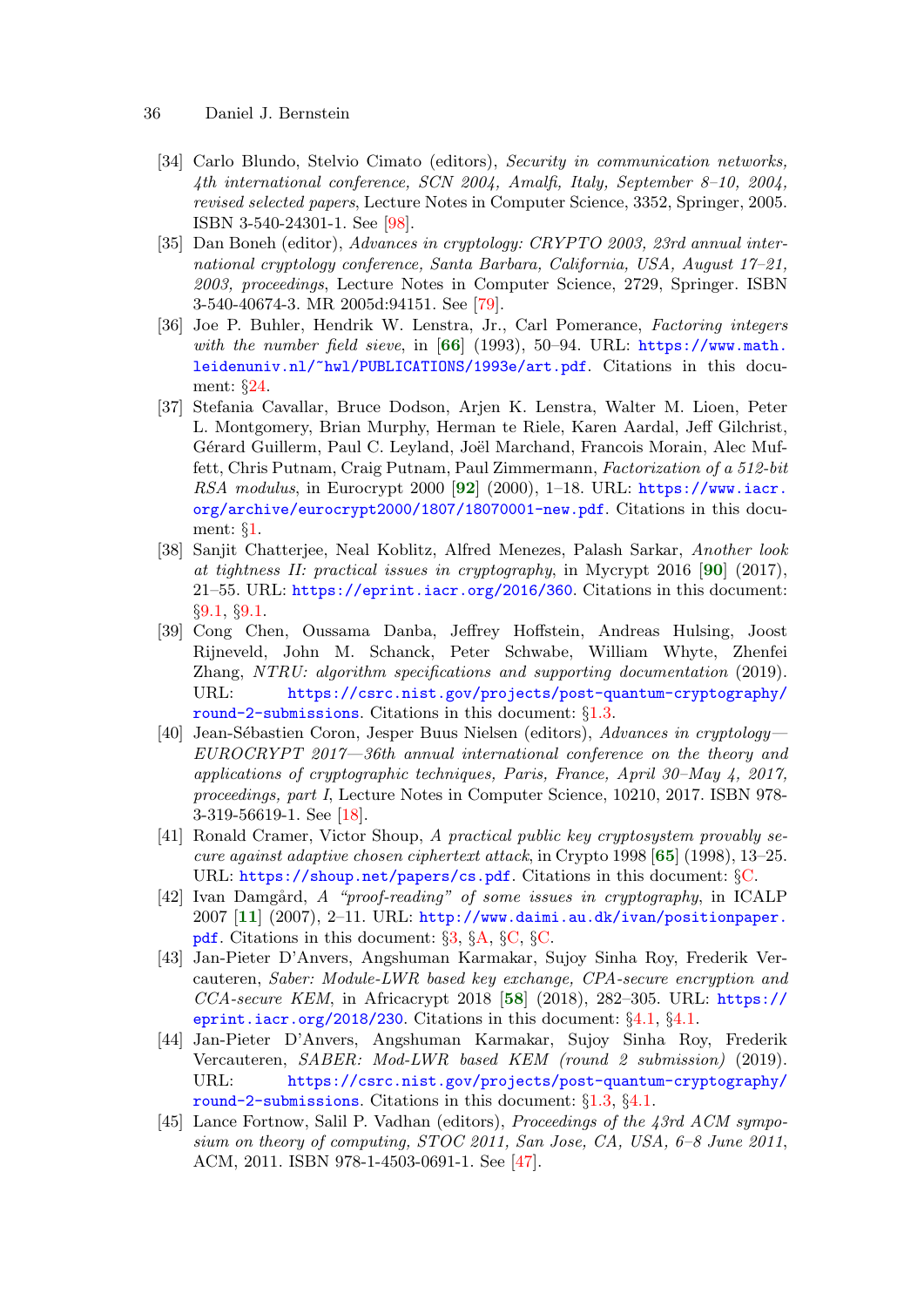- <span id="page-36-13"></span><span id="page-36-4"></span>[46] Craig Gentry, Fully homomorphic encryption using ideal lattices, in STOC 2009 [[77](#page-38-11)] (2009), 169–178. URL: [https://www.cs.cmu.edu/~odonnell/hits09/](https://www.cs.cmu.edu/~odonnell/hits09/gentry-homomorphic-encryption.pdf) [gentry-homomorphic-encryption.pdf](https://www.cs.cmu.edu/~odonnell/hits09/gentry-homomorphic-encryption.pdf). Citations in this document:  $\S 8.3$  $\S 8.3$ .
- <span id="page-36-16"></span><span id="page-36-9"></span>[47] Craig Gentry, Daniel Wichs, Separating succinct non-interactive arguments from all falsifiable assumptions, in STOC 2011<sup> $\lceil 45 \rceil$  $\lceil 45 \rceil$  $\lceil 45 \rceil$ </sup> (2011), 99–108. Citations in this document: §[C.4.](#page-44-0)
- <span id="page-36-6"></span>[48] Oded Goldreich, Foundations of cryptography, volume 1: basic tools, Cambridge University Press, 2001. ISBN 978-0521035361. Citations in this document: §[9.](#page-28-1)
- <span id="page-36-2"></span>[49] Oded Goldreich, On post-modern cryptography (2006). URL: [https://eprint.](https://eprint.iacr.org/2006/461) [iacr.org/2006/461](https://eprint.iacr.org/2006/461). Citations in this document:  $\S 4$  $\S 4$ ,  $\S 6$  $\S 6$ .
- <span id="page-36-15"></span>[50] Shafi Goldwasser, Yael Tauman Kalai, Cryptographic assumptions: a position paper (2015). URL: <https://eprint.iacr.org/2015/907.pdf>. Citations in this document: §[C](#page-42-3), §[C.5,](#page-45-0) §[C.5,](#page-45-1) §[C.5](#page-45-2), §[C.7](#page-46-0), §[C.7.](#page-46-1)
- <span id="page-36-1"></span>[51] Mike Hamburg, Post-quantum cryptography proposal: ThreeBears (2019). URL: [https://csrc.nist.gov/projects/post-quantum-cryptography/](https://csrc.nist.gov/projects/post-quantum-cryptography/round-2-submissions) [round-2-submissions](https://csrc.nist.gov/projects/post-quantum-cryptography/round-2-submissions). Citations in this document:  $\S1.3$ .
- <span id="page-36-11"></span><span id="page-36-3"></span>[52] Dennis Hofheinz, Kathrin Hövelmanns, Eike Kiltz, A modular analysis of the Fujisaki-Okamoto transformation, in TCC 2017-1 [[59](#page-36-10)] (2017), 341–371. URL: <https://eprint.iacr.org/2017/604>. Citations in this document:  $\S5$ ,  $\S5$ ,  $\S10$ , §[5,](#page-11-5) §[5.2,](#page-12-0) §[5.2](#page-12-1), §[5.3](#page-13-4), §[6](#page-14-1), §[6.](#page-14-2)
- <span id="page-36-0"></span>[53] Akiko Inoue, Tetsu Iwata, Kazuhiko Minematsu, Bertram Poettering, Cryptanalysis of OCB2: attacks on authenticity and confidentiality, in Crypto 2019, to appear (2019). URL: <https://eprint.iacr.org/2019/311>. Citations in this document: §[1.](#page-2-1)
- <span id="page-36-14"></span>[54] Yuval Ishai, Vincent Rijmen (editors), Advances in cryptology—EUROCRYPT 2019—38th annual international conference on the theory and applications of cryptographic techniques, Darmstadt, Germany, May 19–23, 2019, proceedings, part II, Lecture Notes in Computer Science, 11477, Springer, 2019. ISBN 978-3- 030-17655-6. See [[88](#page-39-14)].
- <span id="page-36-12"></span>[55] Yuval Ishai, Vincent Rijmen (editors), Advances in cryptology—EUROCRYPT 2019—38th annual international conference on the theory and applications of cryptographic techniques, Darmstadt, Germany, May 19–23, 2019, proceedings, part III, Lecture Notes in Computer Science, 11478, Springer, 2019. ISBN 978- 3-030-17658-7. See [\[69](#page-37-14)].
- <span id="page-36-7"></span>[56] Tetsu Iwata, Jung Hee Cheon (editors), Advances in cryptology—ASIACRYPT 2015—21st international conference on the theory and application of cryptology and information security, Auckland, New Zealand, November 29–December 3, 2015, proceedings, part I, Lecture Notes in Computer Science, 9452, Springer, 2015. ISBN 978-3-662-48796-9. See [\[16](#page-33-15)].
- <span id="page-36-5"></span>[57] Michael J. Jacobson Jr., Neal Koblitz, Joseph H. Silverman, Andreas Stein, Edlyn Teske, Analysis of the xedni calculus attack, Designs, Codes and Cryptography 20 (2000), 1–64. URL: [https://pages.cpsc.ucalgary.ca/~jacobs/](https://pages.cpsc.ucalgary.ca/~jacobs/PDF/xedni.pdf) [PDF/xedni.pdf](https://pages.cpsc.ucalgary.ca/~jacobs/PDF/xedni.pdf). Citations in this document: §[24](#page-27-2).
- <span id="page-36-8"></span>[58] Antoine Joux, Abderrahmane Nitaj, Tajjeeddine Rachidi (editors), Progress in cryptology—AFRICACRYPT 2018—10th international conference on cryptology in Africa, Marrakesh, Morocco, May  $7-9$ , 2018, proceedings, Lecture Notes in Computer Science, 10831, Springer, 2018. ISBN 978-3-319-89338-9. See [\[43](#page-35-10)].
- <span id="page-36-10"></span>[59] Yael Kalai, Leonid Reyzin (editors), Theory of cryptography—15th international conference, TCC 2017, Baltimore, MD, USA, November 12–15, 2017, proceedings, part I, Lecture Notes in Computer Science, 10677, Springer, 2017. ISBN 978-3-319-70499-9. See [\[52\]](#page-36-11).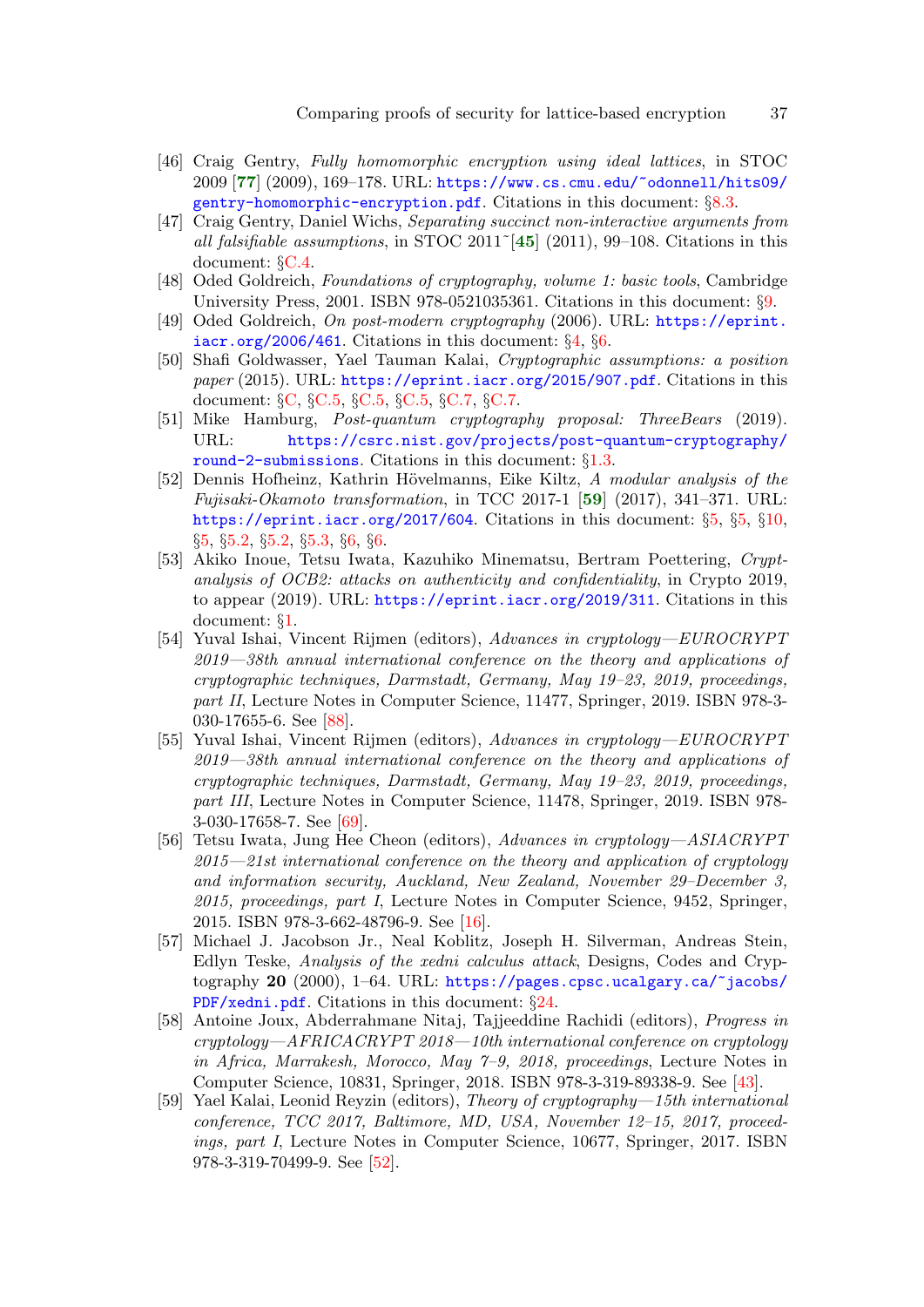- <span id="page-37-14"></span><span id="page-37-13"></span><span id="page-37-12"></span><span id="page-37-11"></span><span id="page-37-10"></span><span id="page-37-9"></span><span id="page-37-8"></span><span id="page-37-7"></span><span id="page-37-6"></span><span id="page-37-5"></span><span id="page-37-4"></span><span id="page-37-3"></span><span id="page-37-2"></span><span id="page-37-1"></span><span id="page-37-0"></span>38 Daniel J. Bernstein
	- [60] Jonathan Katz, Yehuda Lindell, Introduction to modern cryptography, 2nd edition, Cryptography and Network Security Series, CRC Press, 2018. ISBN 978- 1466570269. Citations in this document: §[2](#page-5-0), §[6.1](#page-15-1), §[8.4,](#page-26-3) §[C.](#page-42-4)
	- [61] Jonathan Katz, Hovav Shacham (editors), Advances in cryptology—CRYPTO 2017—37th annual international cryptology conference, Santa Barbara, CA, USA, August 20–24, 2017, proceedings, part I, Lecture Notes in Computer Science, 10401, Springer, 2017. ISBN 978-3-319-63687-0. See [[13\]](#page-33-16).
	- [62] Neal Koblitz, Alfred Menezes, Another look at "provable security", Journal of Cryptology 20 (2007), 3–37. URL: <https://eprint.iacr.org/2004/152>. Citations in this document: §[6.2](#page-16-1).
	- [63] Neal Koblitz, Alfred Menezes, The random oracle model: a twenty-year retrospective, Designs, Codes and Cryptography 77 (2015), 587–610. URL:  $\frac{https://}{https://}$  $\frac{https://}{https://}$  $\frac{https://}{https://}$ [eprint.iacr.org/2015/140](https://eprint.iacr.org/2015/140). Citations in this document:  $\S 4$ .
	- [64] Robert Krauthgamer (editor), Proceedings of the twenty-seventh annual ACM-SIAM symposium on discrete algorithms, SODA 2016, Arlington, VA, USA, January 10–12, 2016, SIAM, 2016. ISBN 978-1-61197-433-1. See [[32\]](#page-34-11).
	- [65] Hugo Krawczyk (editor), Advances in cryptology—CRYPTO '98, 18th annual international cryptology conference, Santa Barbara, California, USA, August 23–27, 1998, proceedings, Lecture Notes in Computer Science, 1462, Springer, 1998. ISBN 3-540-64892-5. See [\[41](#page-35-11)].
	- [66] Arjen K. Lenstra, Hendrik W. Lenstra, Jr. (editors), The development of the number field sieve, Lecture Notes in Mathematics, 1554, Springer, 1993. ISBN 3-540-57013-6. MR 96m:11116. See [[36\]](#page-35-12).
	- [67] Arjen K. Lenstra, Hendrik W. Lenstra, Jr., László Lovász, Factoring polynomials with rational coefficients, Mathematische Annalen  $261$  (1982), 515–534. URL: <https://www.math.leidenuniv.nl/~hwl/PUBLICATIONS/1982f/art.pdf>. Citations in this document: §[6.2.](#page-16-2)
	- [68] Andrea Lesavourey, Thomas Plantard, Willy Susilo, On ideal lattices in multicubic fields, NutMiC 2019 (2019). URL:  $http://number2019.inj-prg.fr/$ [confpapers/MultiCubic.pdf](http://nutmic2019.imj-prg.fr/confpapers/MultiCubic.pdf). Citations in this document: §[8.3.](#page-26-4)
	- [69] Gaëtan Leurent, Thomas Peyrin, From collisions to chosen-prefix collisions: application to full  $SHA-1$ , in Eurocrypt 2019 [[55](#page-36-12)] (2019), 527–555. URL: [https://](https://eprint.iacr.org/2019/459) [eprint.iacr.org/2019/459](https://eprint.iacr.org/2019/459). Citations in this document: §[1.](#page-2-2)
	- [70] Yehuda Lindell, Important food for thought by @hashbreaker about establishing which assumptions are "better" in cryptography: https://eprint.iacr.org/2019/691.pdf. The claims outlined in Katz-Lindell on this turn out to be overly simplified and naive (to be fixed in the next version), tweet (2019). URL: <http://archive.is/NeuvD>. Citations in this document: §[22](#page-26-5).
	- [71] Xianhui Lu, Yamin Liu, Dingding Jia, Haiyang Xue, Jingnan He, Zhenfei Zhang, Zhe Liu, Hao Yang, Bao Li, Kunpeng Wang, LAC: Lattice-based Cryptosystems (2019). URL: [https://csrc.nist.gov/projects/](https://csrc.nist.gov/projects/post-quantum-cryptography/round-2-submissions) [post-quantum-cryptography/round-2-submissions](https://csrc.nist.gov/projects/post-quantum-cryptography/round-2-submissions). Citations in this document: §[1.3](#page-3-8), §[8.3](#page-26-6).
	- [72] Vadim Lyubashevsky, Chris Peikert, Oded Regev, On ideal lattices and learning with errors over rings, Journal of the ACM  $60$  (2013), Article 43, 35 pages. URL: <https://eprint.iacr.org/2012/230>. Citations in this document: §[6,](#page-15-2) §[9.](#page-28-2)
	- [73] Ueli M. Maurer (editor), Advances in cryptology—EUROCRYPT '96: proceedings of the fifteenth international conference on the theory and application of cryptographic techniques held in Saragossa, May 12–16, 1996, Lecture Notes in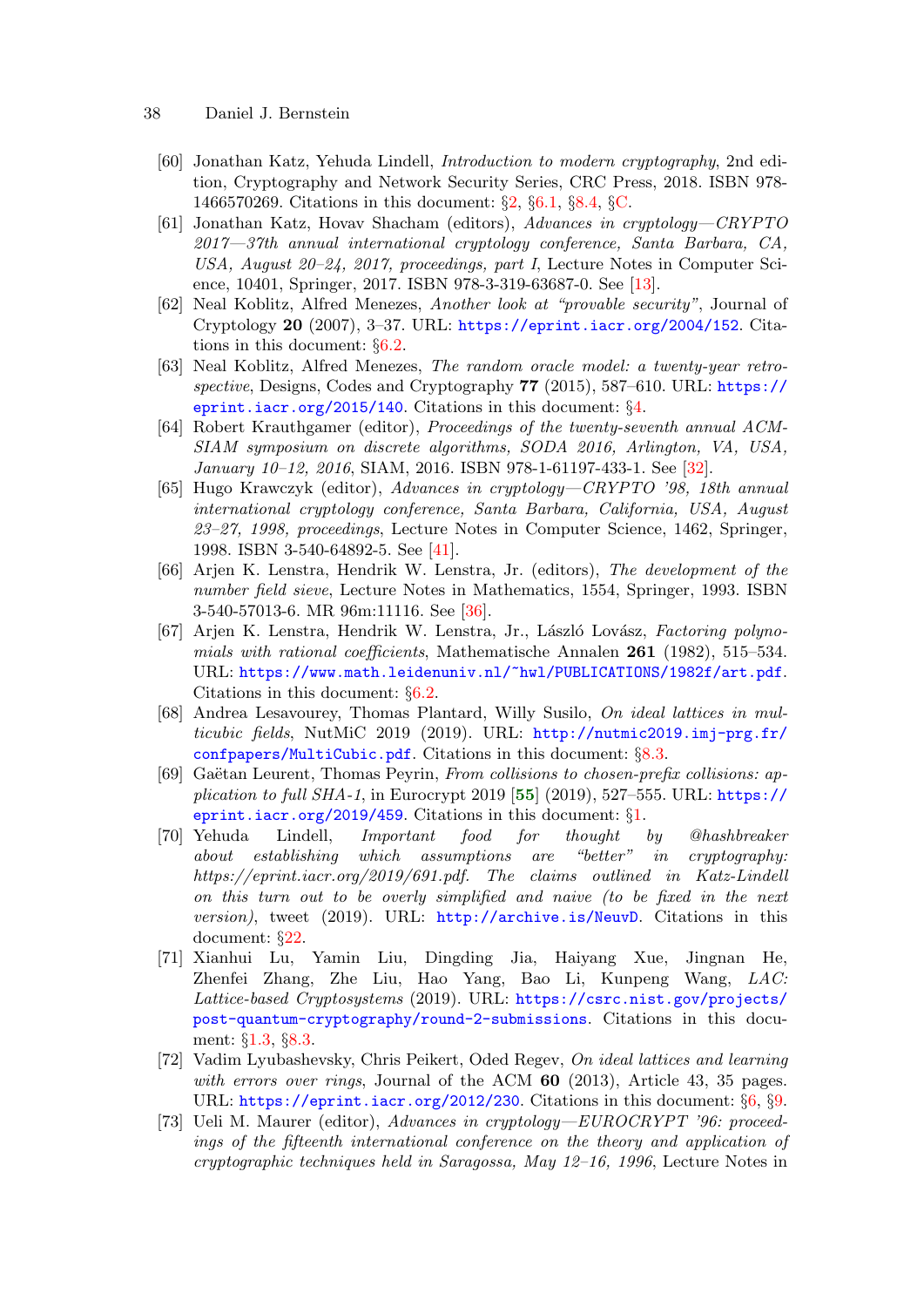<span id="page-38-9"></span>Computer Science, 1070, Springer, 1996. ISBN 3-540-61186-X. MR 97g:94002. See [\[19](#page-33-17)].

- <span id="page-38-6"></span>[74] Daniele Micciancio, Oded Regev, Lattice-based cryptography, in Post-quantum cryptography [[25](#page-34-12)] (2009), 147–191. URL: [https://cims.nyu.edu/~regev/](https://cims.nyu.edu/~regev/papers/pqc.pdf) [papers/pqc.pdf](https://cims.nyu.edu/~regev/papers/pqc.pdf). Citations in this document: §[27,](#page-29-2) §[27](#page-29-3), §[27](#page-29-4).
- <span id="page-38-7"></span>[75] Gary L. Miller (editor), Proceedings of the twenty-eighth annual ACM symposium on the theory of computing, Philadelphia, PA, May  $22-24$ , 1996, Association for Computing Machinery, 1996. ISBN 0-89791-785-5. MR 97g:68005. See [\[2\]](#page-32-6).
- <span id="page-38-5"></span>[76] Victor S. Miller, Use of elliptic curves in cryptography, in Crypto 1985 [[102](#page-40-3)] (1986), 417–426. MR 88b:68040. URL: [https://link.springer.com/content/](https://link.springer.com/content/pdf/10.1007%2F3-540-39799-X_31.pdf) [pdf/10.1007%2F3-540-39799-X\\_31.pdf](https://link.springer.com/content/pdf/10.1007%2F3-540-39799-X_31.pdf). Citations in this document: §[24.](#page-27-3)
- <span id="page-38-11"></span>[77] Michael Mitzenmacher (editor), Proceedings of the 41st annual ACM symposium on theory of computing, STOC 2009, Bethesda, MD, USA, May 31–June 2, 2009, ACM, 2009. ISBN 978-1-60558-506-2. See [\[46](#page-36-13)].
- <span id="page-38-4"></span>[78] Michael Naehrig, RE: [pqc-forum] Re: ROUND 2 OFFICIAL COMMENT: Frodo (2019). URL: [https://groups.google.com/a/list.nist.gov/d/msg/](https://groups.google.com/a/list.nist.gov/d/msg/pqc-forum/_kBMTq3RM28/Zj2CpnEzBgAJ) [pqc-forum/\\_kBMTq3RM28/Zj2CpnEzBgAJ](https://groups.google.com/a/list.nist.gov/d/msg/pqc-forum/_kBMTq3RM28/Zj2CpnEzBgAJ). Citations in this document: §[6.5.](#page-19-16)
- <span id="page-38-15"></span>[79] Moni Naor, On cryptographic assumptions and challenges, in Crypto 2003 [[35](#page-35-13)] (2003), 96–109. URL: [https://link.springer.com/content/pdf/10.1007/](https://link.springer.com/content/pdf/10.1007/978-3-540-45146-4_6.pdf) [978-3-540-45146-4\\_6.pdf](https://link.springer.com/content/pdf/10.1007/978-3-540-45146-4_6.pdf). Citations in this document: §[C](#page-42-5), §[C.2,](#page-44-1) §[C.5,](#page-45-3) §[C.6](#page-46-2).
- <span id="page-38-16"></span>[80] Moni Naor, Omer Reingold, Number-theoretic constructions of efficient pseudorandom functions, Journal of the ACM  $51$  (2004), 231–262. Citations in this document: §[C.5.](#page-45-4)
- <span id="page-38-3"></span>[81] National Institute of Standards and Technology, Post-quantum cryptography: FAQs (2017). URL: [https://csrc.nist.gov/Projects/](https://csrc.nist.gov/Projects/Post-Quantum-Cryptography/faqs) [Post-Quantum-Cryptography/faqs](https://csrc.nist.gov/Projects/Post-Quantum-Cryptography/faqs). Citations in this document: §[11](#page-11-6).
- <span id="page-38-8"></span>[82] Phong Q. Nguyen, Elisabeth Oswald (editors), Advances in cryptology— EUROCRYPT 2014—33rd annual international conference on the theory and applications of cryptographic techniques, Copenhagen, Denmark, May 11–15, 2014, proceedings, Lecture Notes in Computer Science, 8441, Springer, 2014. ISBN 978-3-642-55219-9. See [\[17\]](#page-33-18).
- <span id="page-38-12"></span>[83] Jesper Buus Nielsen, Vincent Rijmen (editors), Advances in cryptology— EUROCRYPT 2018—37th annual international conference on the theory and applications of cryptographic techniques, Tel Aviv, Israel, April 29–May 3, 2018, proceedings, part III, Lecture Notes in Computer Science, 10822, Springer, 2018. ISBN 978-3-319-78371-0. See [\[95\]](#page-39-15).
- <span id="page-38-13"></span>[84] Kenneth G. Paterson (editor), Advances in cryptology—EUROCRYPT 2011— 30th annual international conference on the theory and applications of cryptographic techniques, Tallinn, Estonia, May 15–19, 2011, proceedings, Lecture Notes in Computer Science, 6632, Springer, 2011. ISBN 978-3-642-20464-7. See [\[100](#page-39-16)].
- <span id="page-38-1"></span>[85] Chris Peikert, A decade of lattice cryptography, Foundations and Trends in Theoretical Computer Science 10 (2016), 283–424. URL: [https://web.eecs.umich.](https://web.eecs.umich.edu/~cpeikert/pubs/lattice-survey.pdf) [edu/~cpeikert/pubs/lattice-survey.pdf](https://web.eecs.umich.edu/~cpeikert/pubs/lattice-survey.pdf). Citations in this document: §[1.4,](#page-4-2) §[6.2](#page-16-3).
- <span id="page-38-0"></span>[86] Chris Peikert, A useful fact about Ring-LWE that should be known better: it is \*at least as hard\* to break as NTRU, and likely strictly harder.  $1/$ , tweet (2017). URL: <https://archive.is/B9KEW>. Citations in this document: §[1.4](#page-4-3).
- <span id="page-38-2"></span>[87] Chris Peikert, Re: [pqc-forum] Re: ROUND 2 OFFICIAL COMMENT: NTRU Prime (2019). URL: [https://groups.google.com/a/list.nist.gov/d/msg/](https://groups.google.com/a/list.nist.gov/d/msg/pqc-forum/V1RNjpio5Ng/uzEDmsogAgAJ)

<span id="page-38-14"></span><span id="page-38-10"></span>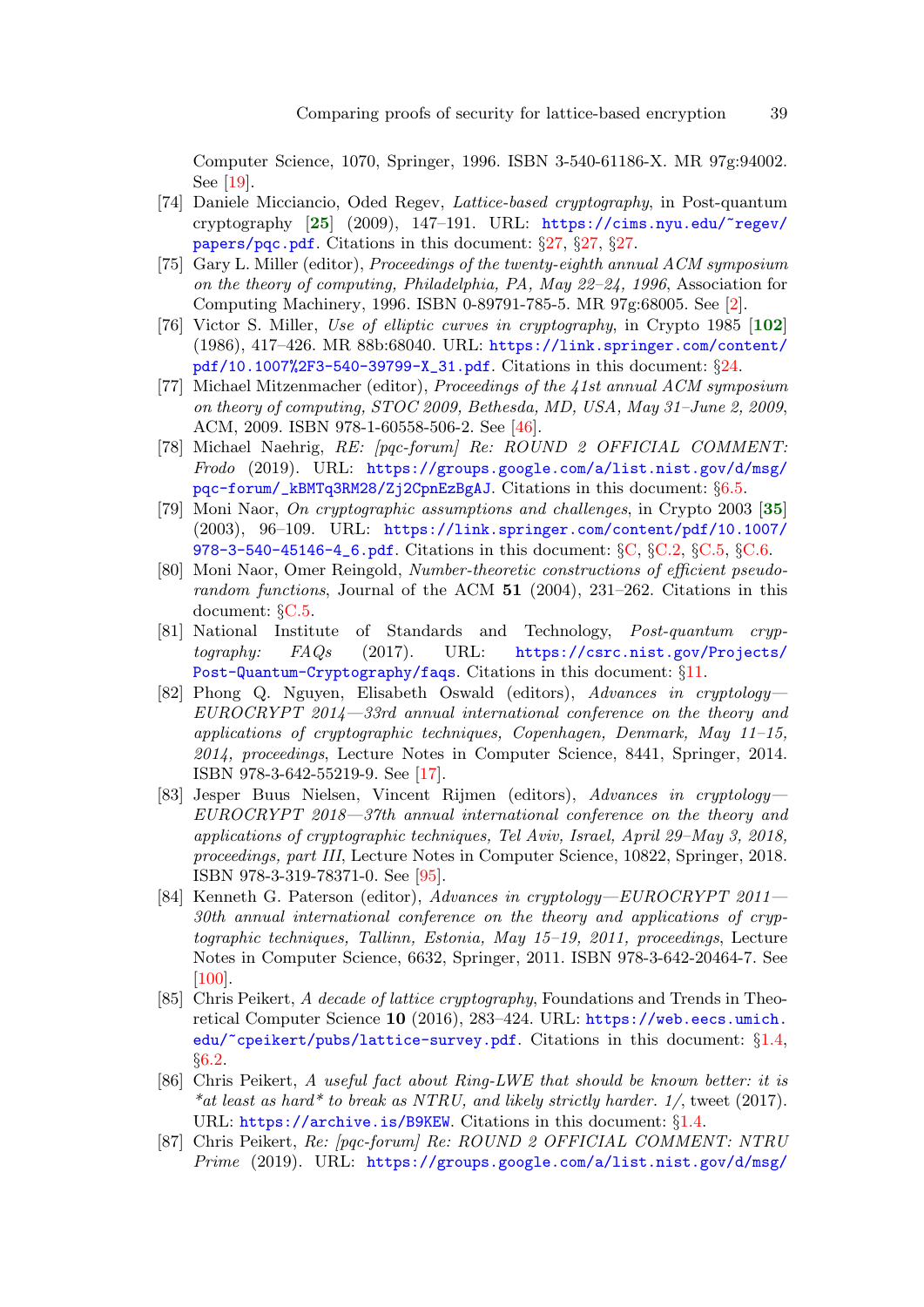<span id="page-39-14"></span>[pqc-forum/V1RNjpio5Ng/uzEDmsogAgAJ](https://groups.google.com/a/list.nist.gov/d/msg/pqc-forum/V1RNjpio5Ng/uzEDmsogAgAJ). Citations in this document: §[1.4](#page-4-4), §[26,](#page-28-3) §[27](#page-29-5).

- <span id="page-39-7"></span>[88] Alice Pellet-Mary, Guillaume Hanrot, Damien Stehlé, Approx-SVP in ideal lattices with pre-processing (2019), 685–716 [[54](#page-36-14)]. URL: [https://eprint.iacr.org/](https://eprint.iacr.org/2019/215) [2019/215](https://eprint.iacr.org/2019/215). Citations in this document: §[9](#page-28-4).
- <span id="page-39-1"></span>[89] Edoardo Persichetti, Improving the efficiency of code-based cryptography, Ph.D. thesis, 2012. URL: <http://persichetti.webs.com/Thesis%20Final.pdf>. Citations in this document: §[6](#page-13-5).
- <span id="page-39-13"></span>[90] Raphael C.-W. Phan, Moti Yung (editors), Paradigms in cryptology—Mycrypt 2016. Malicious and exploratory cryptology—second international conference, Mycrypt 2016, Kuala Lumpur, Malaysia, December 1–2, 2016, revised selected papers, Lecture Notes in Computer Science, 10311, Springer, 2017. ISBN 978-3- 319-61272-0. See [\[38](#page-35-14)].
- <span id="page-39-4"></span>[91] Le Trieu Phong, Re: [pqc-forum] OFFICIAL COMMENT: Frodo (2018). URL: [https://csrc.nist.gov/CSRC/media/Projects/](https://csrc.nist.gov/CSRC/media/Projects/Post-Quantum-Cryptography/documents/round-1/official-comments/Frodo-official-comment.pdf) [Post-Quantum-Cryptography/documents/round-1/official-comments/](https://csrc.nist.gov/CSRC/media/Projects/Post-Quantum-Cryptography/documents/round-1/official-comments/Frodo-official-comment.pdf) [Frodo-official-comment.pdf](https://csrc.nist.gov/CSRC/media/Projects/Post-Quantum-Cryptography/documents/round-1/official-comments/Frodo-official-comment.pdf). Citations in this document:  $\S6.4$ .
- <span id="page-39-12"></span>[92] Bart Preneel (editor), Advances in cryptology—EUROCRYPT 2000, international conference on the theory and application of cryptographic techniques, Bruges, Belgium, May 14–18, 2000, Lecture Notes in Computer Science, 1807, Springer, 2000. ISBN 3-540-67517-5. See [\[37](#page-35-15)].
- <span id="page-39-3"></span>[93] Oded Regev, On lattices, learning with errors, random linear codes, and cryptography, Journal of the ACM 56 (2009), article 34. URL: [https://cims.nyu.edu/](https://cims.nyu.edu/~regev/)  $\text{{}~regev/}.$  $\text{{}~regev/}.$  $\text{{}~regev/}.$  Citations in this document:  $\S6.2$  $\S6.2$ .
- <span id="page-39-10"></span>[94] Peter Y. A. Ryan, David Naccache, Jean-Jacques Quisquater (editors), The new codebreakers: essays dedicated to David Kahn on the occasion of his 85th birthday, Lecture Notes in Computer Science, 9100, Springer, 2015. ISBN 978-3-662-49300-7. See [[29\]](#page-34-13).
- <span id="page-39-15"></span><span id="page-39-2"></span>[95] Tsunekazu Saito, Keita Xagawa, Takashi Yamakawa, Tightly-secure keyencapsulation mechanism in the quantum random oracle model, in Eurocrypt 2018 [[83](#page-38-12)] (2018), 520–551. URL: <https://eprint.iacr.org/2017/1005>. Citations in this document: §[6](#page-13-6).
- <span id="page-39-8"></span>[96] Palash Sarkar, Subhadip Singha, Verifying solutions to LWE with implications for concrete security (2019). URL: <https://eprint.iacr.org/2019/728>. Citations in this document: §[9.1](#page-29-6).
- <span id="page-39-6"></span>[97] Joseph H. Silverman, The four faces of lifting for the elliptic curve dis- $\emph{crete logarithm problem}$  (2007). URL: [https://www.math.brown.edu/~jhs/](https://www.math.brown.edu/~jhs/Presentations/ECC4FacesOfLifts.pdf) [Presentations/ECC4FacesOfLifts.pdf](https://www.math.brown.edu/~jhs/Presentations/ECC4FacesOfLifts.pdf). Citations in this document: §[24.](#page-27-4)
- <span id="page-39-11"></span><span id="page-39-5"></span>[98] Joseph H. Silverman, Nigel P. Smart, Frederik Vercauteren, An algebraic approach to NTRU  $(q = 2n)$  via Witt vectors and overdetermined systems of nonlinear equations, in SCN 2004 [[34](#page-35-16)] (2005), 278–293. URL: [https://core.ac.uk/](https://core.ac.uk/download/pdf/34291216.pdf) [download/pdf/34291216.pdf](https://core.ac.uk/download/pdf/34291216.pdf). Citations in this document: §[8.4.](#page-27-5)
- <span id="page-39-16"></span><span id="page-39-0"></span>[99] Damien Stehl´e, Re: [pqc-forum] Re: ROUND 2 OFFICIAL COMMENT: NTRU Prime (2019). URL: [https://groups.google.com/a/list.nist.gov/d/msg/](https://groups.google.com/a/list.nist.gov/d/msg/pqc-forum/V1RNjpio5Ng/zgATcj7_BAAJ) [pqc-forum/V1RNjpio5Ng/zgATcj7\\_BAAJ](https://groups.google.com/a/list.nist.gov/d/msg/pqc-forum/V1RNjpio5Ng/zgATcj7_BAAJ). Citations in this document: §[1.4.](#page-4-5)
- <span id="page-39-9"></span>[100] Damien Stehlé, Ron Steinfeld, Making NTRU as secure as worst-case problems over ideal lattices, in Eurocrypt 2011 [[84](#page-38-13)] (2011), 27–47. URL: [https://www.](https://www.iacr.org/archive/eurocrypt2011/66320027/66320027.pdf) [iacr.org/archive/eurocrypt2011/66320027/66320027.pdf](https://www.iacr.org/archive/eurocrypt2011/66320027/66320027.pdf). Citations in this document: §[9.2](#page-31-0).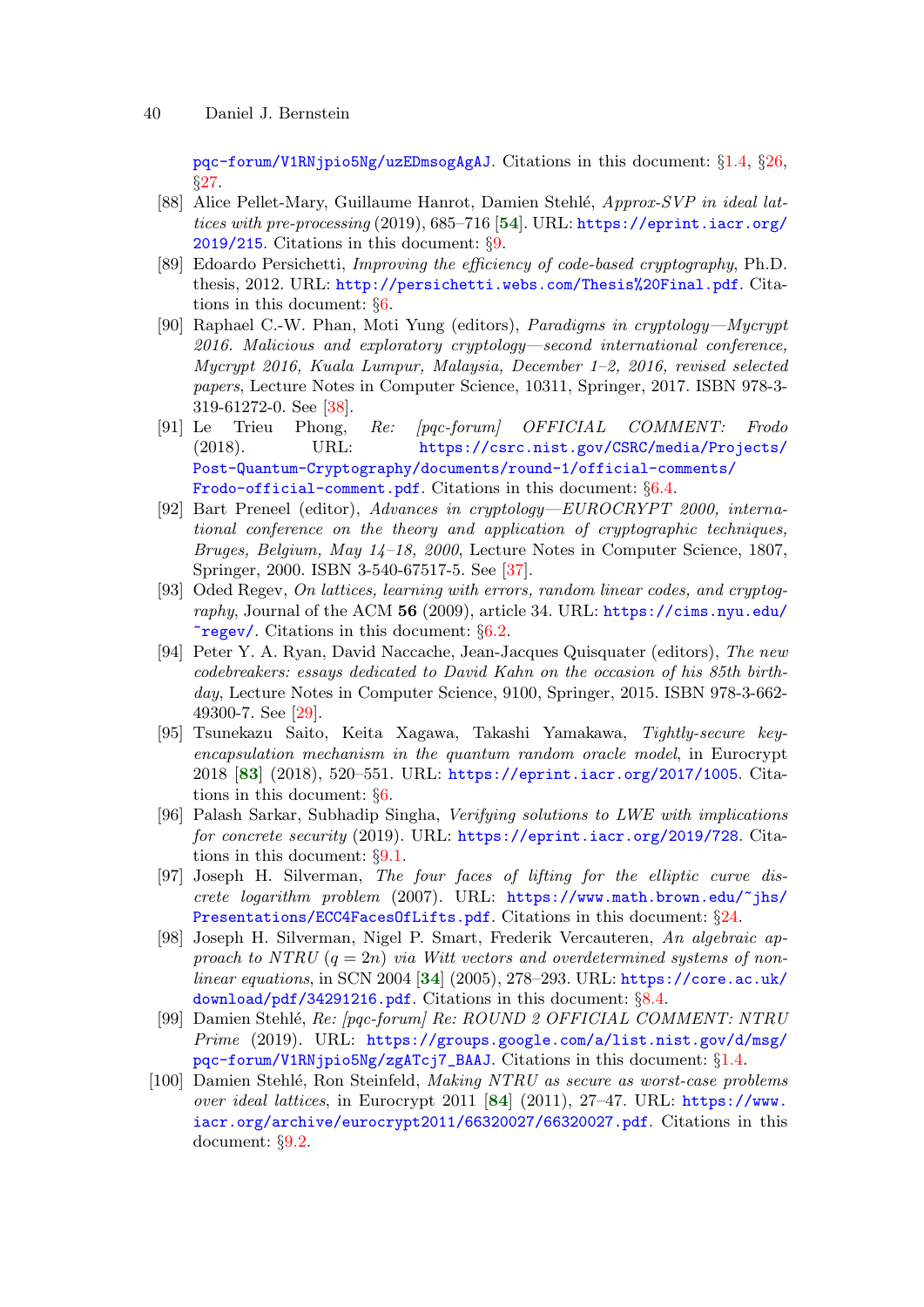- <span id="page-40-1"></span>[101] Edgar R. Weippl, Stefan Katzenbeisser, Christopher Kruegel, Andrew C. Myers, Shai Halevi (editors), Proceedings of the 2016 ACM SIGSAC conference on computer and communications security, Vienna, Austria, October 24–28, 2016, ACM, 2016. ISBN 978-1-4503-4139-4. See [\[31](#page-34-14)].
- <span id="page-40-3"></span>[102] Hugh C. Williams (editor), Advances in cryptology: CRYPTO '85, Lecture Notes in Computer Science, 218, Springer, 1986. ISBN 3-540-16463-4. MR 87d:94002. See [\[76](#page-38-14)].
- <span id="page-40-0"></span>[103] Zhenfei Zhang, [pqc-forum] ROUND 2 OFFICIAL COMMENT: LAC (2019). URL: [https://groups.google.com/a/list.nist.gov/d/msg/pqc-forum/](https://groups.google.com/a/list.nist.gov/d/msg/pqc-forum/ohJZMetXes0/aC1TJzdlCgAJ) [ohJZMetXes0/aC1TJzdlCgAJ](https://groups.google.com/a/list.nist.gov/d/msg/pqc-forum/ohJZMetXes0/aC1TJzdlCgAJ). Citations in this document: §[8.3](#page-26-7).

# A Choice of terminology

<span id="page-40-2"></span>Damgård  $[42]$  $[42]$  $[42]$  refers to the "provable security" terminology as "somewhat misleading, for (at least) four reasons". He does not explicitly address the terminology "security proof", but his reasons also apply to this terminology.

Roughly, Damgård's list of reasons is the following:

- there is (normally) no proof that  $P$  is secure,
- sometimes the reduction is loose,
- P might not be "simple" and "natural" and "well studied", and
- there could be attacks outside T.

This overlaps the classification of risks that I am using. Damgård's second reason matches risk  $#2$  from Section 2. Damgård's fourth reason matches risk  $#3$ . Damgård's first and third reasons sound like contributing factors to risk  $#1$ : the lack of a proof that  $P$  is secure is a prerequisite for the risk that  $P$  is not secure, and it is intuitively clear that this first risk is lower for "well studied" problems. However, Damgård's third reason has unclear boundaries—for example, there are different and incompatible concepts of whether  $P$  is "natural"—whereas I have been careful to clearly define each category of risks.

Details aside, it is clear that there is a mismatch between (1) the way that cryptographers use the terminology "provable security" and "security proof" and (2) the literal meaning of this terminology. I have not found examples of cryptographers disputing the idea that this mismatch misleads the broad community of cryptographic users.

On the other hand, this paper is aimed at cryptographers, and I do not think that switching to alternatives such as "reductionist security" and "reduction proof" would add any clarity for this audience.

For comparison, my impression is that the false analogy between "OW-CPA" and IND-CPA actively misleads cryptographers into an overly narrow view of the extra obstacles that "OW-CPA" poses for the attacker. Switching from "OW-CPA" to "OW-Passive" eliminates the incorrect suggestion that the attacker can choose plaintexts, and eliminates the incorrect suggestion that the attacker knows plaintexts. I think this increase in clarity outweighs the disadvantages of changing terminology.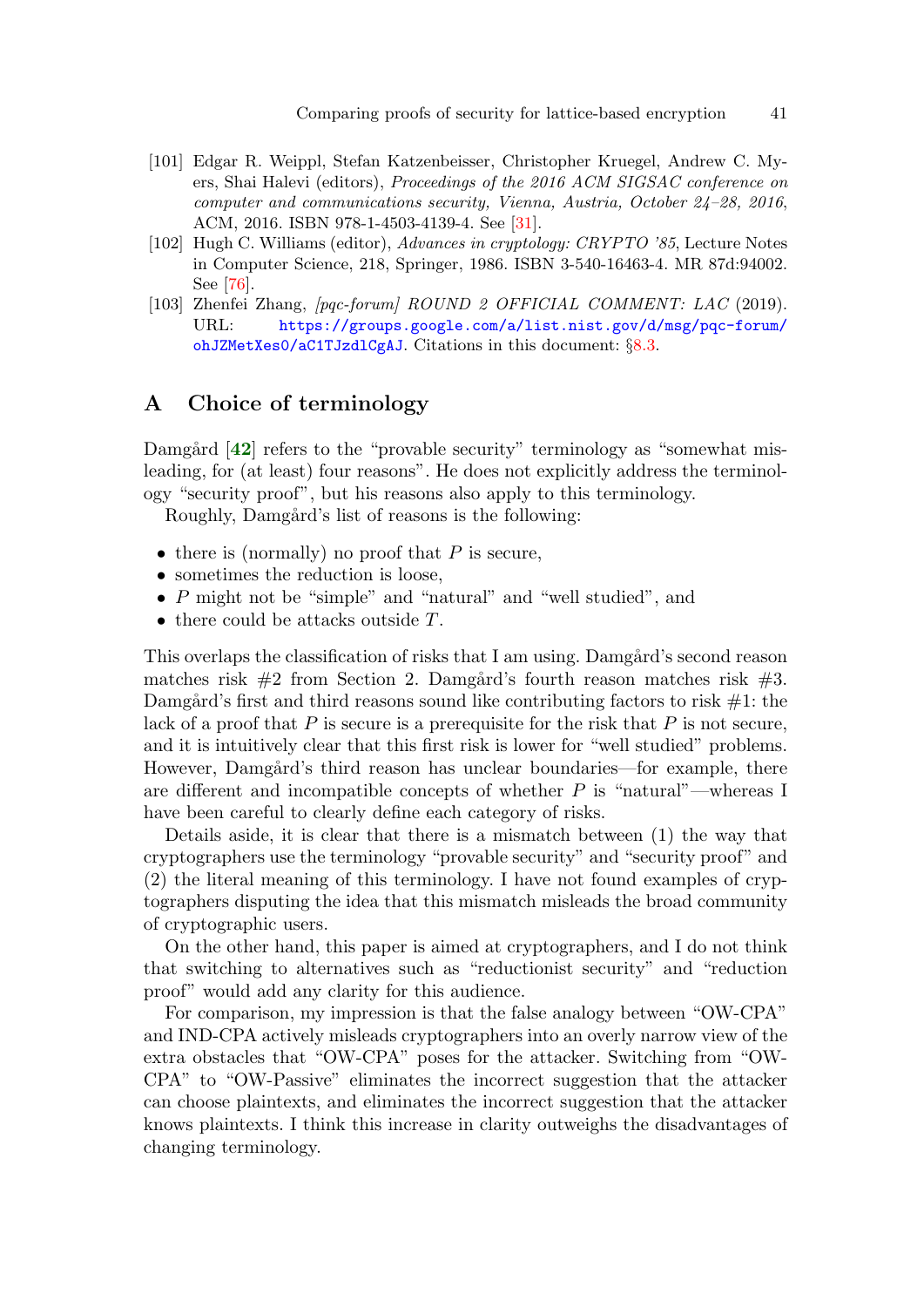# B Engineering cryptographic standards

The literature on software engineering contains many methods to design and develop software. These methods have various goals, such as

- correctness of the resulting software,
- fitting the software execution within constraints on CPU time, and
- fitting the software development within constraints on human time.

There are hypotheses and experimental studies and analyses regarding, e.g., the effectiveness of different software-engineering techniques in eliminating various types of software failures.

<span id="page-41-0"></span>One can similarly treat methods of developing cryptographic standards as an object of study. Goals include fitting cryptographic software execution within constraints on CPU time; fitting standards development within constraints on human time; and, of course, security. Studying the security of the standardization process is not a new idea: for example, Bernstein, Lange, and Niederhagen in [[28](#page-34-15)] and [[29](#page-34-16)] describe Dual EC as part of an attack against the process of "designing, evaluating, standardizing, selecting, implementing, and deploying PRNGs", and comment that this process "is a broader attack target than any particular RNG".

<span id="page-41-1"></span>The standardization process, viewed broadly, includes the process of designing cryptosystems, the process of evaluating the designs, and the process of selecting a subset of the designs for standardization. Even when the standardization process is not under attack, one can ask how reliable it is at producing secure standards. My main interest in this paper is in one component of the evaluation process, namely the way that the designs are reviewed for security.

In software engineering, there is overwhelming evidence of variation in how long bugs take to be discovered. Software-reliability models use the available data to predict how many bugs remain. In cryptography, there has been far less study of the time for security problems to be discovered. One might hope that security problems in cryptographic designs are relatively easy to find, since the total volume of cryptographic designs is far below the total volume of software; but there are far fewer cryptanalysts than software reviewers, and a successful attack on a simple-sounding cryptosystem sometimes requires years of algorithm development.

It would be useful to refine the concept of a thorough security review, formulating more detailed definitions of review processes and then collecting evidence regarding the effectiveness of different processes at reducing security risks. Of course, the risks also depend on the design processes. As extreme examples, if each design is secure than whichever designs are standardized will be secure, and if each design has security problems than whichever designs are standardized will have security problems. Otherwise some designs are secure and others are not, and security review is critical so that we can tell the difference.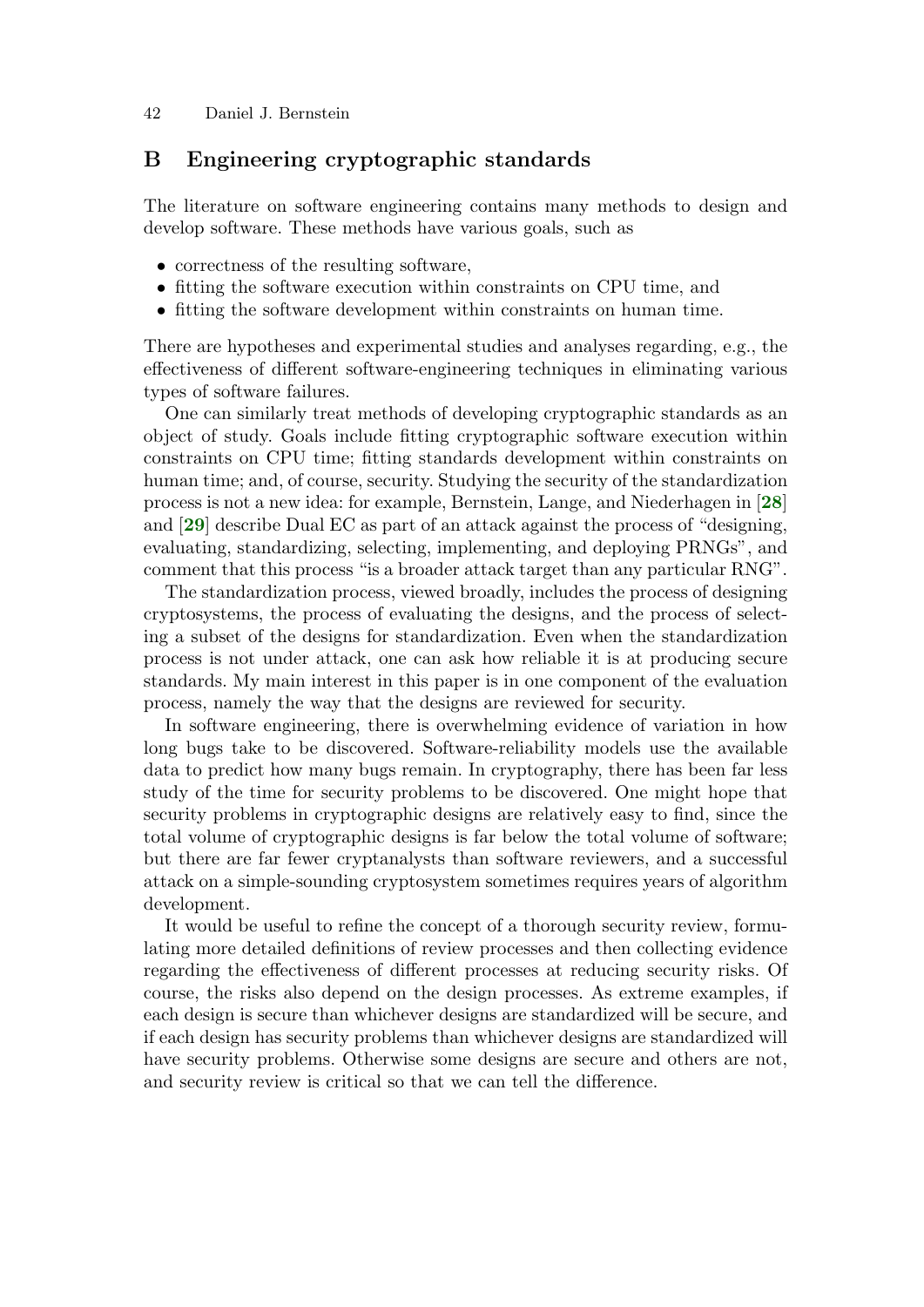# C Previous work on criteria for evaluating proofs

The significance of our contribution is that it provides a scheme that is provably secure and practical at the same time. There appears to be no other encryption scheme in the literature that enjoys both of these properties simultaneously.  $\qquad \qquad -C$ ramer and Shoup [[41](#page-35-17)]

<span id="page-42-0"></span>As long as no one has proved that such an attack does not exist, we simply dont know whether the extra ingredient is superfluous or essential to security.

<span id="page-42-1"></span>We believe that the only reasonable approach is to construct cryptographic systems with the objective of being able to give security reductions for them. —Damg˚ard [[42](#page-35-3)]

<span id="page-42-4"></span>The two principles described above allow us to achieve our goal of providing a rigorous proof that a construction satisfies a given definition under certain specified assumptions. Such proofs are especially important in the context of cryptography where there is an attacker who is actively trying to "break" some scheme.  $-$ Katz and Lindell [[60](#page-37-2)]

The cryptographic literature frequently claims that some cryptographic systems are "provably secure" while others are not. This claim is the starting point for various assertions that having a "security proof" is an important security feature of a cryptographic system.

However, this claim is obviously wrong. Every system  $X$  has a "security" proof": a useless proof concluding that  $X$  is secure under the assumption that X is secure, as in Section 3. Here are examples of previous literature pointing this out:

- <span id="page-42-5"></span>• In a hypothetical example of a proof for a signature scheme, Naor [[79](#page-38-15)] asks "whether the assumption Alice uses is really weaker than the assumption 'this signature scheme is secure'."
- <span id="page-42-2"></span>• Damgård  $[42]$  $[42]$  $[42]$  notes the risk of "useless statements that are not much better that saying 'the system is secure under the assumption that it is secure'."
- <span id="page-42-3"></span>• Goldwasser and Kalai [[50](#page-36-15)] note the possibility of "an absurdum, where the underlying assumption is that the scheme itself is secure, which will eventually endanger the mere existence of our field".

One would thus expect the claim to be withdrawn. One would also expect cryptographers to formulate and scientifically evaluate other hypotheses regarding the relationship between "security proofs" and security.

Two of the papers cited above have proposed criteria that could be used to reject proofs:

• Naor says that his "main question" is how to "differentiate between the strengths of assumptions and avoid circularity in our arguments". He then proposes to classify hardness assumptions according to their level of "falsifiability".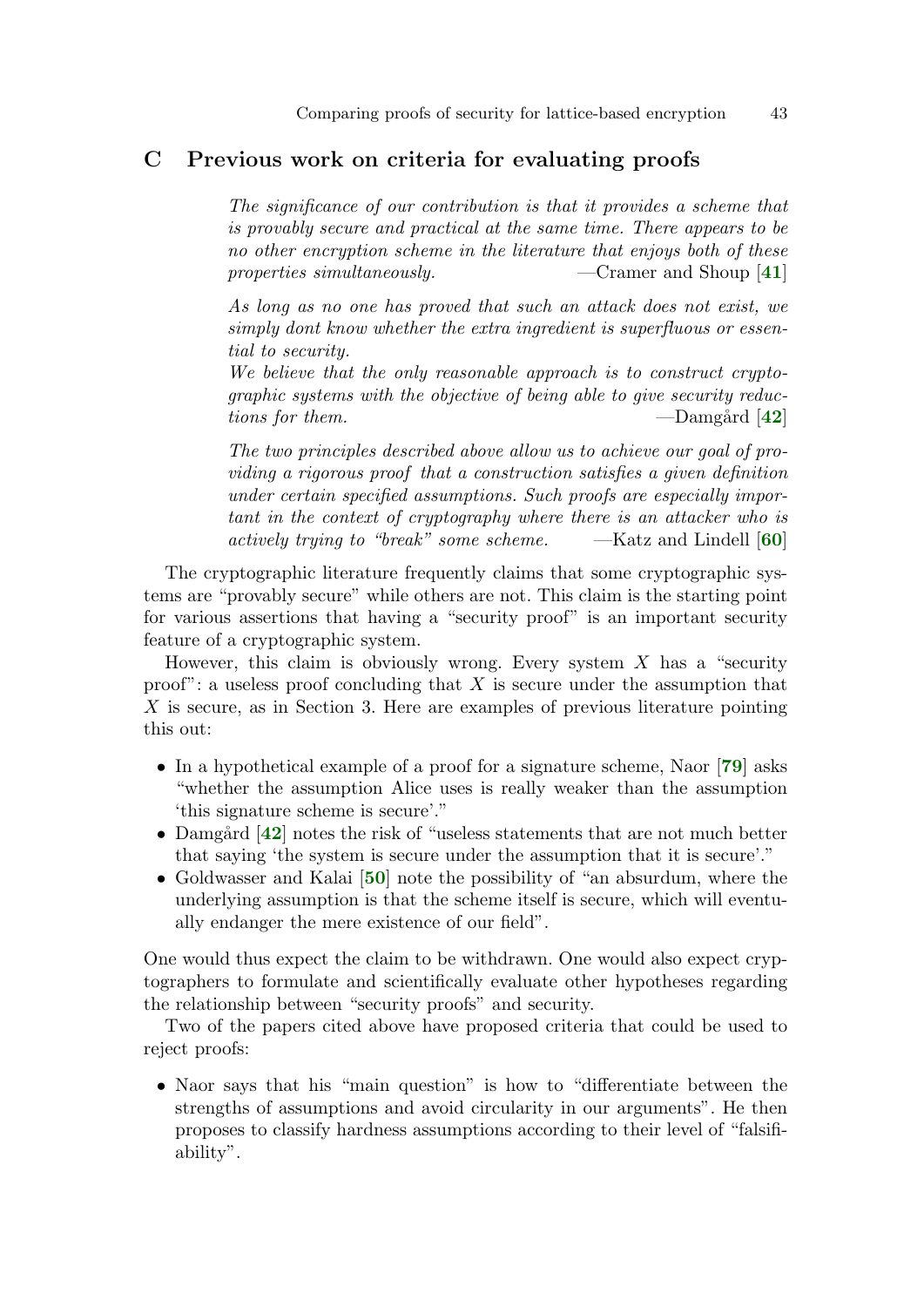• Goldwasser and Kalai write that "we are in greet need of *measures* which will capture which assumptions are 'safe'," claim that Naor's classification "has proved to be too inclusive", and propose a "stricter classification".

At first glance, these two papers seem to be aiming for the same objective as Section 3, formulating criteria that allow decision-makers to systematically reject useless proofs. This appendix briefly surveys the criteria, analyzes the impact of the criteria, and gives a case study of the criteria producing different conclusions from the review-cost metric.

C.1. "Somewhat falsifiability": verifying that an attack works. A cryptanalyst publishes software and claims that the software takes time  $2^{32}$  to achieve about 10% advantage against the IND-CCA2 security of a specified fast KEM. Anyone can verify this claim by running the software many times and observing that its advantage in these experiments is about 10%.

Naor defines "somewhat falsifiable" as an asymptotic formalization of this scenario. Asymptotic IND-CCA2 security is "somewhat falsifiable" under this definition. Most<sup>28</sup> asymptotic security concepts in the literature are "somewhat falsifiable".

C.2. "Falsifiability": verifying solutions to non-interactive problems. The 2048-bit exponent-3 RSA problem is to find an integer  $x$  modulo a 2048bit RSA modulus N, given N and  $x^3$  mod N. A cryptanalyst claims to have an algorithm taking at most a day—on whatever amount of hardware is available to the cryptanalyst—to break this problem with probability 1%. A verifier publishes a new 2048-bit exponent-3 RSA problem each day, and sees how many of the problems are solved by the cryptanalyst within a day. If the claim is correct then the cryptanalyst will succeed a few times each year.

Seeing these solutions convinces the verifier of a quantitatively weaker version of the claim. The cryptanalyst could be secretly using much more hardware than claimed. The cryptanalyst could have an attack that works with considerably lower success probability, and could be amplifying the success probability by applying a multi-target attack to many verifiers. But clearly the cryptanalyst does have a noticeable probability of breaking the RSA problem.

Naor defines "falsifiable" as an asymptotic formalization of this scenario. An asymptotic RSA problem is "falsifiable". Asymptotic IND-CCA2 security of a KEM does not seem to be "falsifiable": the verifier must not merely issue challenges, but must also answer decapsulation queries from the cryptanalyst. Asymptotic PRF security does not seem to be "falsifiable".

Asymptotic OW-CPA security is "falsifiable". Asymptotic IND-CPA security does not seem to be "falsifiable": Naor's definitions require solutions to be publicly verifiable without further input from the verifier. For the same reason, asymptotic PRG security does not seem to be "falsifiable". Naor claims the op-

<sup>&</sup>lt;sup>28</sup> There are occasional exceptions, such as "knowledge of exponent" assumptions. Running a claimed "knowledge of exponent" attack many times does not provide enough information to be sure that the attack is successful.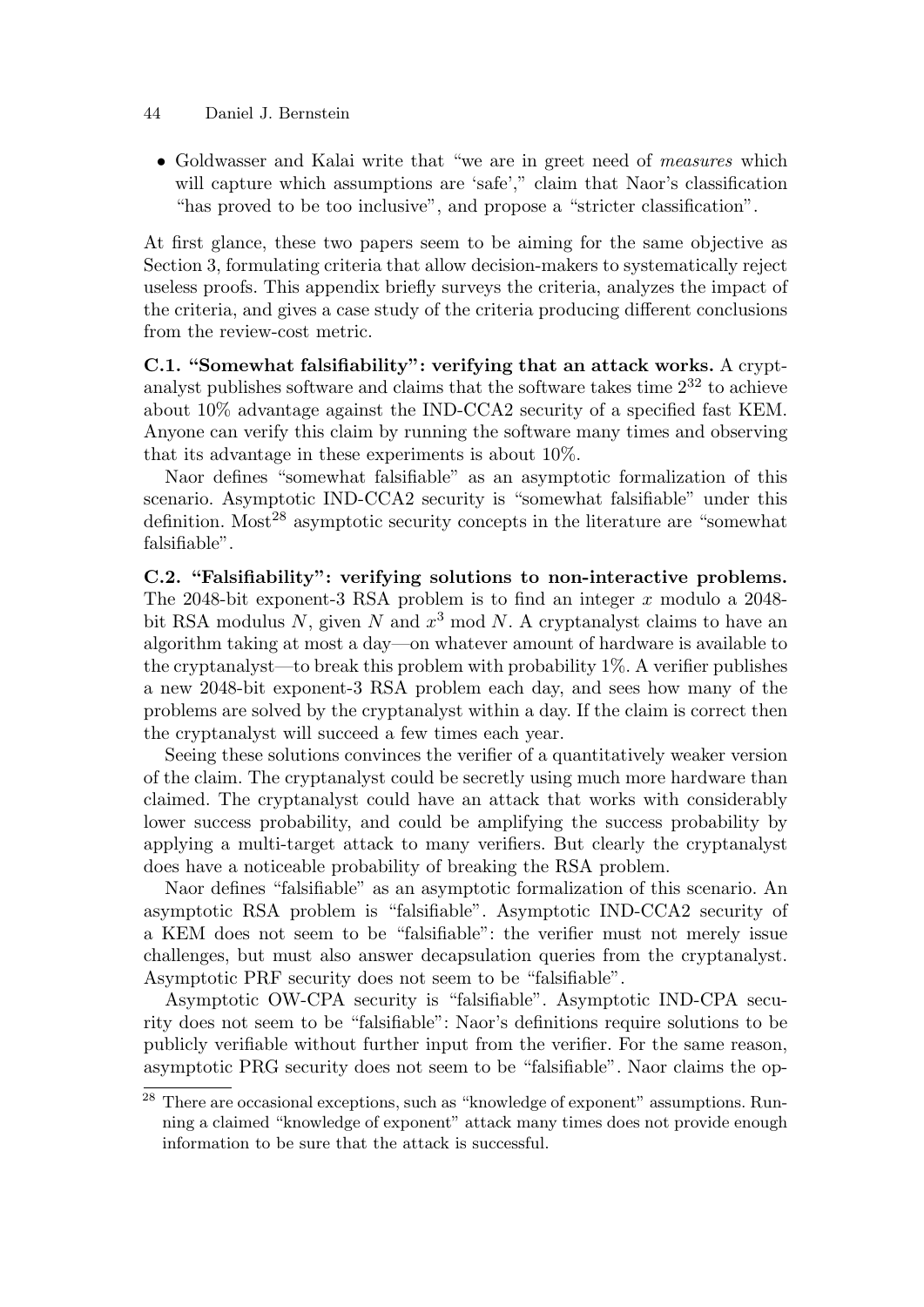<span id="page-44-1"></span>posite in [[79](#page-38-15), page 103] but then several lines later notes that this claim is "in violation" of the definition of "falsifiable".

C.3. "Efficient falsifiability": verifying solutions to publicly generated challenges. Naor also defines a stronger notion, "efficient falsifiability", in which the cost of verifying a probability- $p$  attack is asymptotically limited to  $(\log(1/p))^{O(1)}$  as  $p \to 0$ . Cost  $(1/p)^{O(1)}$  is still permitted for the cryptanalyst.

An asymptotic RSA problem does not seem to be "efficiently falsifiable". An asymptotic factoring problem is "efficiently falsifiable": e.g., ask the cryptanalyst to factor  $H(r, s)$  into two same-length primes, where H produces output of the appropriate length,  $r$  is a long string chosen by the verifier, and  $s$  is a short string chosen by the cryptanalyst. "Short" is defined with somewhat more than  $\log_2(1/p)$  bits, so that there are likely to be some choices of  $H(r, s)$  that are products of two same-length primes and that are factored by the cryptanalyst's probability-p attack, whereas there are unlikely to be any such choices for an attack that actually has much lower success probability. The cryptanalyst must try factoring  $H(r, s)$  for many choices of s, but the verifier's work is merely checking one successful factorization into two same-length primes.

<span id="page-44-0"></span>C.4. Further definitions. Gentry and Wichs [[47](#page-36-16)] give another definition that seems to have similar properties to Naor's definition of "somewhat falsifiable". Gentry and Wichs observe that  $most^{29}$  asymptotic security concepts meet their definition. Beware that there is a clash of terminology: Gentry and Wichs use the name "falsifiable" for their definition, while many examples of security concepts meeting this definition do not seem to meet Naor's definition of "falsifiable".

Goldwasser and Kalai give a further definition that seems to have similar properties to Naor's definition of "falsifiable", formalizing the notion of noninteractive problems. Specifically, a "search complexity assumption"

- specifies an efficient algorithm to generate a random challenge  $x$ ;
- specifies an efficient algorithm to verify a relationship between x and y; and
- assumes that every efficient attack, given  $x$ , has asymptotically negligible chance of finding  $y$  related to  $x$ .

Goldwasser and Kalai also give several variants of this definition, such as a "privately-verifiable search complexity assumption" and a "decisional complexity assumption", so as to be able to include (e.g.) IND-CPA as a "complexity assumption".

C.5. Reductions that eliminate interactivity, and a case study. Naor writes that falsifiability of an assumption "should be a major consideration in how acceptable the assumption is". For example, Naor criticizes PRF assumptions in general as being merely "somewhat falsifiable" and seemingly not being "falsifiable", while Naor praises some specific constructions of PRFs from "falsifiable" number-theoretic assumptions—even better, "efficiently falsifiable" number-theoretic assumptions.

<sup>&</sup>lt;sup>29</sup> They show, however, that black-box reductions for succinct non-interactive arguments of knowledge cannot begin from assumptions meeting their definition.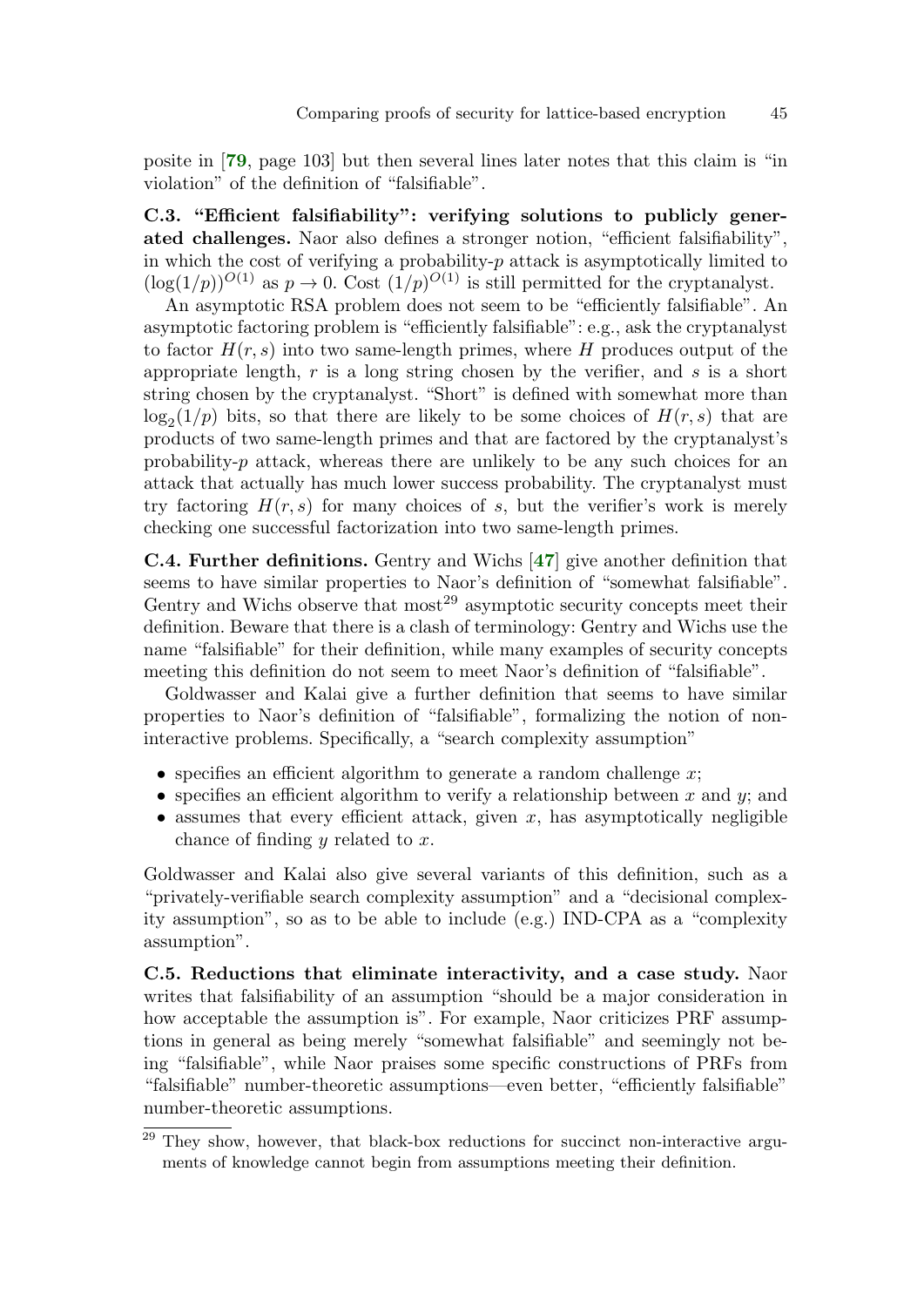Here is a case study of Naor's classification. The lattice KEMs covered in this paper are expected to be incorporated into KEM-DEM constructions that use a PRG to encrypt a user message. Consider the following two options for this PRG:

- <span id="page-45-4"></span>
- AES-256-CTR.<br>• The Naor-Reingold cipher. Map (say) a 32-bit block counter  $c_1, c_2, \ldots, c_{32}$ to  $q^{a_0 a_1^{c_1} \cdots a_{32}^{c_{32}}}$  mod p, and then extract 128 bits from the output as in [[80](#page-38-16), Construction 4.2. Here q has 256-bit prime order q modulo a 2048-bit prime p, and  $a_0, \ldots, a_{32}$  are secret integers between 1 and  $q-1$ .

Regarding the first option, there is a proof of PRG security of AES-256-CTR assuming the PRP security of AES-256. Naor's "falsifiability" definition creates two obstacles to this PRP assumption:

- The definition is asymptotic, involving unspecified "polynomial" costs, so it is content-free for specific sizes such as 256 bits. This does not seem to be an intentional obstacle: Naor claims, incorrectly, that his definitions are "concrete" and not "asymptotic".
- <span id="page-45-0"></span>• The PRP assumption for AES-256 seems inherently interactive, while the "falsifiability" definition does not allow interactivity. This is obviously an intentional obstacle. This obstacle is shared by the "complexity assumption" definitions in [[50](#page-36-15)].

Regarding the second option, there is a proof of asymptotic PRF (and thus PRG) security for the Naor–Reingold cipher, assuming asymptotic DDH hardness for the multiplicative group  $(\mathbf{Z}/p)^*$ . It is not clear to me that asymptotic DDH hardness is "falsifiable"—again, Naor's definitions require public verifiabilitybut asymptotic DDH hardness does qualify as a "complexity assumption" in [[50](#page-36-15)].

<span id="page-45-1"></span>To summarize, it is clear that Naor prefers the DDH assumption over the AES-256 PRP assumption, because the AES-256 PRP assumption is interactive while the DDH assumption is not (except for a private verification step at the end). An asymptotic version of this preference does not seem to be formalized by the definitions in [[79](#page-38-15)] (because of the private verification step) but is formalized by the definitions in [[50](#page-36-15)].

<span id="page-45-3"></span><span id="page-45-2"></span>A surprising feature of this case study is that, by the same reasoning, Naor should also prefer the AES-256-CTR PRG assumption over the AES-256 PRP assumption, since the PRG assumption is not interactive (except for a private verification step). This is directly contrary to the usual idea that it is useful to prove AES-256-CTR PRG security, AES-256-OFB PRG security, etc. from AES-256 PRP security.

C.6. Comparison to the review-cost metric for the case study. The Naor–Reingold cipher described above is much worse than AES-256-CTR in the review-cost metric. As noted in Section 8, the multiplicative-group discretelogarithm problem provides many tools to the attacker, which have been combined into very complicated attacks. Cryptanalysts also have to ask whether DDH attacks can be even faster than DL attacks, and whether the looseness of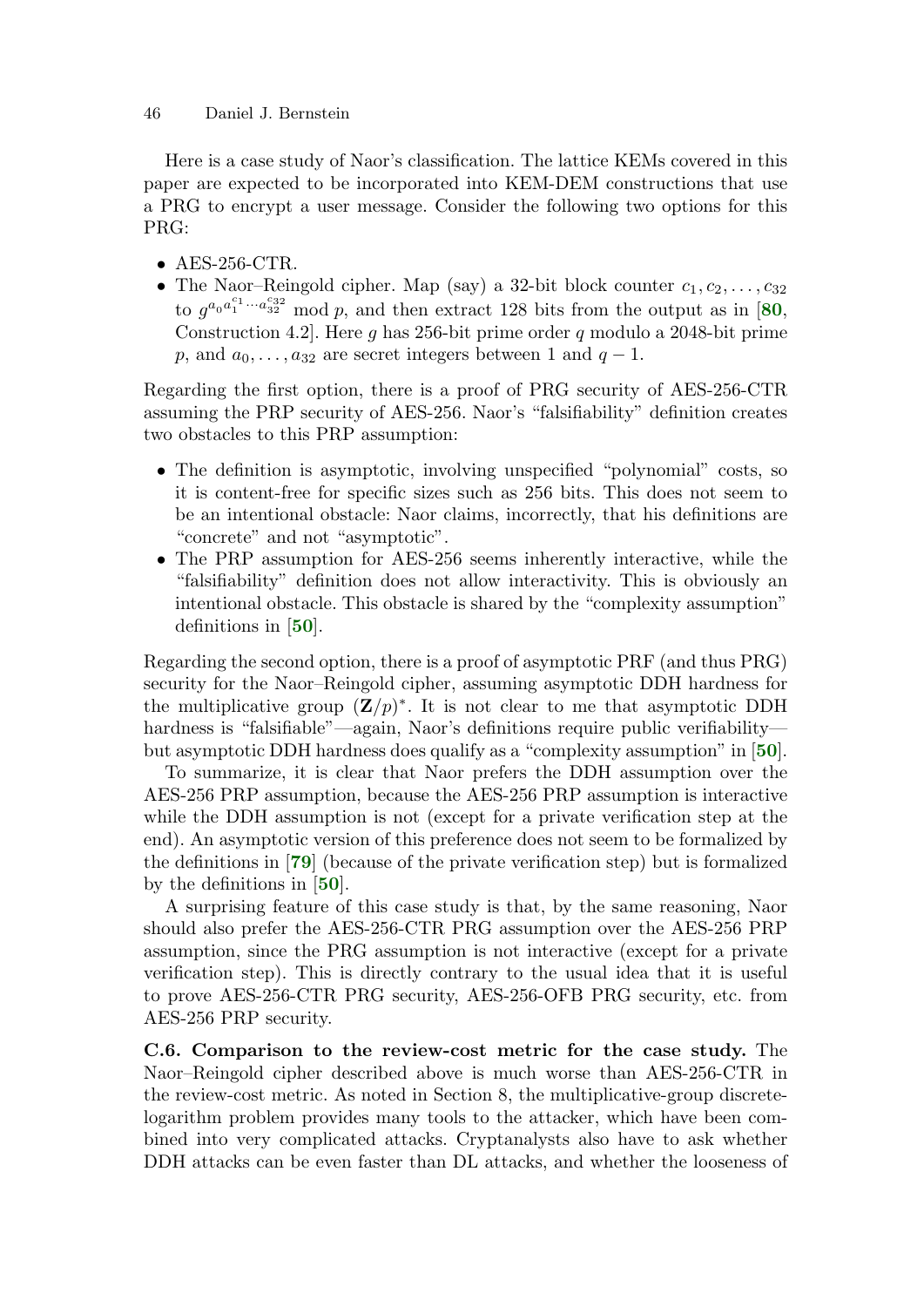the Naor–Reingold proof can be exploited. The attack avenues against the PRP assumption for AES-256 are less numerous and less complicated, and have been explored much more thoroughly. There is a looseness issue in the AES-256-CTR proof, but this issue is relatively small.<sup>30</sup>

I am not saying that non-interactivity has zero value. The AES-256-CTR reviewer has to ask, among other things, whether attacks against AES-256 have been correctly analyzed; non-interactive verification of attacks might help weed out errors in the analysis. What I am saying is that this narrow focus on noninteractivity loses sight of many important security risks, and in particular is blind to the long history of security losses in the DL problem. Naor correctly notes in [[79](#page-38-15), page 107] that his definitions ignore the "history of computational attempts", but does not point out that this can reverse the preference between two assumptions.

<span id="page-46-2"></span>A security reviewer could simply throw away the Naor–Reingold proof<sup>31</sup> and directly review attacks against the Naor–Reingold PRG. The extraction of 128 bits from integers modulo  $p$  might make this PRG hard to attack even for an attacker who can compute discrete logarithms. But how can one claim a thorough security review of this possibility? Beyond DL and DDH security, the security of this PRG has attracted a negligible level of attention from cryptanalysts. This situation seems unlikely to change: there are many other cryptanalytic targets whose importance is much more obvious.

C.7. Further comparison to the review-cost metric. It is quite unclear how to convert "falsifiability" into a constraint upon proofs. Naor writes that, for some "major results" in cryptography, "both the assumption and the outcome are in the class of falsifiable tasks"; surely Naor does not advocate ignoring "major results". It is not even clear how Naor suggests handling his "main question" of how to "avoid circularity in our arguments". Similarly, it is not clear how the definitions in [[50](#page-36-15)] can prevent the "absurdum" described in [[50](#page-36-15)].

<span id="page-46-1"></span><span id="page-46-0"></span>For comparison, the review-cost metric provides a straightforward rule for deciding whether to allow a "security proof": if the proof does not save time in a thorough security review then the proof is skipped. This rule implies that circular proofs are skipped; see Section 3. This rule also applies directly to concrete cryptosystems such as the 36 target KEMs.

<sup>&</sup>lt;sup>30</sup> The proof allows q-block attacks to succeed with probability approximately  $q^2/2^{129}$ plus the AES-256 attack probability. Is  $q^2/2^{129}$  an acceptable attack probability? Switching from AES-256-CTR to Salsa20 or ChaCha20 resolves this issue. For comparison, the Naor–Reingold proof allows the DDH attack probability to be multiplied

by  $\log_2 q$ .<br><sup>31</sup> This is mandatory in post-quantum cryptography, since the assumption in the Naor– Reingold proof is broken in quantum polynomial time: Shor's algorithm efficiently computes discrete logarithms in  $(\mathbf{Z}/p)^*$ .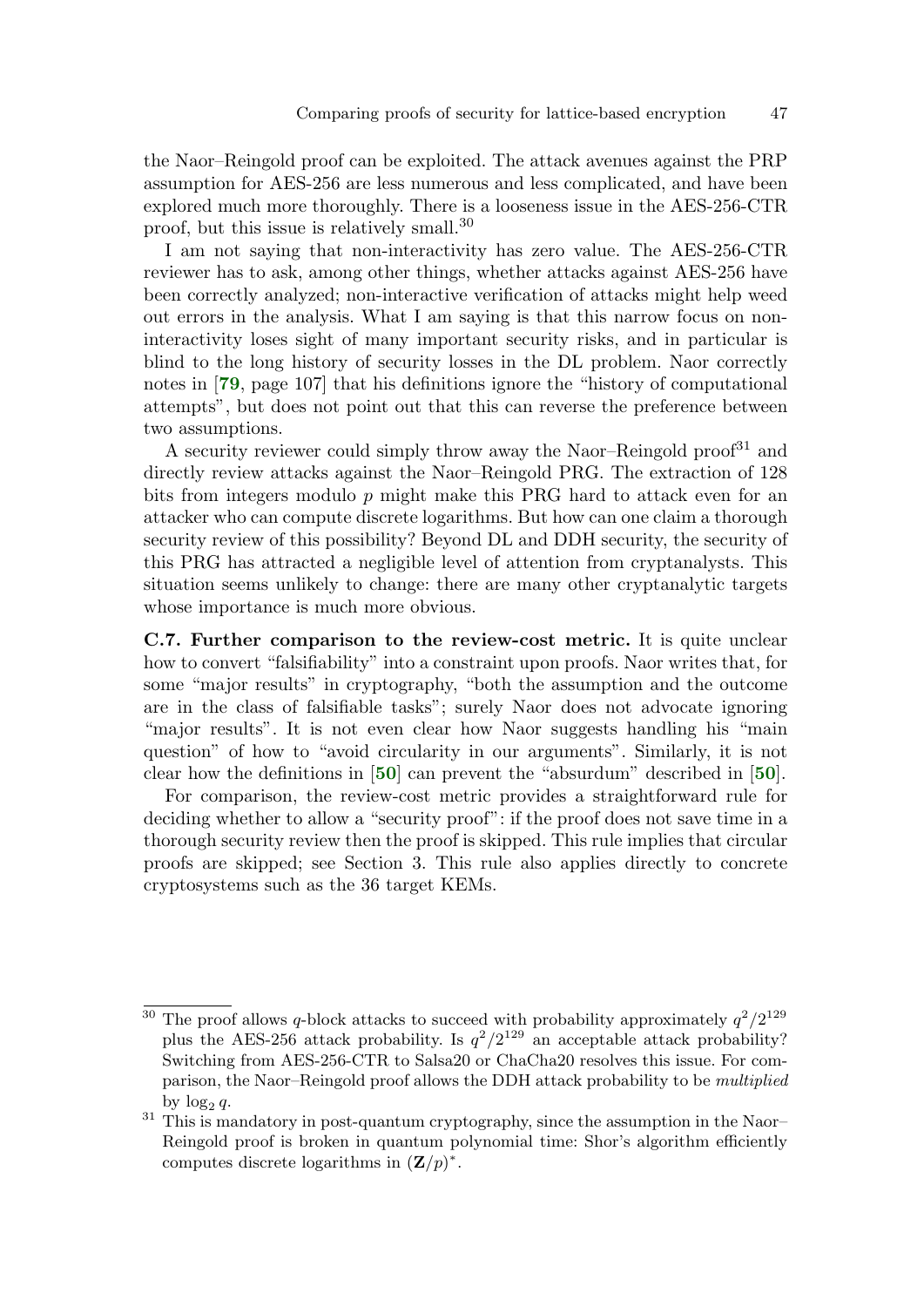| system     | parameter set type | set of multipliers                                                                                |
|------------|--------------------|---------------------------------------------------------------------------------------------------|
| frodo      |                    | 640 Product $\sqrt{\left(Z/32768\right)^{640\times640}}$                                          |
| frodo      |                    | 976 Product $\left\vert \left( \mathbf{Z}/65536\right) ^{976\times976}\right.$                    |
| frodo      |                    | 1344 Product $( Z / 65536 )^{1344 \times 1344}$                                                   |
| kyber      |                    | 512 Product $\left  ((\mathbf{Z}/3329)[x]/(x^{256}+1))^{2\times 2}\right $                        |
| kyber      |                    | 768 Product $((\mathbf{Z}/3329)[x]/(x^{256}+1))^{3\times 3}$                                      |
| kyber      |                    | 1024 Product $\left  ((\mathbf{Z}/3329)[x]/(x^{256}+1))^{4\times4}\right $                        |
| lac        |                    | 128 Product $[(\mathbf{Z}/251)[x]/(x^{512}+1)$                                                    |
| lac        |                    | 192 Product $\left  \frac{(\mathbf{Z}/251)[x]}{x^{1024}+1} \right $                               |
| <b>lac</b> |                    | 256 Product $ (Z/251)[x]/(x^{1024}+1)$                                                            |
| newhope    |                    | 512 Product $[(\mathbf{Z}/12289)[x]/(x^{512}+1)$                                                  |
| newhope    |                    | 1024 Product $ (Z/12289)[x]/(x^{1024}+1)$                                                         |
| ntru       |                    | hps2048509 $ $ Quotient $ (Z/2048)[x]/(x^{509}-1)$                                                |
| ntru       |                    | hps2048677 $ Quotient $ $(Z/2048)[x]/(x^{677} - 1)$                                               |
| ntru       |                    | hps4096821 $ Quotient $ (Z/4096)[x]/( $x^{821} - 1$ )                                             |
| ntru       |                    | hrss701 $ Quotient (Z/8192)[x]/(x^{701}-1)$                                                       |
| ntrulpr    |                    | 653 Product $( \mathbf{Z}/4621 ) [x] / (x^{653} - x - 1)$                                         |
| ntrulpr    |                    | 761 Product $ (Z/4591)[x]/(x^{761}-x-1)$                                                          |
| ntrulpr    |                    | 857 Product $( \mathbf{Z}/5167) [x]/(x^{857} - x - 1)$                                            |
| round5n1   |                    | 1 Product $\left  \left( \mathbf{Z}/4096 \right)^{636 \times 636} \right $                        |
| round5n1   |                    | $3\big \text{Product}\left (\mathbf{Z}/32768)^{876\times876}\right $                              |
| round5n1   |                    | $5 Product  (Z/32768)1217×1217$                                                                   |
| round5nd   |                    | 1.0d Product $ (Z/8192)[x]/(x^{586} + \cdots + 1)$                                                |
| round5nd   |                    | 3.0d Product $ (Z/4096)[x]/(x^{852} + \cdots + 1)$                                                |
| round5nd   |                    | 5.0d Product $((\mathbf{Z}/8192)[x]/(x^{1170} + \cdots + 1)$                                      |
| round5nd   |                    | 1.5d Product $( ( {\mathbf{Z}} /1024) [x] / (x^{509} - 1)$                                        |
| round5nd   |                    | 3.5d Product $\left  \frac{(Z/4096)}{x} \right  / (x^{757} - 1)$                                  |
| round5nd   |                    | 5.5d Product $( ( {\mathbf{Z}} / 2048 ) [x] / (x^{947} - 1)$                                      |
| saber      |                    | light Product $\left  ((\mathbf{Z}/8192) [x]/(x^{256}+1))^{2\times 2}\right $                     |
| saber      |                    | main Product $\left  ((\mathbf{Z}/8192) [x]/(x^{256}+1))^{3\times 3}\right $                      |
| saber      |                    | fire Product $((\mathbf{Z}/8192)[x]/(x^{256}+1))^{4\times 4}$                                     |
| sntrup     |                    | 653 Quotient $\left  \frac{(Z/4621)[x]}{(x^{653}-x-1)} \right $                                   |
| sntrup     |                    | 761 Quotient $\left  \left( \mathbf{Z}/4591 \right) \left[ x \right] / (x^{761} - x - 1) \right $ |
| sntrup     |                    | 857 Quotient $\left  \frac{(Z/5167)}{x} \right  / (x^{857} - x - 1)$                              |
| threebears |                    | baby Product $((\mathbf{Z}/(2^{3120}-2^{1560}-1))^{2\times 2})$                                   |
| threebears |                    | mama $ $ Product $ (Z/(2^{3120}-2^{1560}-1))^{3\times3}$                                          |
| threebears |                    | papa $ $ Product $ (Z/(2^{3120}-2^{1560}-1))^{4\times4}$                                          |

Table 8.6. Set of multipliers for each of the target PKEs. Public key reveals multiplier G and reveals approximation  $A$  to  $aG$ , where  $a$  is short. "Quotient": Quotient NTRU;  $A = 0$ , so G is generated as a quotient. "Product": Product NTRU; G is generated randomly, and then  $A$  is generated as an approximation to  $aG$ . See Table 8.7 for distribution of short elements. See Table 8.8 for offsets from  $aG$  to A.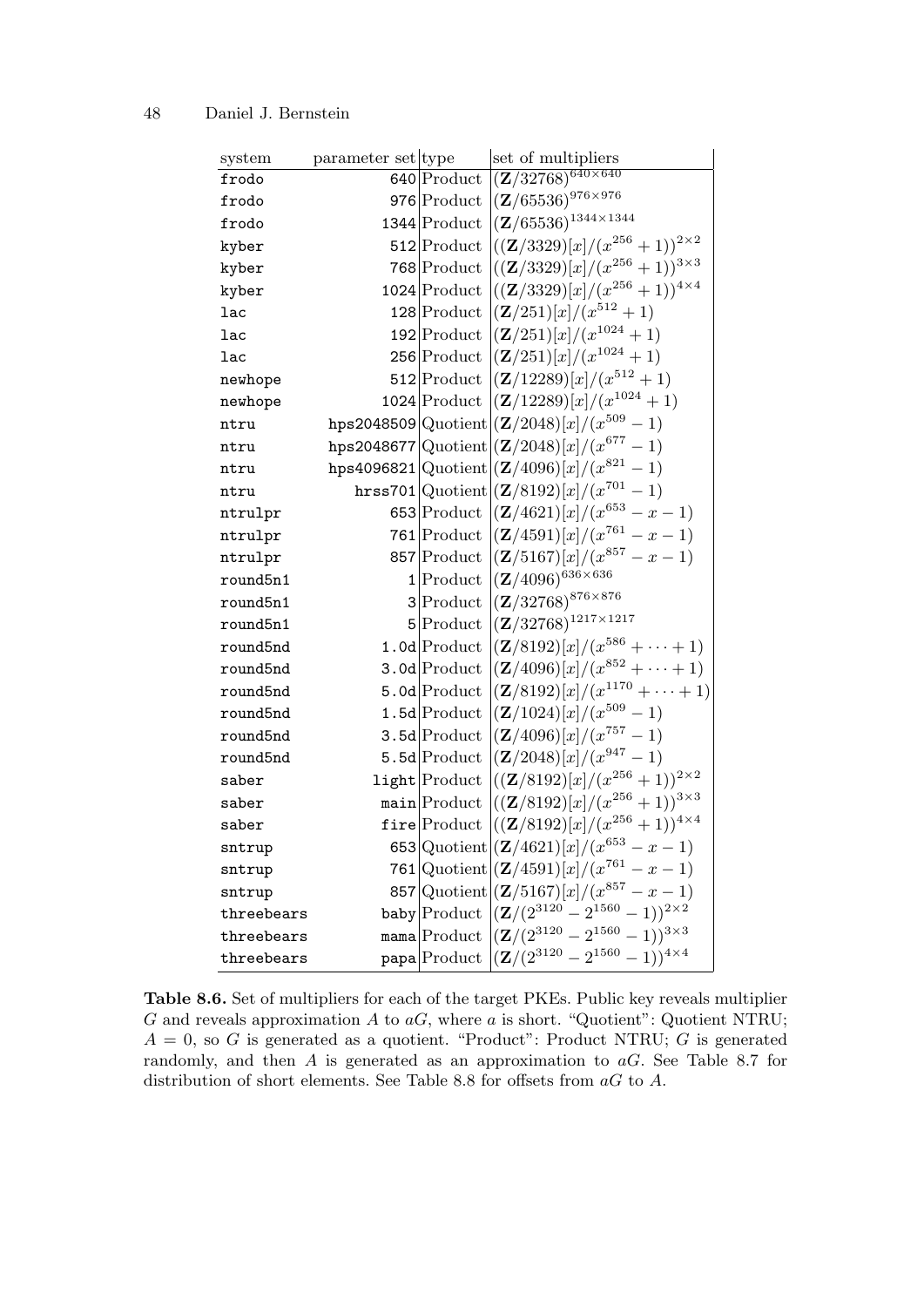| system     | parameter set short element |                                                                                                                                                                                                                                   |
|------------|-----------------------------|-----------------------------------------------------------------------------------------------------------------------------------------------------------------------------------------------------------------------------------|
| frodo      |                             | 640 $\mathbf{Z}^{640\times8}$ ; {-12,, 12}; Pr 1, 4, 17, (spec page 23)                                                                                                                                                           |
| frodo      |                             | 976 $\mathbf{Z}^{976\times8}$ ; {-10,, 10}; Pr 1, 6, 29, (spec page 23)                                                                                                                                                           |
| frodo      |                             | 1344 $\mathbf{Z}^{1344\times8}$ ; {-6,, 6}; Pr 2, 40, 364, (spec page 23)                                                                                                                                                         |
| kyber      |                             | 512 $\left \left(\mathbf{Z}[x]/(x^{256}+1)\right)^2;\ \sum_{0\leq i\leq 4}\{-0.5,0.5\}\right $                                                                                                                                    |
| kyber      |                             | 768 $(\mathbf{Z}[x]/(x^{256}+1))^3$ ; $\sum_{0 \le i \le 4} \{-0.5, 0.5\}$                                                                                                                                                        |
| kyber      |                             | 1024 $\left \left(\mathbf{Z}[x]/(x^{256}+1)\right)^4\right \sum_{0\leq i\leq 4}\left\{-0.5,0.5\right\}$                                                                                                                           |
| lac        |                             | $128 Z[x]/(x^{512}+1);$ {-1,0,1}; Pr 1,2,1; weight 128,128                                                                                                                                                                        |
| lac        |                             | $192 Z[x]/(x^{1024}+1);$ {-1,0,1}; Pr 1,6,1; weight 128,128                                                                                                                                                                       |
| lac        |                             | $256 Z[x]/(x^{1024}+1);$ {-1,0,1}; Pr 1,2,1; weight 256,256                                                                                                                                                                       |
| newhope    |                             | 512 $\mathbf{Z}[x]/(x^{512}+1); \sum_{0 \le i \le 16} \{-0.5, 0.5\}$                                                                                                                                                              |
| newhope    |                             | 1024 $\left \mathbf{Z}[x]/(x^{1024}+1); \sum_{0 \le i < 16}^{-} \{-0.5, 0.5\}\right $                                                                                                                                             |
| ntru       |                             | hps2048509 $\mathbf{Z}[x]/(x^{509} - 1); \{-1, 0, 1\}$                                                                                                                                                                            |
| ntru       |                             | hps2048677 $ \mathbf{Z} x /(x^{677}-1);$ {-1, 0, 1}                                                                                                                                                                               |
| ntru       |                             | hps4096821 $ \mathbf{Z}[x]/(x^{821}-1);$ {-1,0,1}                                                                                                                                                                                 |
| ntru       |                             | hrss701 $ Z x /(x^{701}-1)$ ; {-1,0,1}; key correlation $\geq 0$                                                                                                                                                                  |
| ntrulpr    |                             | 653 $\mathbf{Z}[x]/(x^{653} - x - 1);$ {-1, 0, 1}; weight 252                                                                                                                                                                     |
| ntrulpr    |                             | 761 $ \mathbf{Z}[x]/(x^{761} - x - 1);$ {-1, 0, 1}; weight 250                                                                                                                                                                    |
| ntrulpr    |                             | 857 $\mathbf{Z}[x]/(x^{857} - x - 1); \{-1,0,1\};$ weight 281                                                                                                                                                                     |
| round5n1   |                             | $1 \mathbf{Z}^{636\times8}; \{-1,0,1\};$ weight 57,57                                                                                                                                                                             |
| round5n1   |                             | $3 Z^{876\times8}; \{-1,0,1\};$ weight 223, 223                                                                                                                                                                                   |
| round5n1   |                             | $5 Z^{1217\times8}; \{-1,0,1\};$ weight 231, 231                                                                                                                                                                                  |
| round5nd   |                             | 1.0d $\mathbf{Z}[x]/(x^{586} + \cdots + 1); \{-1,0,1\};$ weight 91,91                                                                                                                                                             |
| round5nd   |                             | 3.0d $\mathbf{Z}[x]/(x^{852} + \cdots + 1); \{-1,0,1\};$ weight 106,106                                                                                                                                                           |
| round5nd   |                             | 5.0d $\mathbf{Z}[x]/(x^{1170} + \cdots + 1); \{-1,0,1\};$ weight 111, 111                                                                                                                                                         |
| round5nd   |                             | 1.5d $\mathbf{Z}[x]/(x^{509}-1)$ ; {-1,0,1}; weight 68,68; ending 0                                                                                                                                                               |
| round5nd   |                             | 3.5d $ Z[x]/(x^{757} - 1)$ ; {-1,0,1}; weight 121,121; ending 0                                                                                                                                                                   |
| round5nd   |                             | 5.5d $ Z[x]/(x^{947}-1)$ ; {-1,0,1}; weight 194,194; ending 0                                                                                                                                                                     |
| saber      |                             | light $ (\mathbf{Z}[x]/(x^{256}+1))^2; \sum_{0 \le i \le 10} \{-0.5, 0.5\}$                                                                                                                                                       |
| saber      |                             | main $(\mathbf{Z}[x]/(x^{256}+1))^3$ ; $\sum_{0 \le i < 8}$ {-0.5, 0.5}                                                                                                                                                           |
| saber      |                             | fire $ ( {\bf Z} [x]/(x^{256}+1))^4;$ $\sum_{0 \leq i < 6}^{-} \{-0.5,0.5\}$                                                                                                                                                      |
| sntrup     |                             | 653 $\mathbf{Z}[x]/(x^{653} - x - 1); \{-1, 0, 1\};$ weight 288                                                                                                                                                                   |
| sntrup     |                             | 761 $\left \mathbf{Z}[x]/(x^{761}-x-1); \{-1,0,1\};$ weight 286                                                                                                                                                                   |
| sntrup     |                             | 857 $ \mathbf{Z}[x]/(x^{857}-x-1);$ {-1,0,1}; weight 322                                                                                                                                                                          |
| threebears |                             |                                                                                                                                                                                                                                   |
| threebears |                             | baby $\left  \mathbf{Z}^2; \sum_{0 \le i < 312} 2^{10i} \{-2, -1, 0, 1, 2\}; \text{ Pr } 1, 32, 62, 32, 1; * \right $<br>mama $\left  \mathbf{Z}^3; \sum_{0 \le i < 312} 2^{10i} \{-1, 0, 1\}; \text{ Pr } 13, 38, 13; * \right $ |
| threebears |                             | papa $\left  \mathbf{Z}^4;\ \sum_{0\leq i\leq 312}^{\infty} 2^{10i} \{-1,0,1\};$ Pr 5, 22, 5; *                                                                                                                                   |

Table 8.7. Distribution of short elements for each of the target PKEs. General format: set of polynomials or vectors or matrices; distribution of each integer coefficient. By default, element of each "{. . .}" is chosen uniformly at random, but "Pr" indicates a different distribution; "weight  $w$ " indicates that coefficients have Hamming weight w; "weight  $w_-, w_+$ " indicates that  $w_-\$  coefficients are  $-1$  and  $w_+\$  coefficients are  $+1$ ;  $\sum$ "ending 0" indicates that last coefficient is 0; "key correlation  $\geq$  0" indicates that  $a_i a_{i+1} \geq 0$  for key generation; "\*" for three bears indicates that short elements generated as shown in table are then multiplied by  $2^{1560} - 1$ . For key generation, short vectors and short matrices generated as shown in table are then transposed.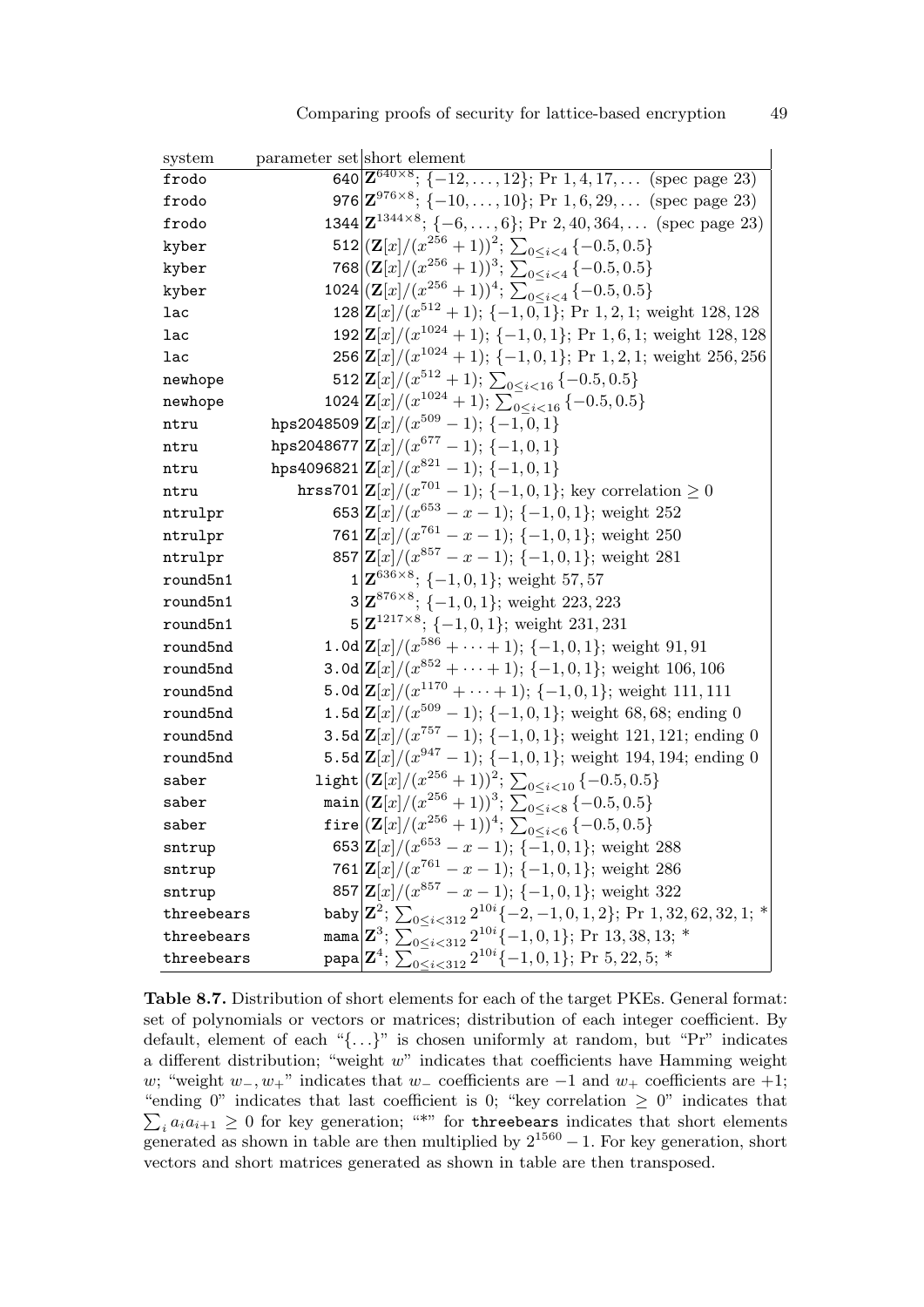| system     | parameter set key offset (numerator or noise or rounding method)                                        |
|------------|---------------------------------------------------------------------------------------------------------|
| frodo      | 640 $\mathbf{Z}^{640\times8}$ ; {-12,, 12}; Pr 1, 4, 17, (spec page 23)                                 |
| frodo      | 976 $\mathbf{Z}^{976\times8}$ ; {-10,, 10}; Pr 1, 6, 29, (spec page 23)                                 |
| frodo      | 1344 $\mathbf{Z}^{1344\times8}$ ; {-6,, 6}; Pr 2, 40, 364, (spec page 23)                               |
| kyber      | 512 $(\mathbf{Z}[x]/(x^{256}+1))^2$ ; $\sum_{0 \le i \le 4} \{-0.5, 0.5\}$                              |
| kyber      | 768 $(\mathbf{Z}[x]/(x^{256}+1))^3$ ; $\sum_{0 \le i \le 4} \{-0.5, 0.5\}$                              |
| kyber      | 1024 $ (Z[x]/(x^{256}+1))^4$ ; $\sum_{0 \le i \le 4}$ {-0.5, 0.5}                                       |
| lac        | $128 Z[x]/(x^{512}+1);$ {-1,0,1}; Pr 1,2,1; weight 128,128                                              |
| lac        | $192 Z[x]/(x^{1024}+1);$ {-1,0,1}; Pr 1,6,1; weight 128,128                                             |
| lac        | $256 {\bf Z} x /(x^{1024}+1);$ {-1,0,1}; Pr 1,2,1; weight 256,256                                       |
| newhope    | 512 $\left \mathbf{Z}[x]/(x^{512}+1); \sum_{0 \le i < 16} \{-0.5, 0.5\}\right $                         |
| newhope    | 1024 $\mathbf{Z}[x]/(x^{1024}+1)$ ; $\sum_{0 \le i < 16}^{-1} \{-0.5, 0.5\}$                            |
| ntru       | hps2048509 $\vert \mathbf{Z}[x]/(x^{509}-1); \{-1,0,1\};$ weight 127, 127                               |
| ntru       | hps2048677 $\mathbf{Z}[x]/(x^{677} - 1); \{-1,0,1\};$ weight 127, 127                                   |
| ntru       | hps4096821 $ {\bf Z}[x]/(x^{821}-1)$ ; {-1,0,1}; weight 255, 255                                        |
| ntru       | hrss701 $\left  \mathbf{Z}[x]/(x^{701}-1); \{-1,0,1\}; \text{key correlation} \geq 0; \{-x-1\} \right $ |
| ntrulpr    | 653 round $\{-2310, \ldots, 2310\}$ to 3Z                                                               |
| ntrulpr    | 761 round $\{-2295, \ldots, 2295\}$ to 3Z                                                               |
| ntrulpr    | 857 round $\{-2583, \ldots, 2583\}$ to 3Z                                                               |
| round5n1   | 1 round $\mathbb{Z}/4096$ to 8Z                                                                         |
| round5n1   | 3 round $\mathbb{Z}/32768$ to 16Z                                                                       |
| round5n1   | 5 round $\mathbf{Z}/32768$ to 8Z                                                                        |
| round5nd   | 1.0d round $\mathbb{Z}/8192$ to 16Z                                                                     |
| round5nd   | 3.0d round $\mathbb{Z}/4096$ to 8Z                                                                      |
| round5nd   | 5.0d round $\mathbf{Z}/8192$ to 16Z                                                                     |
| round5nd   | 1.5d reduce mod $x^{508} + \cdots + 1$ ; round $\mathbb{Z}/1024$ to 8Z                                  |
| round5nd   | <b>3.5d</b> reduce mod $x^{756} + \cdots + 1$ ; round <b>Z</b> /4096 to 16 <b>Z</b>                     |
| round5nd   | 5.5d reduce mod $x^{946} + \cdots + 1$ ; round $\mathbb{Z}/2048$ to 8Z                                  |
| saber      | light round $\mathbb{Z}/8192$ to 8Z                                                                     |
| saber      | main round $\mathbb{Z}/8192$ to 8Z                                                                      |
| saber      | fire round $\mathbf{Z}/8192$ to 8Z                                                                      |
| sntrup     | 653 $\left \mathbf{Z}[x]/(x^{653}-x-1); \{-1,0,1\};$ invertible mod 3                                   |
| sntrup     | 761 $\left \mathbf{Z}[x]/(x^{761}-x-1); \{-1,0,1\};$ invertible mod 3                                   |
| sntrup     | 857 $\left  \mathbf{Z}[x]/(x^{857}-x-1); \{-1,0,1\};$ invertible mod 3                                  |
| threebears | baby $\left  \mathbf{Z}^2;\ \sum_{0 \leq i < 312} 2^{10i} \{-2, -1, 0, 1, 2\};$ Pr 1, 32, 62, 32, 1; *  |
| threebears | mama $\left  \mathbf{Z}^3;\, \sum_{0\leq i < 312} 2^{10i} \{-1,0,1\};$ Pr 13, 38, 13; *                 |
| threebears | papa $\left  \mathbf{Z}^4;\ \sum_{0\leq i<312}^{-1210i}\{-1,0,1\};$ Pr 5, 22, 5; *                      |

Table 8.8. How an approximation  $A \approx aG$  is obtained for each of the target PKEs. For Quotient NTRU (ntru and sntrup), e is generated randomly as shown in the table;  $G = e/a$ ; and  $A = 0$ . For Noisy Product NTRU (frodo, kyber, lac, newhope, three bears),  $e$  is generated randomly as shown in the table;  $G$  is generated randomly; and  $A = aG + e$ . For Rounded Product NTRU (ntrulpr, round5n1, round5nd, saber), A is obtained by rounding  $aG$  as shown in the table. Random generation is specified as in Table 8.7, with the following additional modifiers: " $·(x-1)$ " for ntruhrss701 means that, for key generation, e is then multiplied by  $x - 1$ ; "invertible mod 3" for sntrup means that e is required to be invertible in  $(\mathbf{Z}/3)[x]/(x^n - x - 1)$ .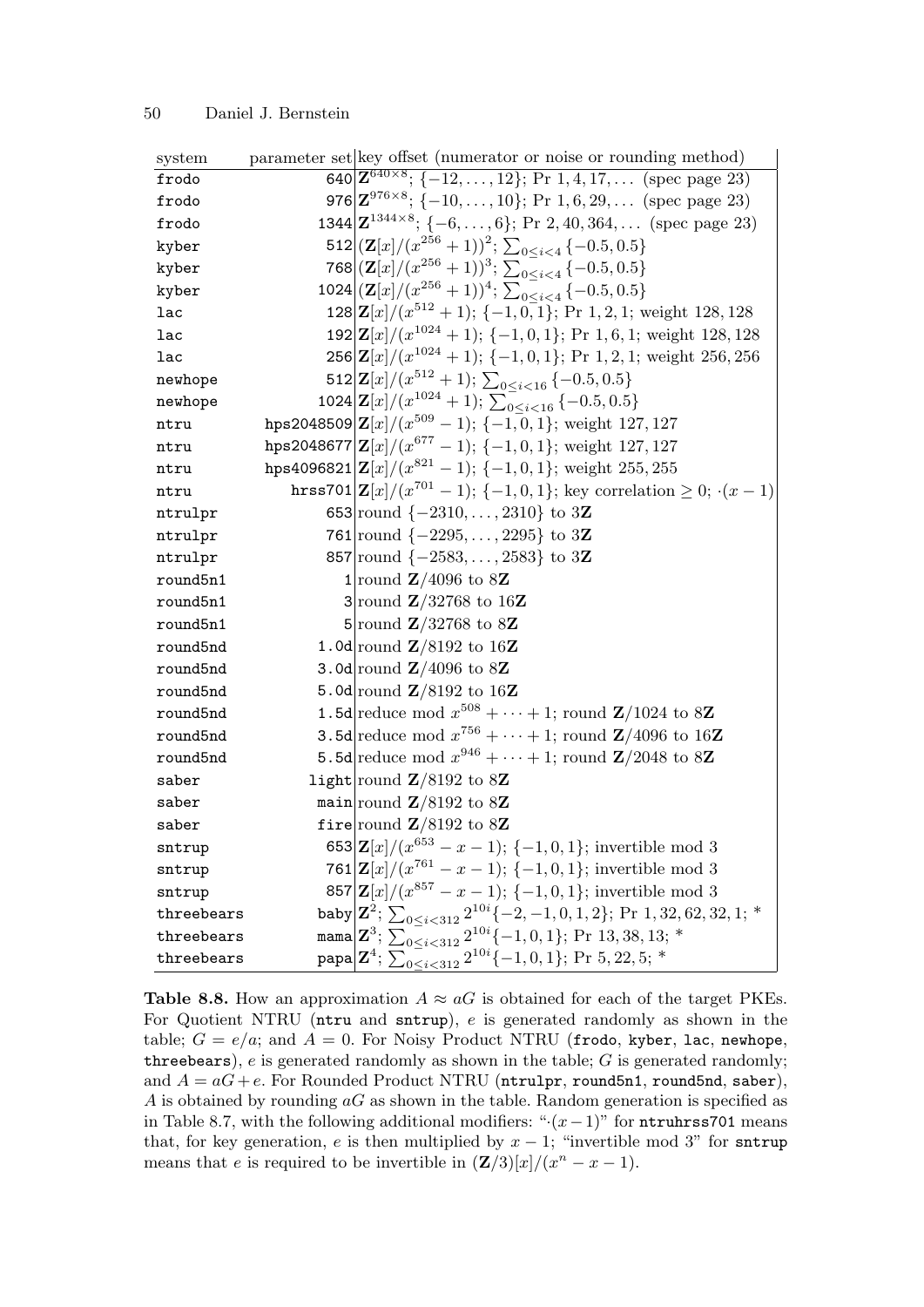| system     | parameter set ciphertext offset (noise or rounding method)                                                                                                    |
|------------|---------------------------------------------------------------------------------------------------------------------------------------------------------------|
| frodo      | 640 $\mathbf{Z}^{8\times 8}$ ; {-12,, 12}; Pr 1, 4, 17, (spec page 23)                                                                                        |
| frodo      | 976 $\mathbf{Z}^{8\times 8}$ ; {-10,, 10}; Pr 1, 6, 29, (spec page 23)                                                                                        |
| frodo      | $1344 Z^{8\times8};$ {-6,, 6}; Pr 2, 40, 364, (spec page 23)                                                                                                  |
| kyber      | 512 $\left \mathbf{Z}[x]/(x^{256}+1); \sum_{0 \le i \le 4} \{-0.5, 0.5\}\right $                                                                              |
| kyber      | 768 $\mathbf{Z}[x]/(x^{256}+1); \sum_{0 \leq i \leq 4} \{-0.5, 0.5\}$                                                                                         |
| kyber      | 1024 $\mathbf{Z}[x]/(x^{256}+1); \sum_{0 \leq i \leq 4}^{-1} \{-0.5, 0.5\}$                                                                                   |
| lac        | 128 $\mathbf{Z}[x]/(x^{512}+1); \{-1,0,1\};$ Pr 1, 2, 1                                                                                                       |
| lac        | 192 $\left \mathbf{Z}[x]/(x^{1024}+1); \{-1,0,1\};$ Pr 1, 6, 1                                                                                                |
| lac        | $256 Z[x]/(x^{1024}+1);$ {-1, 0, 1}; Pr 1, 2, 1                                                                                                               |
| newhope    | 512 $\mathbf{Z}[x]/(x^{512}+1); \sum_{0 \le i \le 16} \{-0.5, 0.5\}$                                                                                          |
| newhope    | 1024 $\mathbf{Z}[x]/(x^{1024}+1); \sum_{0 \leq i \leq 16}^{-} \{-0.5, 0.5\}$                                                                                  |
| ntru       | $hps2048509 not$ applicable                                                                                                                                   |
| ntru       | $hps2048677$ not applicable                                                                                                                                   |
| ntru       | hps4096821 not applicable                                                                                                                                     |
| ntru       | hrss701 not applicable                                                                                                                                        |
| ntrulpr    | 653 bottom 256 coeffs; $z \mapsto \lfloor (114(z + 2156) + 16384)/32768 \rfloor$                                                                              |
| ntrulpr    | 761 bottom 256 coeffs; $z \mapsto (113(z + 2175) + 16384)/32768$                                                                                              |
| ntrulpr    | 857 bottom 256 coeffs; $z \mapsto \lfloor (101(z + 2433) + 16384)/32768 \rfloor$                                                                              |
| round5n1   | 1 round $\mathbb{Z}/4096$ to 64Z                                                                                                                              |
| round5n1   | 3 round $\mathbf{Z}/32768$ to 512Z                                                                                                                            |
| round5n1   | 5 round $\mathbf{Z}/32768$ to 64Z                                                                                                                             |
| round5nd   | 1.0d bottom 128 coeffs; round $\mathbb{Z}/8192$ to 512Z                                                                                                       |
| round5nd   | 3.0d bottom 192 coeffs; round $\mathbb{Z}/4096$ to 128Z                                                                                                       |
| round5nd   | 5.0d bottom 256 coeffs; round $\mathbb{Z}/8192$ to 256Z                                                                                                       |
| round5nd   | 1.5d bottom 318 coeffs; round $\mathbb{Z}/1024$ to 64Z                                                                                                        |
| round5nd   | 3.5d bottom 410 coeffs; round $\mathbb{Z}/4096$ to 512Z                                                                                                       |
| round5nd   | 5.5d bottom 490 coeffs; round $\mathbb{Z}/2048$ to 64 $\mathbb{Z}$                                                                                            |
| saber      | light round $\mathbf{Z}/8192$ to $1024\mathbf{Z}$                                                                                                             |
| saber      | main round $\mathbf{Z}/8192$ to $512\mathbf{Z}$                                                                                                               |
| saber      | fire round $\mathbf{Z}/8192$ to 128Z                                                                                                                          |
| sntrup     | $653$ not applicable                                                                                                                                          |
| sntrup     | $761$ not applicable                                                                                                                                          |
| sntrup     | $857$ not applicable                                                                                                                                          |
| threebears | baby Z; $\sum_{0 \le i < 312} 2^{10i} \{-2, -1, 0, 1, 2\}$ ; Pr 1, 32, 62, 32, 1; *<br>mama Z; $\sum_{0 \le i < 312} 2^{10i} \{-1, 0, 1\}$ ; Pr 13, 38, 13; * |
| threebears |                                                                                                                                                               |
| threebears | papa Z; $\sum_{0 \le i < 312}^{0.24 \times 0.12} 2^{10i} (-1, 0, 1)$ ; Pr 5, 22, 5; *                                                                         |

 $\begin{pmatrix} 1 & 1 & 1 & 1 & 0 \\ 0 & 0 & 0 & 0 & 0 \\ 0 & 0 & 0 & 0 & 0 \\ 0 & 0 & 0 & 0 & 0 \\ 0 & 0 & 0 & 0 & 0 \\ 0 & 0 & 0 & 0 & 0 \\ 0 & 0 & 0 & 0 & 0 \\ 0 & 0 & 0 & 0 & 0 \\ 0 & 0 & 0 & 0 & 0 \\ 0 & 0 & 0 & 0 & 0 \\ 0 & 0 & 0 & 0 & 0 \\ 0 & 0 & 0 & 0 & 0 \\ 0 & 0 & 0 & 0 & 0 \\ 0 & 0 & 0 & 0 & 0 \\ 0 &$ 

Table 8.9. How an approximation  $C \approx Ab + M$  is obtained for each of the target Product NTRU PKEs. For Noisy Product NTRU (frodo, kyber, lac, newhope, three bears), c is generated randomly as shown in the table, and  $C = Ab + M + c$ , except that three bears adds M in a more complicated way to  $Ab + c$  (see the specification). For Rounded Product NTRU (ntrulpr, round5n1, round5nd, saber), C is obtained by rounding  $Ab + M$  as shown in the table.